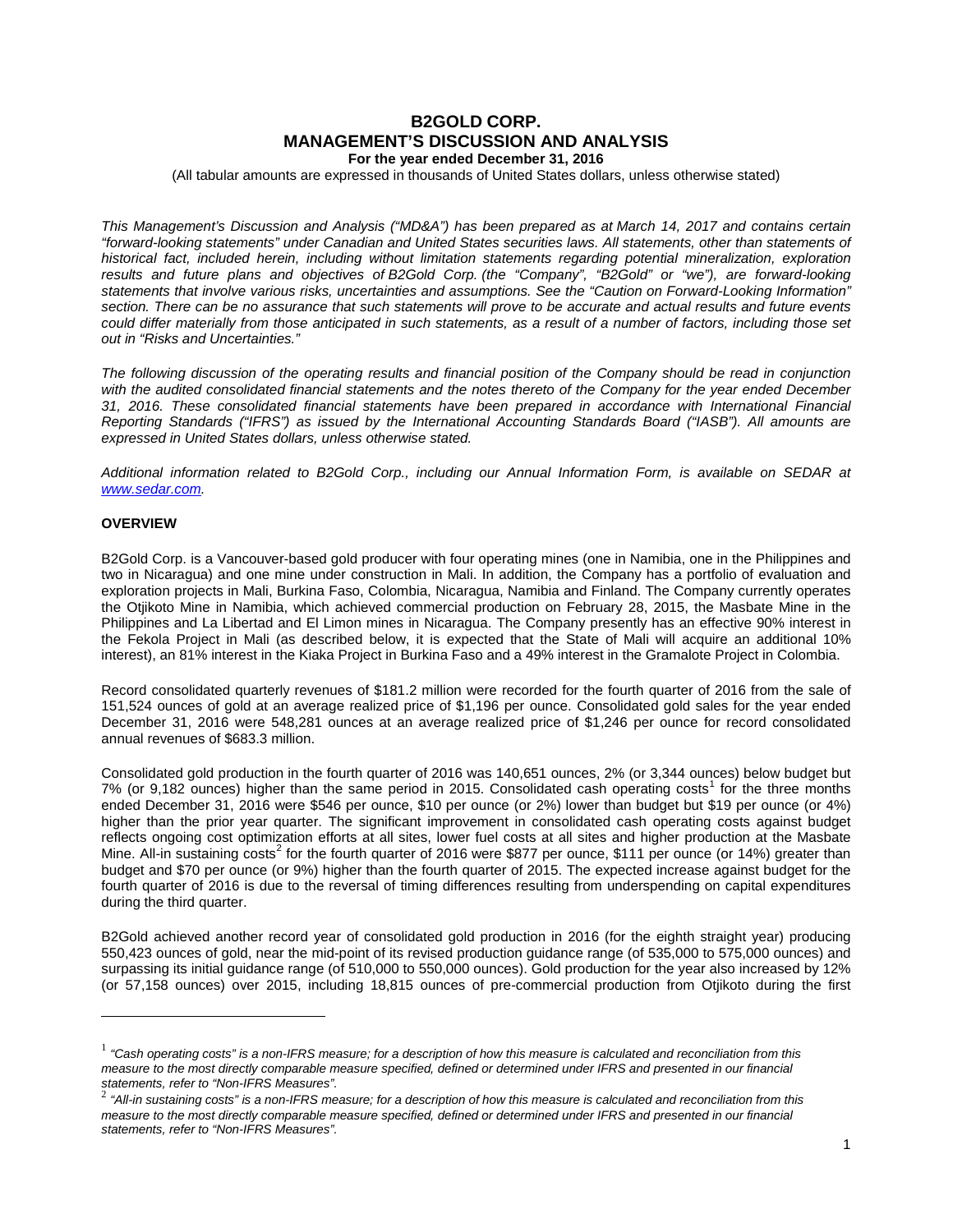quarter of 2015. The record performance in 2016 reflects the record performances from the Company's Masbate and Otjikoto mines, both setting new annual production records in 2016. Production at the Company's La Libertad Mine was also near the high end of its 2016 guidance range. Consolidated cash operating costs (refer to *"Non-IFRS Measures"*) were a record low of \$508 per ounce of gold for the year ended December 31, 2016, which was \$66 per ounce (or 11%) lower than budget and \$108 per ounce (or 18%) lower than the prior year. Cash operating costs for 2016 were at the low end of the Company's revised guidance range of \$500 to \$535 per ounce and well below its original guidance range \$560 to \$595 per ounce. The favourable variances reflect the continued strong operating performance of the Company's Masbate Mine, ongoing optimization efforts at all sites and lower fuel costs at all sites. All-in sustaining costs (refer to *"Non-IFRS Measures"*) for the year ended December 31, 2016 were \$794 per ounce, \$114 per ounce (or 13%) below budget and \$153 per ounce (or 16%) lower than the same period of 2015. The reductions against budget for the year were primarily driven by the same factors impacting the reduction in cash operating costs per ounce as well as lower than budgeted capital expenditures at several mine sites due to the timing of land purchases, prestripping and underground development activity.

For the fourth quarter of 2016, the Company generated net income of \$8.1 million (\$0.01 per share) compared to a net loss of \$115.1 million (negative \$0.13 per share) in the fourth quarter of 2015. The Company had an adjusted net income<sup>[3](#page-0-1)</sup> of \$2.5 million (\$0.00 per share) for the fourth quarter of 2016 compared to adjusted net income of \$1.6 million (\$0.00 per share) in the fourth quarter of 2015. For the year ended December 31, 2016, the Company generated a net income of \$38.6 million (\$0.04 per share) compared to a net loss of \$145.1 million (negative \$0.16 per share) in 2015. Adjusted net income (refer to "*Non-IFRS Measures"*) for the year ended December 31, 2016 was \$99.0 million (\$0.11 per share) compared to \$13.3 million (\$0.01 per share) in 2015.

As at December 31, 2016, the Company remained in a strong financial position with net working capital of \$101.0 million (December 31, 2015 - \$104.7 million), including unrestricted cash and cash equivalents of \$144.7 million (December 31, 2015 - \$85.1 million). In addition, the Company has \$150 million of undrawn capacity on its revolving credit facility with a banking syndicate including HSBC Bank USA, HSBC Securities (USA), the Bank of Nova Scotia, Société Générale and ING Bank N.V. (December 31, 2015 - \$125 million) and a Euro 71.4 million term equipment facility (the "Equipment Facility") with Caterpillar Financial SARL. The Company believes that this liquidity coupled with continued strong operating cash flows from its existing mine operations, will provide adequate resources both to maintain operations and fund the construction of the Fekola Project through completion (forecast to be October 1, 2017) based on current assumptions, including current gold prices and life-of-mine plans.

In March 2016, the Company entered into a series of prepaid sales ("Prepaid Sales") transactions totalling \$120 million with its revolving credit facility bank syndicate. The Prepaid Sales transactions, in the form of metal sales forward contracts, allow the Company to deliver pre-determined volumes of gold on agreed future delivery dates in exchange for an upfront cash pre-payment. Proceeds from the Prepaid Sales totalled \$120 million and significantly increased the Company's cash flows from operating activities in the first quarter. In addition, higher realized gold prices and better operating cost performance from the Company's mines continue to increase operating cash flows, resulting in consolidated cash flows from operating activities of \$82.3 million and \$411.8 million for the quarter and year ended December 31, 2016, respectively.

On August 11, 2016, the Company entered into an equity distribution agreement (the "ATM Agreement") with two placement agents for the sale of common shares for aggregate gross proceeds of up to \$100 million through "at the market" distributions (the "ATM Offering"). The ATM Offering is conducted under a prospectus supplement dated August 11, 2016 that is incorporated into the Company's base shelf prospectus dated January 11, 2016 for the duration of the ATM Offering. The ATM Offering runs until the earlier of (i) shares with aggregate gross proceeds of \$100 million have been issued, (ii) February 11, 2018, or (iii) termination by one of the parties in accordance with the ATM Agreement. The placement agents receive a placement fee of 2% of the gross proceeds from each placement. During the quarter and year ended December 31, 2016, the Company issued 7.3 million and 14.8 million shares, respectively, at an average selling price of \$2.77 and \$3.11, respectively, for gross proceeds of \$20.1 million and \$46.2 million (net proceeds of \$19.5 million and \$44.2 million after deducting costs associated with the issuance), respectively, under the ATM Agreement. For the quarter and year ended December 31, 2016, commissions of \$0.4 million and \$0.9 million, respectively, were paid to the placement agents. The Company is using the proceeds from the offering to fund ongoing general corporate expenditures, discretionary capital programs, accelerated exploration at the Fekola Project in Mali and exploration and feasibility work at the Kiaka Project in Burkina Faso.

<u>.</u>

<sup>3</sup> *"Adjusted net income" is a non-IFRS measure; for a description of how this measure is calculated and a reconciliation from this measure to the most directly comparable measure specified, defined or determined under IFRS and presented in our financial statements, refer to "Non-IFRS Measures".*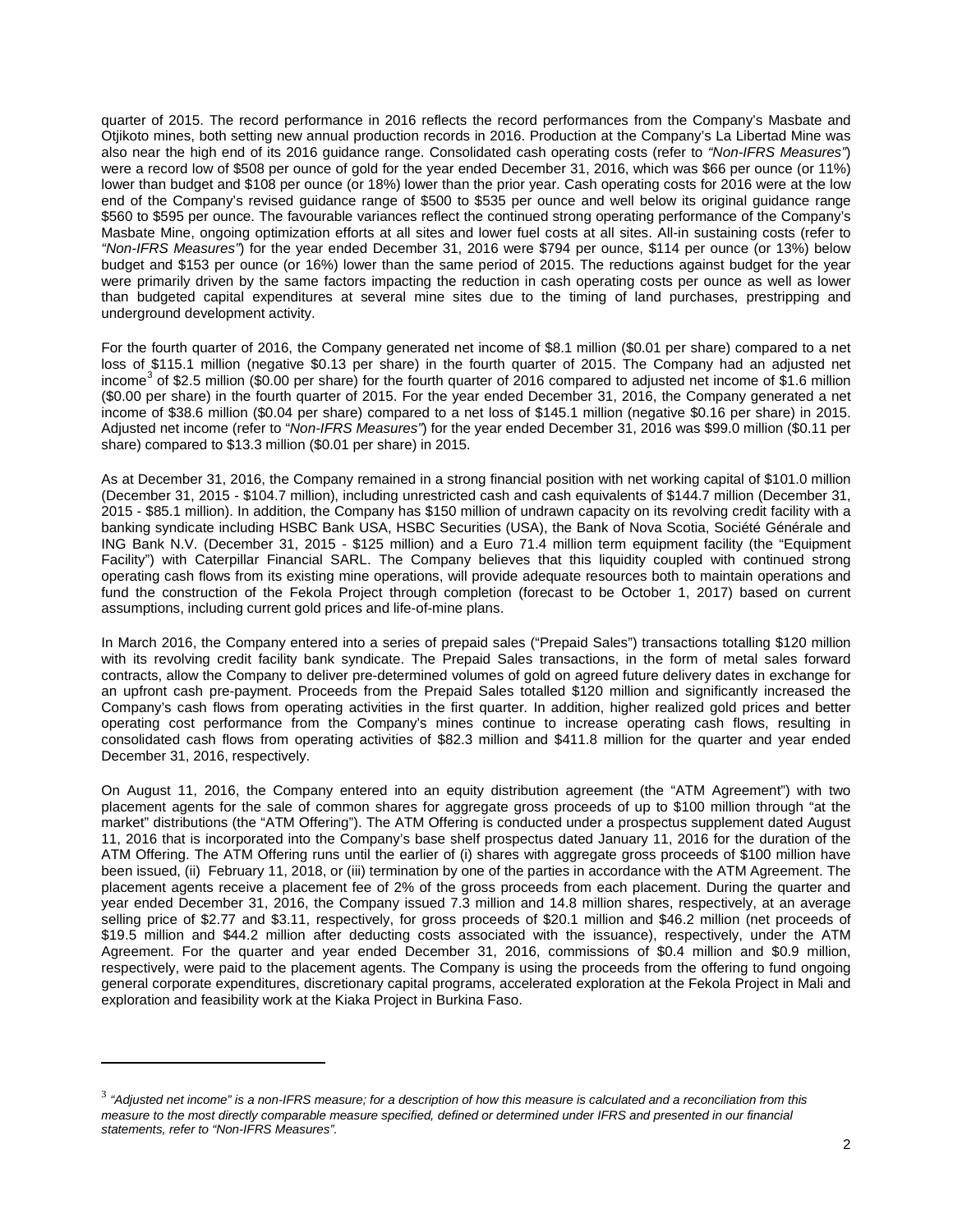On August 2, 2016, the Company decided to proceed with the expansion of the mill at the Fekola Project and approved an \$18 million expansion budget for additional items including one additional leach tank, a pebble crusher and an additional generator. With this additional capital investment the Fekola mill expansion is expected to be completed in the fourth quarter of 2017 and commissioned in conjunction with the main plant commissioning. A revised geological resource model was completed in the third quarter of 2016, followed by updates to the open pit mine designs and production plans in the fourth quarter of 2016, reflecting the mill capacity increase to 5 million tonnes per year. Based on the updated production plans, Fekola is projected to produce an average of 375,000 to 400,000 ounces per year for the first five years of production (2018 to 2022) and 365,000 to 390,000 ounces per year over the first seven years of production (2018 to 2024). Mining rates will not materially change to supply the 5 million tonne per year plant, as the additional material will be diverted from planned stockpiles. The mining schedule has been adjusted to ensure sufficient feed for the October 1, 2017 start date.

As announced on February 5, 2017, the Fekola Project mine construction is ahead of schedule and is now on target for an October 1, 2017 production start with production guidance for 2017 of 45,000 to 55,000 ounces at an expected cash operating cost of \$580 to \$620 per ounce. In addition, the Fekola Project remains on budget and is expected to be a lowcost producer enabling the Company to reduce its longer term cash operating costs per ounce and all-in sustaining cost per ounce. Capital expenditures on the Fekola Project for the quarter and year ended December 31, 2016 totalled \$80.1 million and \$241.7 million, respectively, versus a revised Fekola Project budget of \$74.5 million and \$260.9 million, respectively. Expenditures on the Fekola Project to date were \$371.1 million including \$41.0 million of preconstruction expenditures compared with a revised Fekola Project budget to date of \$376.4 million. Variances against the revised budget were mainly due to the timing of payments for construction of the processing plant.

On March 14, 2017, the Company received a binding letter of commitment from the Canadian Imperial Bank of Commerce to participate in the Company's revolving credit facility banking syndicate. In conjunction with this, the aggregate amount of the revolving credit facility was increased from \$350 million to \$425 million.

For 2017, B2Gold is projecting another solid year with consolidated gold production expected to be in the range of between 545,000 and 595,000 ounces (including estimated pre-commercial production from Fekola of between 45,000 and 55,000 ounces). Based on Fekola's current mine construction progress, the Fekola Project is ahead of schedule and is planning for an October 1, 2017 production start. Consistent with prior years, 2017 consolidated gold production is not scheduled to be evenly distributed across the four quarters. Gold production in 2017 is anticipated to be weighted towards the second half of the year (57%) due to the anticipated start-up of Fekola in October 2017 combined with lower expected average strip ratios in the second-half. Cash operating costs per ounce and all-in sustaining cost per ounce are expected to be lower in the second-half of 2017 compared to the first-half, reflecting higher expected gold production, lower expected average strip ratios, and lower capital expenditures in the second-half.

In 2017, consolidated cash operating costs (including the Fekola pre-commercial production period) are expected to be between \$610 and \$650 per ounce (2016 revised guidance range was between \$500 and \$535 per ounce). The expected increase over 2016 reflects the impact of higher projected operating strip ratios at Masbate and Otjikoto, higher projected fuel prices, and lower projected production from Masbate. Consistent with the forecast production weighting between H1 and H2, in the first half of 2017, cash operating costs are expected to be in the range of \$670 to \$690 per ounce and are expected to decrease in the second half of 2017 to between \$584 and \$604 per ounce.

Consolidated all-in sustaining costs for 2017 (including the Fekola pre-commercial production period) are expected to be between \$940 and \$970 per ounce (2016 revised guidance range was \$780 to \$810 per ounce). The expected increase reflects higher anticipated cash operating costs per ounce as well as higher expected capitalized prestripping costs and other capital expenditures. In comparison to 2016, 2017 forecast sustaining capital expenditures are anomalously high as a result of Masbate's planned mining fleet replacement and expansion, and as a result of anticipated higher average strip ratios at Otjikoto (which are expected to be lower in 2018 and 2019). Consistent with the forecast production weighting between H1 and H2, in the first half of 2017, all-in sustaining costs are expected to be in the range of \$1,148 to \$1,168 per ounce and are expected to decrease in the second half of 2017 to between \$795 and \$815 per ounce.

Looking forward to 2018, with the planned first full-year of production from the Fekola Project (based on current assumptions and updates to the Company's long-term mine plans), the Company is projecting its consolidated gold production to increase significantly and be between 900,000 to 950,000 ounces. The Fekola Project is expected to be a large low-cost producer and should enable the Company to significantly reduce its forecast longer term cash operating costs per ounce and all-in sustaining costs per ounce. For 2018, with the planned first full-year of production from the Fekola Project (based on current assumptions and updates to the Company's long-term mine plans), the Company's forecast consolidated cash operating costs per ounce and all-in sustaining costs per ounce are expected to decrease in 2018 (compared to 2017) and be comparable to the Company's 2016 cost guidance ranges (of \$500 to \$535 per ounce for cash operating costs and \$780 to \$810 per ounce for all-in sustaining costs).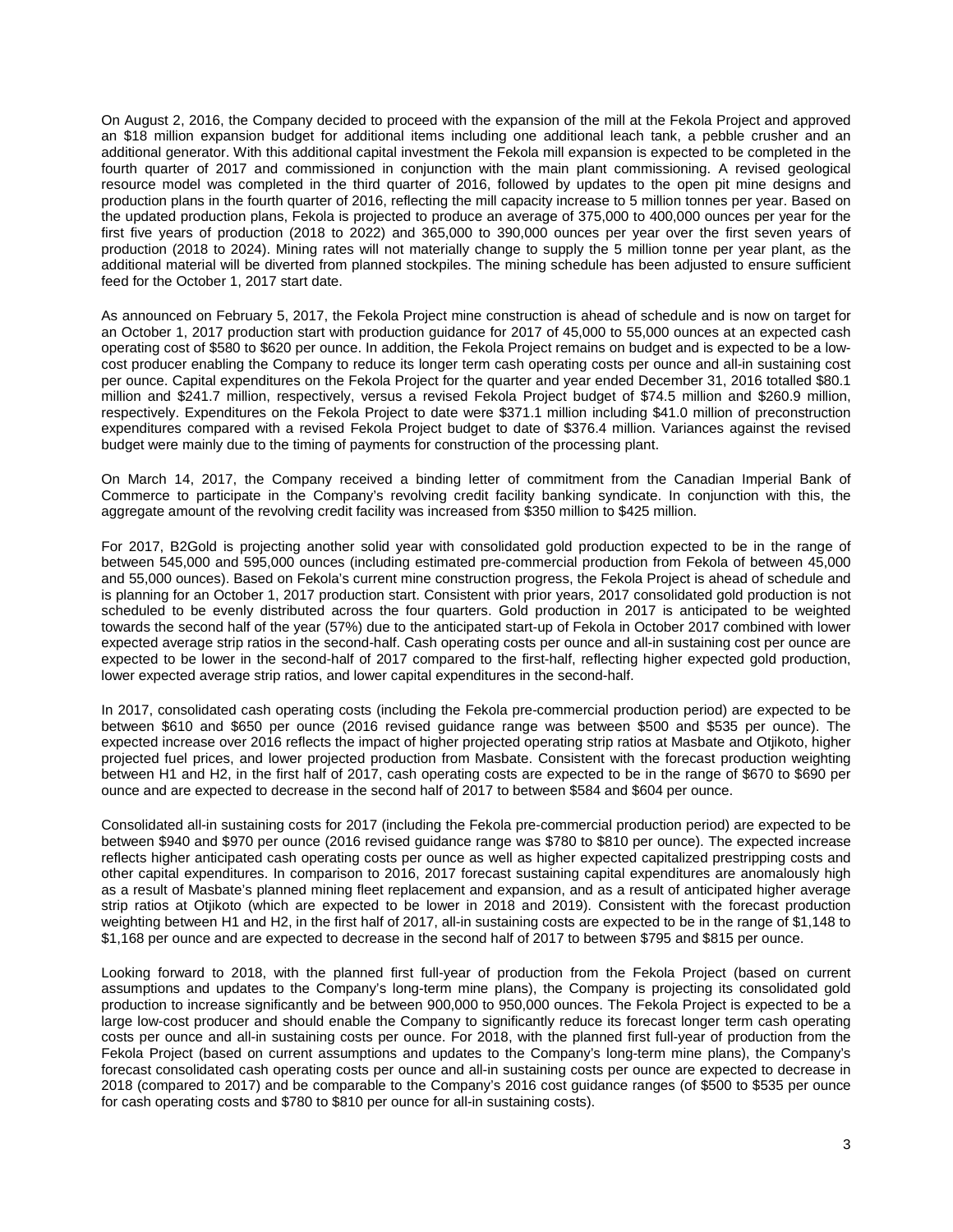# **REVIEW OF FINANCIAL RESULTS**

#### *Selected Quarterly and Year-to-date Financial and Operating Results*

|                                                                                 | Three months ended<br>December 31 |           | Year ended<br>December 31 |            |            |
|---------------------------------------------------------------------------------|-----------------------------------|-----------|---------------------------|------------|------------|
|                                                                                 | 2016                              | 2015      | 2016                      | 2015       | 2014       |
| Gold revenue <sup>(1)</sup> ( $$$ in thousands)                                 | 181,189                           | 139,008   | 683,293                   | 553,656    | 486,624    |
| Net income (loss) (\$ in thousands)                                             | 8,077                             | (115,085) | 38,600                    | (145, 113) | (666, 385) |
| Earnings (loss) per share $-$ basic $(2)$ (\$/share)                            | 0.01                              | (0.13)    | 0.04                      | (0.16)     | (0.90)     |
| Earnings (loss) per share $-$ diluted $(2)$ (\$/share)                          | 0.00                              | (0.13)    | 0.04                      | (0.16)     | (0.90)     |
| Cash flows from operating activities $(3)$ (\$ in thousands)                    | 82,338                            | 48,513    | 411,811                   | 175,402    | 117,240    |
| Total assets (\$ in thousands)                                                  | 2,336,135                         | 2,024,382 | 2,336,135                 | 2,024,382  | 2,118,598  |
| Non-current liabilities (\$ in thousands)                                       | 705,530                           | 612,923   | 705,530                   | 612,923    | 508,539    |
| Gold sold, excluding Otjikoto pre-commercial production<br>results (ounces)     | 151,524                           | 127,482   | 548,281                   | 481,185    | 386,219    |
| Average realized gold price <sup>(1)</sup> (\$/ounce)                           | 1,196                             | 1,090     | 1,246                     | 1,151      | 1,260      |
| Gold produced, excluding Otjikoto pre-commercial production<br>results (ounces) | 140,651                           | 131,469   | 550,423                   | 474,450    | 384,003    |
| Gold produced, including Otiikoto pre-commercial production<br>results (ounces) | 140,651                           | 131,469   | 550,423                   | 493,265    | 391,162    |
| Cash operating costs <sup>(1)(4)</sup> (\$/ounce gold)                          | 546                               | 527       | 508                       | 616        | 680        |
| Total cash costs <sup>(1)(4)</sup> (\$/ounce gold)                              | 591                               | 580       | 554                       | 665        | 722        |
| All-in sustaining $costs^{(1)(4)}$ (\$/ounce gold)                              | 877                               | 807       | 794                       | 947        | 1,101      |
| Adjusted net income $(1)(4)$ (\$ in thousands)                                  | 2,506                             | 1,640     | 98,972                    | 13,344     | 6,712      |
| Adjusted earnings per share $(1)(4)$ – basic (\$)                               | 0.00                              | 0.00      | 0.11                      | 0.01       | 0.01       |

*(1) The results for the year ended December 31, 2015 include the results from the Otjikoto Mine from March 1, 2015.*

*(2) Attributable to the shareholders of the Company.*

*(3) Cash flows from operating activities for the year ended December 31, 2016 include \$120 million in proceeds from the Prepaid Sales transactions.*

*(4) Non-IFRS measure. For a reconciliation of this measure to the most directly comparable measure specified, defined or determined under IFRS and presented in the Company's financial statements, refer to "Non-IFRS Measures".*

#### *Fourth quarter 2016 and 2015*

#### *Revenue*

Consolidated gold revenue in the fourth quarter of 2016 was \$181.2 million on record sales of 151,524 ounces at an average price of \$1,196 per ounce compared to \$139.0 million on sales of 127,482 ounces at an average price of \$1,090 per ounce in the fourth quarter of 2015. The 30% (or \$42.2 million) increase in gold revenue was mainly attributable to a 19% increase in gold sales volume and a 10% increase in the average realized gold price.

In the fourth quarter of 2016, the Otjikoto Mine accounted for \$61.2 million (Q4 2015 - \$38.5 million) of gold revenue from the sale of 51,129 ounces (Q4 2015 – 35,266 ounces), the Masbate Mine accounted for \$56.1 million (Q4 2015 - \$49.2 million) of gold revenue from the sale of 46,900 ounces (Q4 2015 – 45,068 ounces), the Libertad Mine accounted for \$48.6 million (Q4 2015 - \$40.4 million) of gold revenue from the sale of 40,857 ounces (Q4 2015 – 36,972 ounces) while \$15.4 million (Q4 2015 - \$10.9 million) was contributed by the Limon Mine from the sale of 12,638 ounces (Q4 2015 – 10,176 ounces).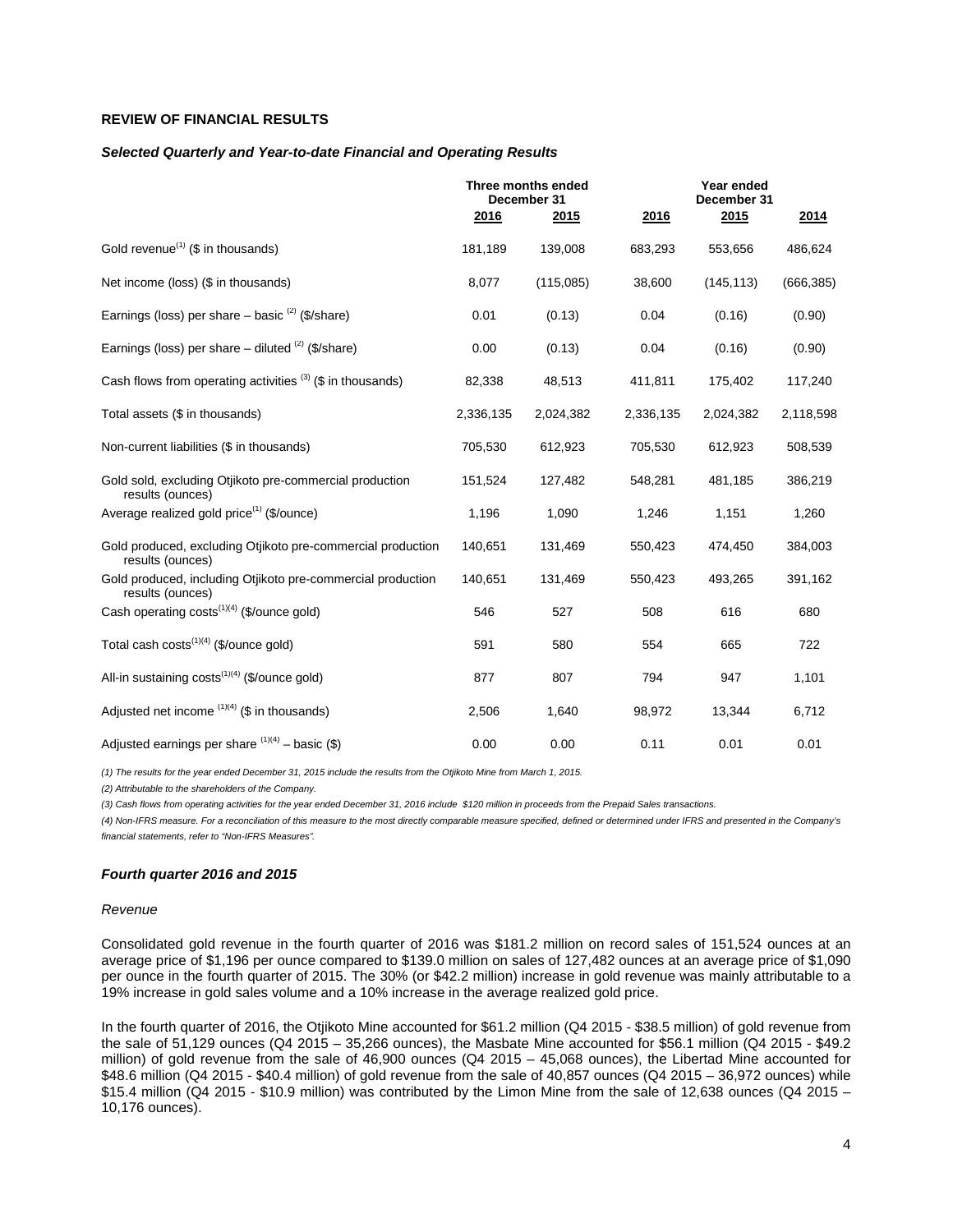### *Production and operating costs*

Consolidated gold production in the fourth quarter of 2016 was 140,651 ounces, 2% (or 3,344 ounces) below budget but 7% (or 9,182 ounces) higher than the same period in 2015. In the fourth quarter of 2016, consolidated cash operating costs (refer to *"Non-IFRS Measures"*) were \$546 per ounce, \$10 per ounce (or 2%) below budget but \$19 per ounce (or 4%) higher than the fourth quarter of 2015. The improvement in consolidated cash operating costs compared to budget is the result of lower fuel costs at all sites and higher production at the Masbate Mine. Refer to *"Review of mining operations and development projects"* for mine specific details.

All-in sustaining costs (refer to *"Non-IFRS Measures"*) for the fourth quarter of 2016 were \$877 per ounce, \$111 per ounce (or 14%) higher than budget and \$70 per ounce (or 9%) higher than the fourth quarter of 2015. The expected increase against budget for the fourth quarter of 2016 is due to the reversal of timing differences resulting from underspending on capital expenditures during the third quarter.

## *Depreciation and depletion*

Depreciation and depletion expense, included in total cost of sales, was \$54.8 million in the fourth quarter of 2016 compared to \$40.7 million in the same period in 2015. The increase in depreciation expense was due to a 19% increase in the gold ounces sold and a 13% increase in the depreciation charge per ounce. The depreciation charge per ounce of gold sold was \$362 per ounce compared to \$319 per ounce for the same period in 2015. The 13% increase in the depreciation charge per ounce of gold is the result of higher mineral property balances due to 2016 additions, the decrease in the recoverable ounces used for Libertad's assets depreciated using the unit-of-production method and additional write-offs of capitalized depreciation in inventory at both Limon and Libertad.

### *Other*

General and administrative ("G&A") costs relate mainly to the Company's head office in Vancouver, the Managua and Santo Domingo offices in Nicaragua, the Makati office in the Philippines, the Windhoek office in Namibia and the Company's other offshore subsidiaries. G&A costs increased in the fourth quarter of 2016 compared to the fourth quarter of 2015 by approximately \$9.6 million to \$17.1 million. The increase is primarily the result of the timing of cash bonuses (\$6.9 million), higher consulting fees (\$0.9 million), and higher legal expenses (\$0.6 million) than in the fourth quarter of 2015.

The Company's results for the fourth quarter of 2016 included a non-cash mark-to-market gain of \$5.9 million on the convertible senior subordinated notes compared to \$1.1 million in the fourth quarter of 2015. The convertible notes are measured at fair value on each financial reporting period-end date with changes flowing through the statement of operations. At December 31, 2016, the convertible notes were trading at 100.8% of par value compared with 102.9% at September 30, 2016. The decrease in the note value is driven by the change in the underlying stock price which decreased to C\$3.19 at December 31, 2016 from C\$3.44 at September 30, 2016.

The Company reported \$2.0 million (net of capitalized interest) in interest and financing expense during the fourth quarter of 2016 as compared with \$3.1 million in the fourth quarter of 2015. The decrease in interest expense was primarily due to higher interest capitalization rates in the current period due to more qualifying expenditures at the Fekola Project. Interest expense (net of capitalized interest) relating to the convertible senior subordinated notes was recorded as part of the overall change in fair value of the notes in the statement of operations. During the three months ended December 31, 2016, the Company capitalized interest costs on its borrowings attributable to funds spent on the Fekola Project in the amount of \$3.7 million (Q4 2015 – \$0.8 million).

During the fourth quarter of 2015, the Company recorded net impairment charges totalling \$86.7 million (pre-tax \$108.0 million less \$21.3 million deferred tax recovery). The pre-tax impairment charges consisted mainly of a La Libertad Mine long-lived assets impairment charge of \$48.9 million, an El Limon Mine long-lived assets impairment charge of \$22.9 million and an investment in the Gramalote joint venture impairment charge of \$36.2 million.

For the three months ended December 31, 2016, the Company recorded \$20.3 million of unrealized gains on derivative instruments (2015 - \$8.5 million of losses). The net unrealized gains were comprised of \$15.8 million related to gold derivative instruments, \$3.3 million related to the Company's forward fuel price contracts and \$1.2 million related to interest rate swaps. For the three months ended December 31, 2016, the Company recorded a realized loss of \$1.5 million (2015 - \$1.9 million) on derivative instruments, comprised of a realized loss of \$1.0 million on gold derivative instruments and a realized loss of \$0.5 million on the Company's forward fuel price contracts. The gold derivative instruments were a requirement of the Company's previous revolving credit facility agreement, entered into in April 2013. Following the completion of the current revolving credit facility in 2015, these contracts are now recognized at fair value each reporting period with changes in the fair value going through the statement of operations.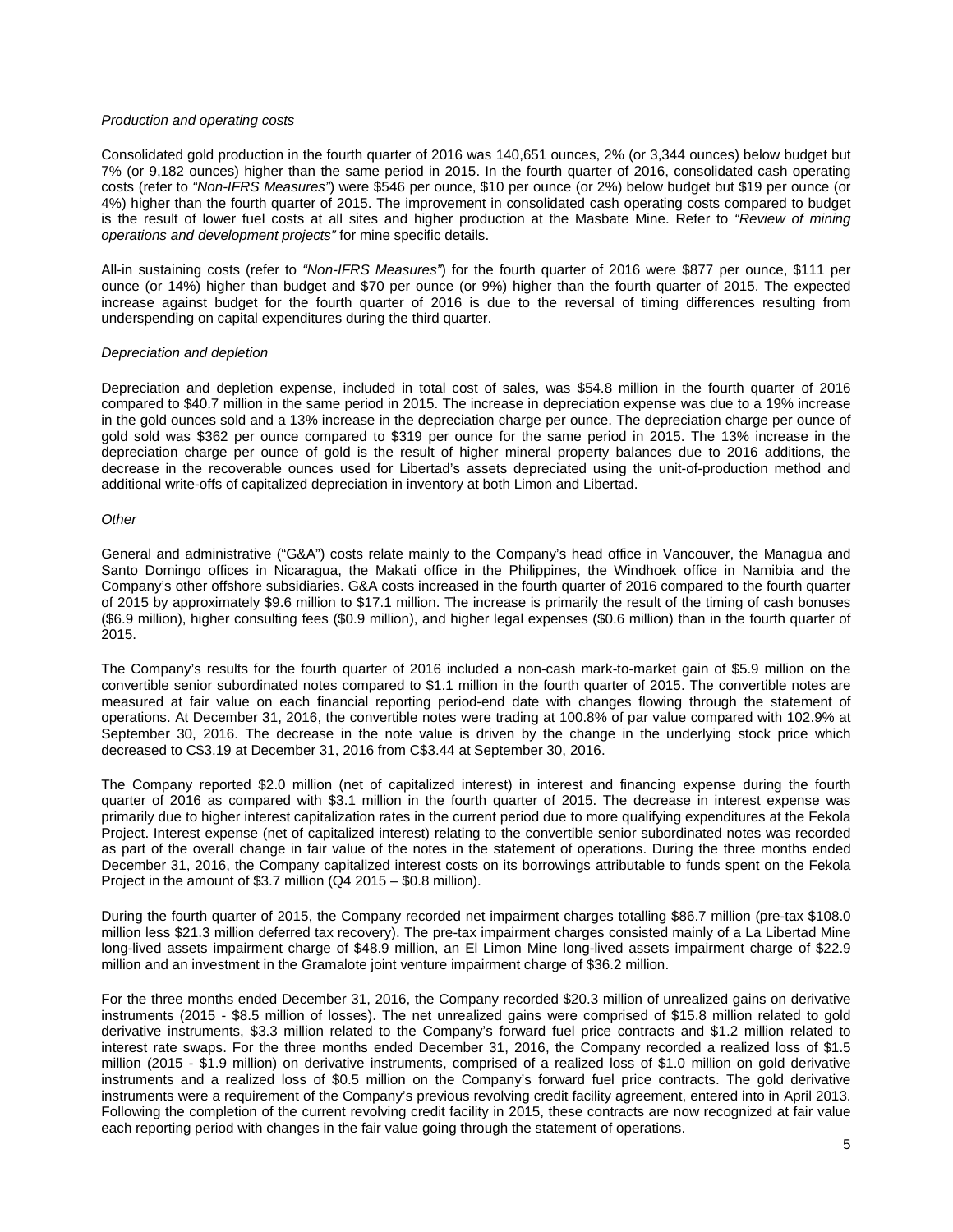The Company recorded a net current income tax expense of \$10.1 million in the fourth quarter of 2016 compared to \$4.8 million in the fourth quarter of 2015. The increase in the current income tax expense is the result of a \$4.0 million provision for ongoing tax audit assessments, higher taxable income at multiple operations and increased withholding taxes related to the Company's international activities.

For the fourth quarter of 2016, the Company generated net income of \$8.1 million (\$0.01 per share) compared to a net loss of \$115.1 million (negative \$0.13 per share) in the fourth quarter of 2015. Adjusted net income (refer to *"Non-IFRS Measures"*) was \$2.5 million (\$0.00 per share) compared to adjusted net income of \$1.6 million (\$0.00 per share) in the fourth quarter of 2015. Adjusted net income in the fourth quarter of 2016 primarily excluded unrealized gains on derivative instruments of \$20.3 million, non-cash mark-to-market gains of \$5.9 million relating to the overall change in fair value of the Company's convertible senior subordinated notes, share-based payments of \$2.2 million, write-downs on the Company's long-term investments of \$2.7 million and a deferred income tax expense of \$14.4 million.

Cash flow from operating activities was \$82.3 million (\$0.09 per share) in the fourth quarter of 2016 compared to \$48.5 million (\$0.05 per share) in the fourth quarter of 2015, an increase of \$33.8 million or 70%. This increase was mainly due to a \$42.2 million increase in revenue offset by a \$7.5 million increase in production costs. In addition, during the three months ended December 31, 2016, the Company collected \$7.6 million on its long-term value-added tax receivables.

As at December 31, 2016, the Company remained in a strong financial position with net working capital of \$101.0 million (December 31, 2015 - \$104.7 million), including unrestricted cash and cash equivalents of \$144.7 million (December 31, 2015 - \$85.1 million). In addition, the Company has \$150 million of undrawn capacity on its revolving credit facility (December 31, 2015 - \$125 million) and a Euro 71.4 million term Equipment Facility with Caterpillar Financial SARL.

# *Annual results*

## *Revenue*

Gold revenue for the year ended December 31, 2016 was an annual record of \$683.3 million on record sales of 548,281 ounces at an average price of \$1,246 per ounce compared to \$553.7 million (or \$576.8 million including \$23.1 million of pre-commercial sales from Otjikoto) on sales of 481,185 ounces (or 499,651 ounces including 18,466 ounces of precommercial sales from Otjikoto) at an average price of \$1,151 per ounce in 2015.

For the year ended December 31, 2016, the Otjikoto Mine accounted for \$207.7 million (March 1, 2015 to December 31, 2015 - \$141.7 million) of gold revenue from the sale of 167,786 ounces (March 1, 2015 to December 31, 2015 – 124,097 ounces), the Masbate Mine accounted for \$255.6 million (2015 - \$208.6 million) of gold revenue from the sale of 204,000 ounces (2015 – 180,668 ounces), the Libertad Mine accounted for \$163.7 million (2015 - \$142.3 million) of gold revenue from the sale of 131,457 ounces (2015 – 123,644 ounces) while \$56.4 million (2015 – \$61.0 million) was contributed by the Limon Mine from the sale of 45,038 ounces (2015 – 52,776 ounces). Total Otjikoto Mine gold revenue for the twelve months ended December 31, 2015 was \$164.8 million from the sale of 142,563 ounces including pre-commercial production revenues of \$23.1 million. For financial reporting purposes, gold revenue earned net of related production costs from the sale of pre-commercial production were credited to Otjikoto's mineral property development costs.

# *Production and operating costs*

Consolidated gold production for the year ended December 31, 2016 was an annual record 550,423 ounces, 4% (or 19,307 ounces) above budget and 12% (or 57,158 ounces, including 18,815 ounces of pre-commercial production from Otjikoto) higher than the same period in 2015. Production for the year was near the mid-point of the Company's revised production guidance range (of 535,000 to 575,000 ounces) and surpassed its initial guidance range (of 510,000 to 550,000 ounces). The record performance in 2016 reflects the strong performances from the Company's Masbate and Otjikoto mines, both setting new annual production records in 2016. The Company's La Libertad Mine was also near the high end of its 2016 production guidance range. The Limon Mine continued to be behind budget due to delays in accessing higher grade areas of Santa Pancha during the first half of 2016 and a plant maintenance shut-down in April 2016.

Consolidated cash operating costs (refer to *"Non-IFRS Measures"*) were a record low of \$508 per ounce of gold for the year ended December 31, 2016, which was \$66 per ounce (or 11%) lower than budget and \$108 per ounce (or 18%) lower than the prior year. Cash operating costs for 2016 were at the low end of the Company's revised guidance range of \$500 to \$535 per ounce and well below its original guidance range \$560 to \$595 per ounce. The favourable variances compared to budget and the prior year reflect the continued strong operating performance of the Company's Masbate and Otjikoto mines, ongoing optimization efforts at all sites and lower fuel costs at all sites. Refer to *"Review of mining operations and development projects"* for mine specific details.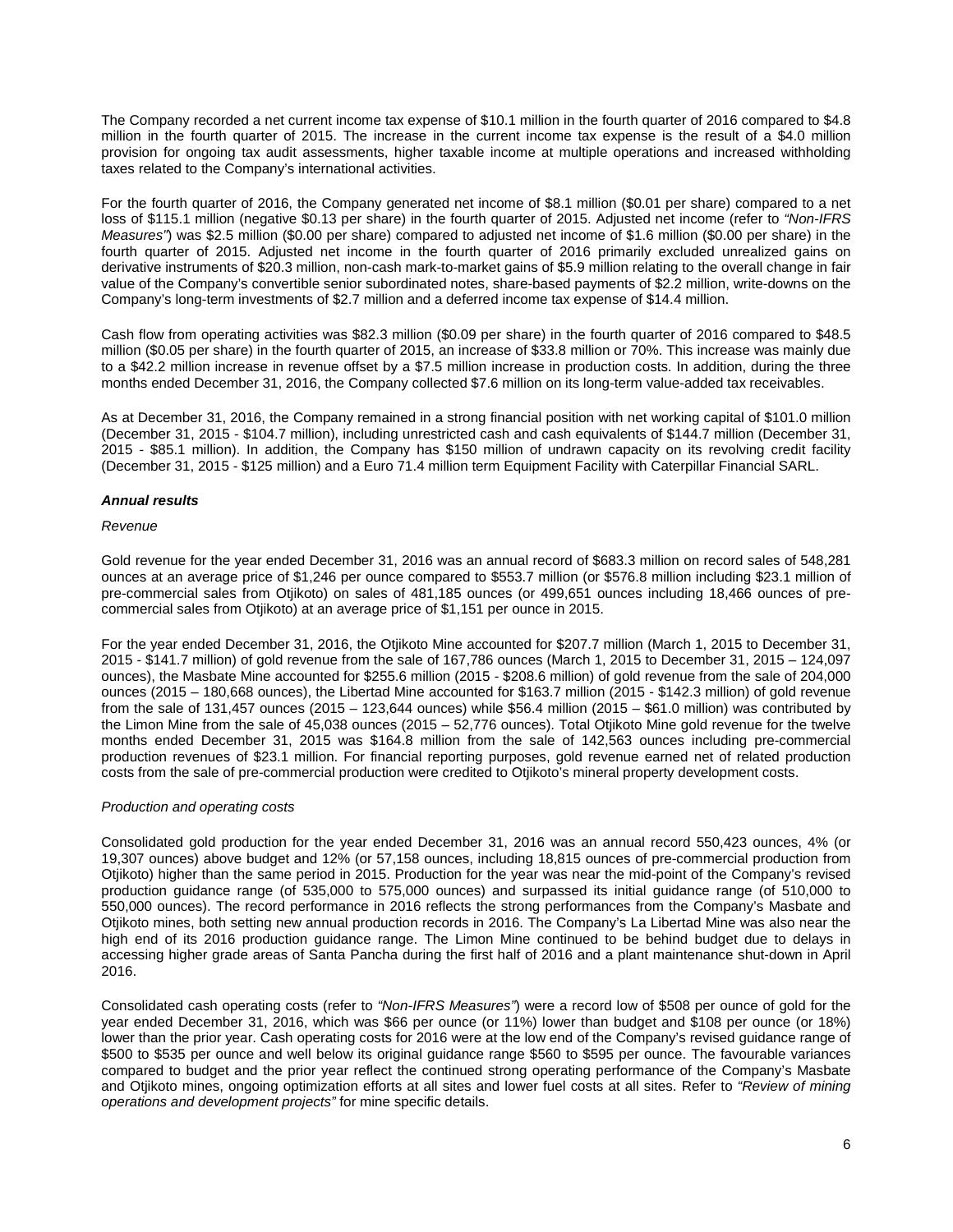All-in sustaining costs (refer to *"Non-IFRS Measures"*) for the year ended December 31, 2016 were \$794 per ounce, \$114 per ounce (or 13%) below budget and \$153 per ounce (or 16%) lower than the same period of 2015. All-in sustaining costs were within the Company's revised guidance range of \$780 to \$810 per ounce and well below its original guidance of \$895 to \$925 per ounce. The reductions against budget for year were primarily driven by the same factors impacting the reduction in cash operating costs per ounce as well as lower than budgeted capital expenditures at several mine sites due to the timing of land purchases, prestripping and underground development activity.

## *Depreciation and depletion*

Depreciation and depletion expense, included in total cost of sales, was \$172.3 million for the year ended December 31, 2016 compared to \$144.3 million in 2015. The increase in depreciation expense was due to a 10% increase in the gold ounces sold and a 9% increase in the depreciation charge per ounce of gold. The depreciation charge increased to \$314 per ounce of gold sold for the year ended December 31, 2016 from \$299 per ounce for the same period in 2015. The 5% increase in the depreciation charge per ounce of gold is the result of higher mineral property balances due to additions during the year and a decrease in the recoverable ounces used for Libertad's assets depreciated using the unit-ofproduction method.

### *Other*

For the year ended December 31, 2016, G&A costs increased by \$4.5 million to \$40.9 million. The increase primarily relates to higher cash bonuses in 2016 (\$6.9 million in 2016 compared to \$1.4 million in 2015).

Share-based payment expense for the year ended December 31, 2016 decreased \$1.6 million to \$13.7 million as a result of the timing and volume of issuances of stock options, restricted share units ("RSUs") and incentive trust shares.

The Company's results for the year ended December 31, 2016 included a loss of \$9.9 million from the restructuring of its 51% interest in a joint operation in Nicaragua with Calibre Mining Corp. The Company received 23.5 million common shares of Calibre valued at \$2.1 million and a 1.5% net smelter returns royalty to which no value was assigned. In 2015, the Company's results included a gain of \$2.2 million resulting from the sale of the Bellavista property, and associated reclamation liability, in January 2015 for consideration of \$1 million in cash and a 2% net smelter returns royalty to which no value was assigned.

During 2016, the Company elected not to continue with the Pampa Paciencia and Cerro Barco Projects in Chile. As a result, the Company wrote-off expenditures totalling \$3.7 million related to these projects during 2016. In addition, the Company wrote-off \$1.2 million relating to its interest in the Quebradona Project in Colombia. During 2015, the Company wrote off \$16.1 million of mineral property interests, including capitalized costs related to Pavon of \$8.5 million and \$7.2 million of its Masbate Mine undeveloped mineral interests.

During the year ended December 31, 2015, the Company recorded net impairment charges totalling \$86.7 million (pretax \$108.0 million). The pre-tax impairment charges consisted mainly of a La Libertad Mine long-lived assets impairment charge of \$48.9 million, an El Limon Mine long-lived assets impairment charge of \$22.9 million and an investment in the Gramalote joint venture impairment charge of \$36.2 million.

The Company's results for the year ended December 31, 2016 included a non-cash loss of \$46.7 million on the convertible senior subordinated notes compared to a gain of \$6.9 million in 2015. The convertible notes are measured at fair value on each financial reporting period-end date with changes flowing through the statement of operations. At December 31, 2016 the convertible notes were trading at 100.8% of par value compared with 83.2% at December 31, 2015. The increase in the note value is driven by the change in the underlying stock price which increased to C\$3.19 at December 31, 2016 from C\$1.40 at December 31, 2015.

The Company reported \$10.2 million (net of capitalized interest) in interest and financing expense during the year ended December 31, 2016 compared with \$16.1 million in 2015. For the year ended December 31, 2015, interest and financing expense included two non-recurring non-cash finance expenses totalling \$5.5 million, which was comprised of (i) the write-off of deferred financing fees of \$3.0 million relating to the Company's previous revolving credit facility upon repayment of that facility and (ii) finance fees of \$2.5 million incurred upon novation of certain gold forward contracts with the lenders associated with the previous revolving credit facility. This was offset by an increase in interest expense during 2016 due to slightly higher debt levels, relating mainly to the current revolving credit facility and equipment loans. During the year ended December 31, 2016, the Company capitalized interest costs on its borrowings attributable to funds spent on the Fekola Project in the amount of  $$10.7$  million (2015 – \$4.4 million).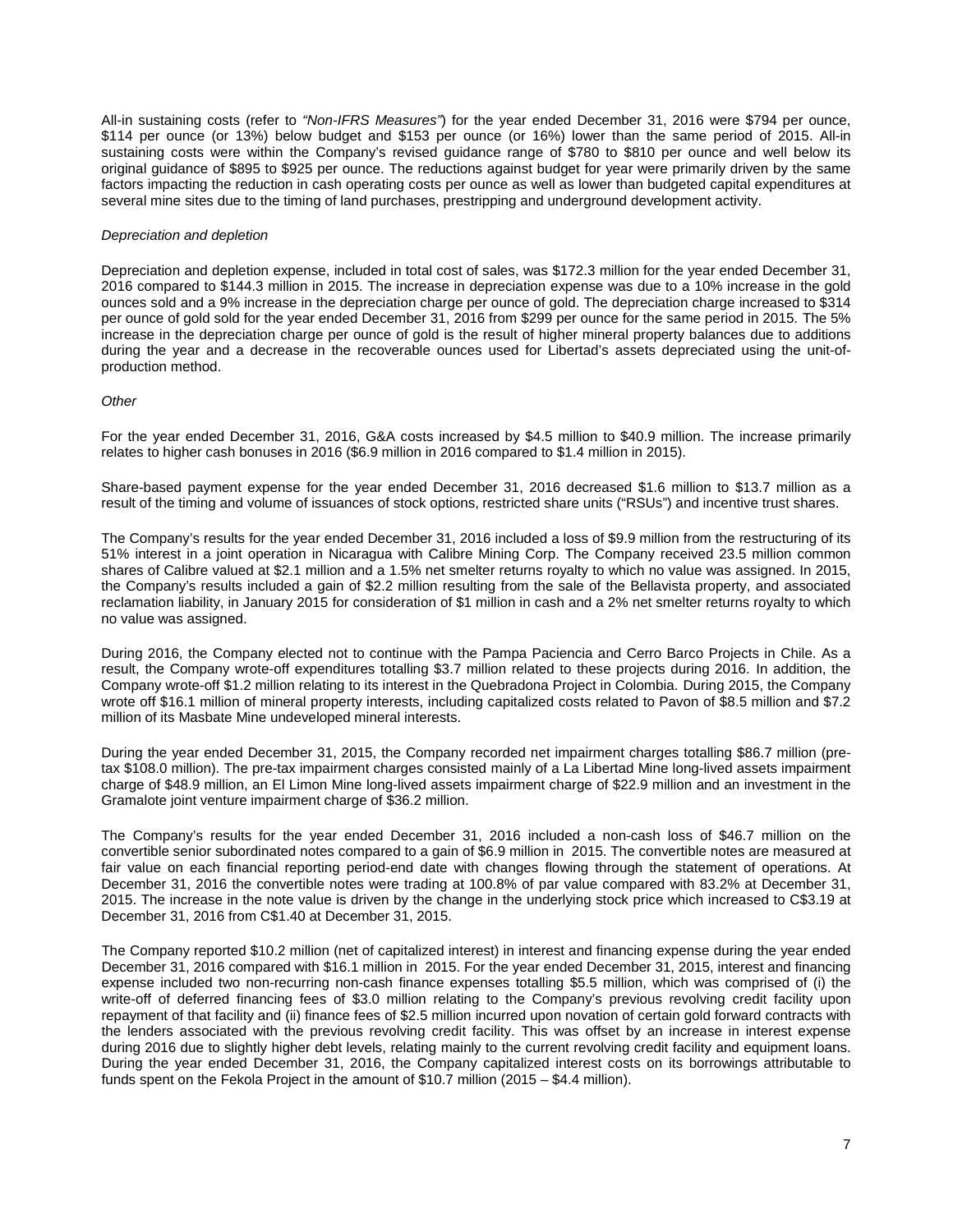For the year ended December 31, 2016, the Company recorded an unrealized gain of \$22.7 million on derivative instruments compared to an unrealized loss of \$23.5 million in 2015. The unrealized gain was comprised of \$10.6 million related to gold derivative instruments, \$11.0 million on the Company's forward fuel price contracts and \$1.1 million for interest rate swaps. For year ended December 31, 2016, the Company recorded a realized loss of \$14.0 million (2015 - \$5.4 million) on derivative instruments, mainly comprised of a realized loss of \$9.1 million on gold derivative instruments and a realized loss of \$4.8 million on the Company's forward fuel price contracts. The gold derivative instruments were a requirement of the Company's previous revolving credit facility agreement, entered into in April 2013. Following the completion of the current revolving credit facility in the second quarter of 2015, these contracts are now recognized at fair value each reporting period with changes in the fair value going through the statement of operations.

The Company recorded a net current income tax expense of \$25.1 million for the year ended December 31, 2016 compared to \$9.2 million in 2015. The increase in the current income tax expense is the result of a \$4.0 million provision for ongoing tax audits assessments, higher gold revenues at the Libertad Mine as well as increased withholding taxes related to the Company's international activities.

For the year ended December 31, 2016, the Company generated net income of \$38.6 million (\$0.04 per share) compared to net loss of \$145.1 million (negative \$0.16 per share) in 2015. Adjusted net income (refer to "*Non-IFRS Measures"*) for the year ended December 31, 2016 was \$99.0 million (\$0.11 per share) compared to \$13.3 million (\$0.01 per share) in 2015. Adjusted net income in the year ended December 31, 2016 primarily excluded a non-cash mark-tomarket loss of \$46.7 million relating to the overall change in fair value of the Company's convertible senior subordinated notes, loss on sale of mineral properties of \$9.9 million, non-cash write-down of mineral property interests of \$5.1 million, share-based payments of \$13.7 million, unrealized gains on derivative instruments of \$22.7 million, the write-down of long-term investments of \$2.9 million and a deferred income tax expense of \$4.9 million.

Cash flow from operating activities was a record \$411.8 million (\$0.44 per share) for the year ended December 31, 2016 compared to \$175.4 million (\$0.19 per share) in 2015, an increase of \$236.4 million. This increase was due to a \$129.6 million increase in revenue, \$120 million of proceeds received from the Prepaid Sales transactions and a \$23.9 million reduction in production costs partially offset by a \$15.9 million increase in income tax expense during the year and an \$18.6 million negative change in non-cash working capital. The main change in non-cash working capital related to a \$25.5 million increase in inventory due to higher bullion inventory balances at the Libertad and Masbate mines resulting from the timing of shipments, higher ore stockpile balances at the Masbate and Otjikoto mines (expected to be processed during 2017) and an increase in supplies inventory at the Otjikoto Mine. In addition, during the year ended December 31, 2016, the Company collected \$20.9 million of its long-term value-added tax receivables.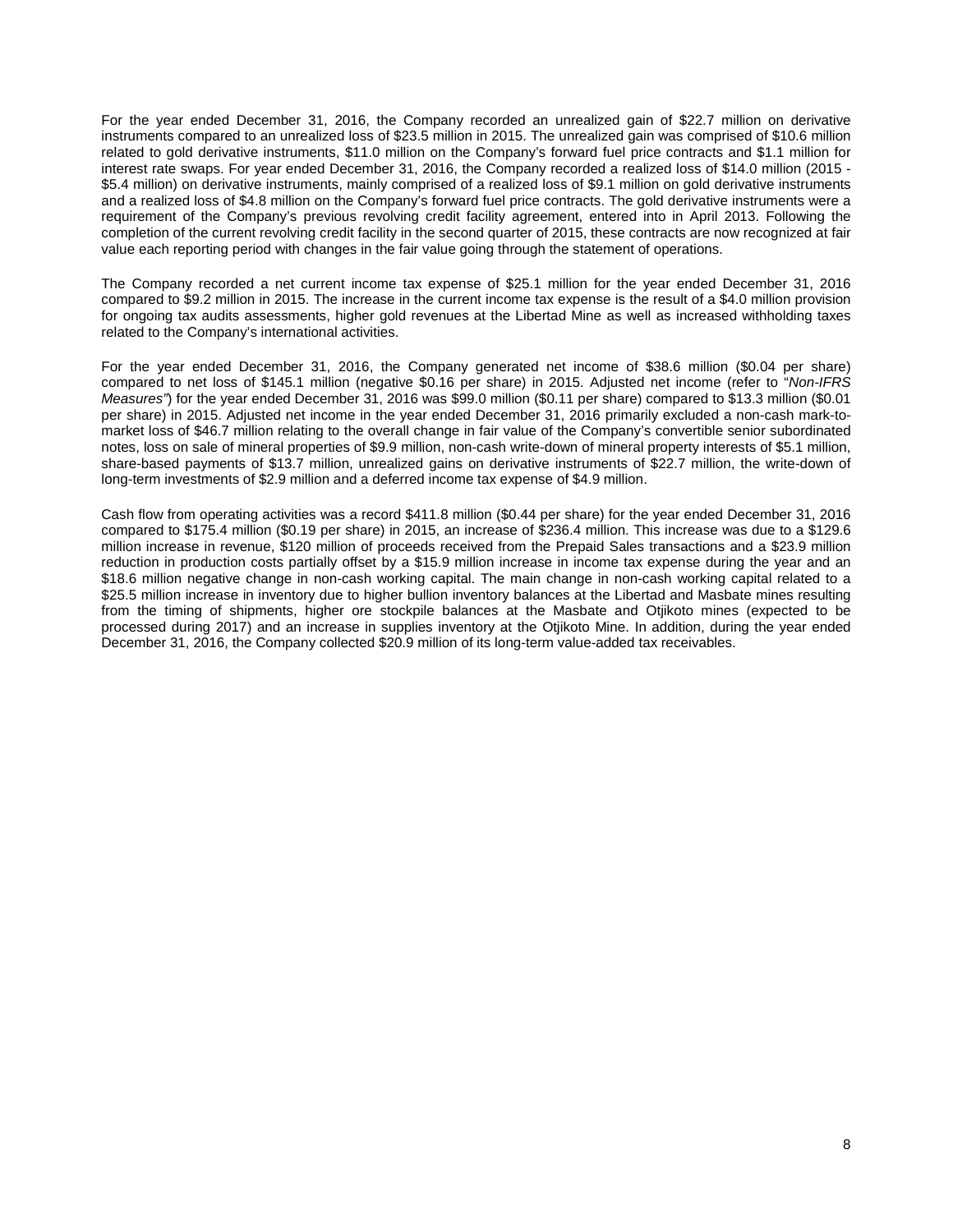# **REVIEW OF MINING OPERATIONS AND DEVELOPMENT PROJECTS**

# *Otjikoto Mine - Namibia*

|                                                 | Three months ended<br>December 31 |         | Year ended<br>December 31 |           |           |  | Ten months<br>ended<br>December $31^{(2)}$ |
|-------------------------------------------------|-----------------------------------|---------|---------------------------|-----------|-----------|--|--------------------------------------------|
|                                                 | 2016                              | 2015    | 2016                      | 2015      | 2015      |  |                                            |
| Gold revenue (\$ in thousands)                  | 61,198                            | 38,492  | 207,674                   | 164,775   | 141,681   |  |                                            |
| Gold sold (ounces)                              | 51,129                            | 35,266  | 167,786                   | 142,563   | 124,097   |  |                                            |
| Average realized gold price (\$/ ounce)         | 1,197                             | 1,091   | 1,238                     | 1,156     | 1,142     |  |                                            |
| Tonnes of ore milled                            | 845,146                           | 762,267 | 3,468,488                 | 2,834,399 | 2,415,573 |  |                                            |
| Grade (grams/tonne)                             | 1.76                              | 1.63    | 1.52                      | 1.63      | 1.66      |  |                                            |
| Recovery (%)                                    | 97.9                              | 98.3    | 98.1                      | 98.4      | 98.7      |  |                                            |
| Gold production (ounces)                        | 46,846                            | 39,374  | 166,285                   | 145,723   | 126,908   |  |                                            |
| Cash operating costs <sup>(1)</sup> (\$/ ounce) | 367                               | 385     | 368                       | N/A       | 425       |  |                                            |
| Total cash $costs^{(1)}$ (\$/ ounce)            | 406                               | 414     | 405                       | N/A       | 459       |  |                                            |
| All-in sustaining $costs^{(1)}$ (\$/ ounce)     | 587                               | 509     | 604                       | N/A       | 550       |  |                                            |
| Capital expenditures (\$ in thousands)          | 5,392                             | 6,963   | 39,241                    | 34,780    | N/A       |  |                                            |
| Exploration (\$ in thousands)                   | 648                               | 957     | 1,994                     | 4,196     | N/A       |  |                                            |

*(1) Non-IFRS measure. A cautionary note regarding non-IFRS measures is included in the section titled "Non-IFRS Measures."*

*(2) Post-commercial production.*

In the fourth quarter of 2016, the Otjikoto Mine in Namibia produced 46,846 ounces of gold, slightly above budget and 19% (or 7,472 ounces) higher than the fourth quarter of 2015. The Otjikoto Mine also had a record year in 2016, producing an annual record 166,285 ounces of gold, above the mid-point of its production guidance range (of 160,000 to 170,000 ounces) and 14% (or 20,562 ounces) higher than 2015 (including 18,815 ounces of pre-commercial production from Otjikoto). Otjikoto's 2016 production benefitted from higher throughput due to the successful completion of its mill expansion project in September 2015 (which increased plant capacity from 2.5 million tonnes per annum to 3.0 million tonnes per annum) and also due to overall process optimizations.

Otjikoto's cash operating costs (refer to "*Non-IFRS Measures"*) for the fourth quarter of 2016 were \$367 per ounce which was \$6 per ounce (or 2%) higher than budget but \$18 per ounce (or 5%) lower than the prior-year quarter. The reduction in costs per ounce compared to the prior year quarter was mainly attributable to lower fuel prices and lower consumption of fuel and reagents. Mining and processing costs were positively impacted by diesel and gasoline prices which were 12% lower than budget and heavy fuel oil ("HFO") prices which were 22% lower than budgeted.

Otjikoto's cash operating costs (refer to *"Non-IFRS Measures"*) for the year ended December 31, 2016 were an annual record of \$368 per ounce which was \$42 per ounce (or 10%) lower than budget and \$57 per ounce (or 13%) lower than the ten months ended December 31, 2015. Cash operating costs for the year were below the low end of the original annual cash operating cash cost guidance and at the low end of the revised annual cash operating cash cost guidance of \$400 to \$440 per ounce and \$365 to \$405 per ounce, respectively. As with the fourth quarter, the reduction in costs per ounce against both budget and the prior-year is mainly attributable to lower fuel prices and lower consumption of fuel and reagents. For 2016 diesel purchases were \$0.63 per litre compared to a budget of \$0.79 per litre and HFO purchases were \$0.36 per litre compared to a budget of \$0.56 per litre. The lower cash operating cost in 2016 compared to 2015 was also impacted by a weaker Namibian dollar/US dollar foreign exchange rate.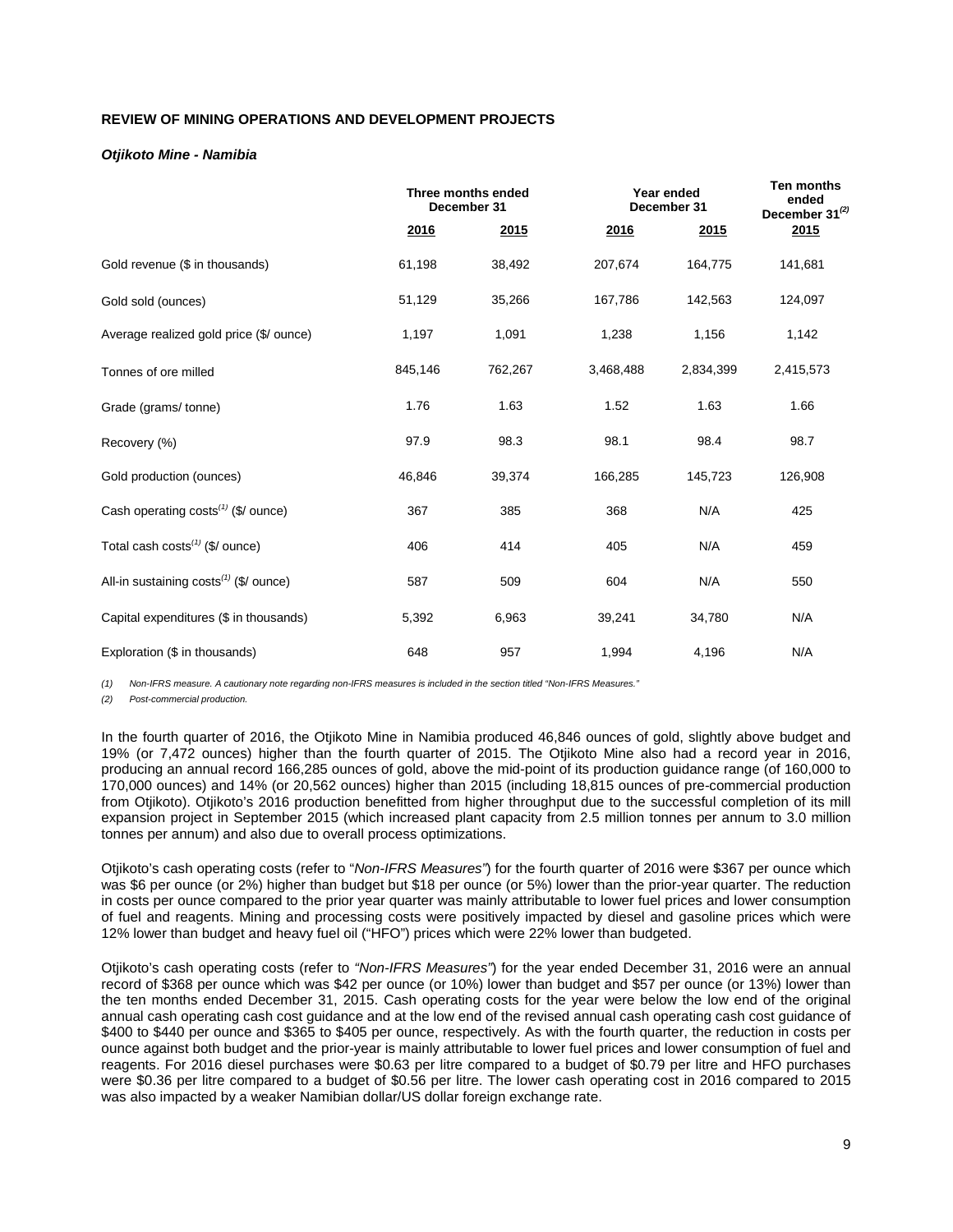All-in sustaining costs (refer to "*Non-IFRS Measures"*) for the quarter ended December 31, 2016 were \$587 per ounce compared to a budget of \$463 per ounce and \$509 per ounce in the prior year quarter. All-in sustaining costs for the year ended December 31, 2016 (refer to "*Non-IFRS Measures"*) were \$604 per ounce compared to a budget of \$629 per ounce and \$550 per ounce in the ten months ended December 31, 2015. The positive variance against budget for the year in all-in sustaining costs reflects the reduction in cash operating costs noted above.

Capital expenditures in the fourth quarter of 2016 totalled \$5.4 million and included prestripping costs of \$3.2 million, \$1.2 million for mining equipment and \$0.6 million for the Wolfshag underground study. Capital expenditures for the year ended December 31, 2016 totalled \$39.2 million (compared to a budget of \$48.3 million) and included prestripping costs of \$18.3 million (compared to a budget of \$30.4 million) and mobile equipment costs of \$17.7 million. Prestripping costs in 2016 were below budget due to lower mining costs than budgeted and a change in the budgeted mining sequence.

The Otjikoto Mine is forecast to produce between 165,000 and 175,000 ounces of gold in 2017, compared to 166,285 ounces produced in 2016. Cash operating costs are expected to be between \$510 and \$550 per ounce. The expected cost increase over 2016 is mainly due to higher projected strip ratios at the new Otjikoto Phase 2 pit and Wolfshag Phase 1 pit. In addition, fuel prices are also projected to be higher than 2016 actuals by 16%. All-in sustaining costs are expected to be between \$855 and \$885 per ounce in 2017, reflecting higher expected cash operating costs per ounce and capital expenditures. Diesel costs are budgeted to be 10% of total production costs for 2017 based on a unit cost of \$0.86/litre and HFO is budgeted to be 12% of total production costs for 2017 based on a budgeted unit cost of \$0.50/litre.

The Otjikoto Mine is projected to process 3.3 million tonnes of ore in 2017, with an average grade of 1.59 g/t and recovery of 98%. Mill feed is expected to consist of high grade ore from the Otjikoto Phase 2 pit (35%) and Wolfshag Phase 1 pit (25%). High and medium grade stockpile ore is expected to account for the remainder of the mill feed (40%), as the Otjikoto Phase 2 pit is developed.

For 2017, sustaining capital costs at the Otjikoto Mine are estimated to be \$37.1 million, including \$15 million for capitalized prestripping costs, \$10.4 million for mine fleet additions, and \$6 million for major equipment rebuilds. The Company expects up to \$10 million of the Otjikoto mine fleet expansion purchases to be lease financed. To advance stripping at both the Otjikoto and Wolfshag pits the mining fleet will be increased by an additional 250-tonne excavator along with additional haul trucks and support equipment. Non-sustaining capital costs are budgeted to be \$12.7 million which includes \$8.5 million for phase one of the construction of a solar power plant. The solar power plant is expected to reduce fuel consumption and protect against rising oil prices.

Life-of-mine production plans for the Otjikoto Mine, incorporating preliminary projections for the Wolfshag open pit and underground mines, have been completed for various options and will be further refined as the detailed geotechnical, hydrogeological, and design studies are completed in 2017. Ongoing studies are leading the Company to re-evaluate the open pit and underground interface. In the meantime, open pit operations at the Otjikoto and Wolfshag pits continue as planned.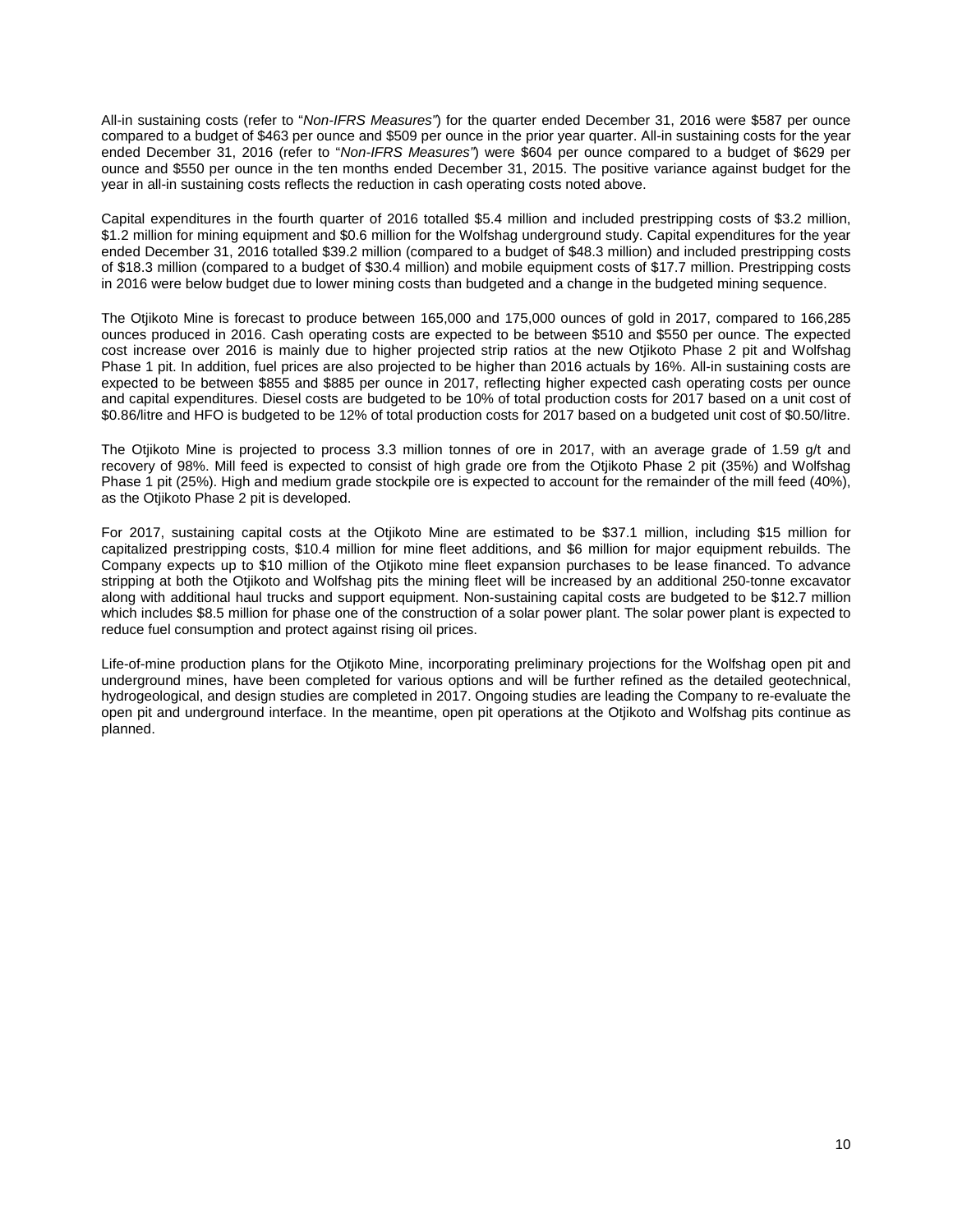## *Masbate Mine – Philippines*

|                                                      |           | Three months ended<br>December 31 |             | Year ended<br>December 31 |
|------------------------------------------------------|-----------|-----------------------------------|-------------|---------------------------|
|                                                      | 2016      | 2015                              | <u>2016</u> | 2015                      |
| Gold revenue (\$ in thousands)                       | 56,078    | 49,219                            | 255,580     | 208,641                   |
| Gold sold (ounces)                                   | 46,900    | 45,068                            | 204,000     | 180,668                   |
| Average realized gold price (\$/ ounce)              | 1,196     | 1,092                             | 1,253       | 1,155                     |
| Tonnes of ore milled                                 | 1,831,563 | 1,681,891                         | 6,921,335   | 6,876,408                 |
| Grade (grams/tonne)                                  | 1.08      | 1.19                              | 1.23        | 1.05                      |
| Recovery (%)                                         | 76.2      | 74.1                              | 75.2        | 75.9                      |
| Gold production (ounces)                             | 48,633    | 47,958                            | 206,224     | 175,803                   |
| Cash operating costs <sup>(1)</sup> (\$/ ounce gold) | 547       | 512                               | 463         | 657                       |
| Total cash $costs^{(1)}$ (\$/ ounce gold)            | 602       | 601                               | 522         | 726                       |
| All-in sustaining costs <sup>(1)</sup> (\$/ ounce)   | 788       | 795                               | 653         | 965                       |
| Capital expenditures (\$ in thousands)               | 9,631     | 9,755                             | 31,892      | 37,691                    |
| Exploration (\$ in thousands)                        | 1,224     | 1,649                             | 4,492       | 5,055                     |

*(1) Non-IFRS measure. A cautionary note regarding non-IFRS measures is included in the section titled "Non-IFRS Measures."* 

In the fourth quarter of 2016, gold production at the Masbate Mine was 48,633 ounces, 13% (or 5,734 ounces) above budget and 1% (or 675 ounces) higher than the fourth quarter of 2015. Commencing in August 2016, Masbate's mine plan was adjusted to optimize the mine's development sequence/gold production through to 2017 and beyond. These adjustments included accelerated mining in the Main Vein Stage 1 pit, expanding the Colorado pit and commencing site preparations for later Main Vein stages. In addition, the lower grade (but higher recovery) Colorado pit ore was prioritized as mill feed ahead of the higher grade Main Vein ore, due to the higher than budgeted oxide ore content being sourced from the larger Colorado pit. The excess higher grade ore from Main Vein Stage 1 pit was stockpiled and is budgeted to be processed in 2017.

The Masbate Mine achieved a very strong year in 2016, producing an annual record 206,224 ounces of gold, above the mid-point of its revised production guidance range (of 200,000 to 210,000 ounces) and significantly exceeding its initial guidance range (of 175,000 to 185,000 ounces). Gold production for the year also increased by 17% (or 30,421 ounces) over 2015. Masbate's strong operational performance was driven by better-than-expected grades from the Main Vein Stage 1 pit and higher recoveries arising from higher-than-budgeted oxide ore tonnage from the Colorado pit. In addition, recoveries were positively impacted by the newly completed process plant upgrades (adding residence time and additional oxygen to the CIL circuit to achieve optimum leach performance).

Masbate's cash operating costs (refer to *"Non-IFRS Measures"*) in the fourth quarter of 2016 were \$547 per ounce, \$180 per ounce (or 25%) lower than budget but \$35 per ounce (or 7%) higher than in the prior-year quarter. Cash operating costs per ounce in the fourth quarter of 2016 benefitted from higher production as a result of higher throughput, lower than budgeted fuel costs, both in terms of price and consumption, and lower reagent consumption. Diesel purchases were \$0.46 per litre compared to a budget of \$0.50 per litre. In addition, the power consumption rate was 21.8 kWh per tonne total power compared to a budget of 27.8 kWh per tonne. This is a result of the higher ratio of oxide material processed during the quarter.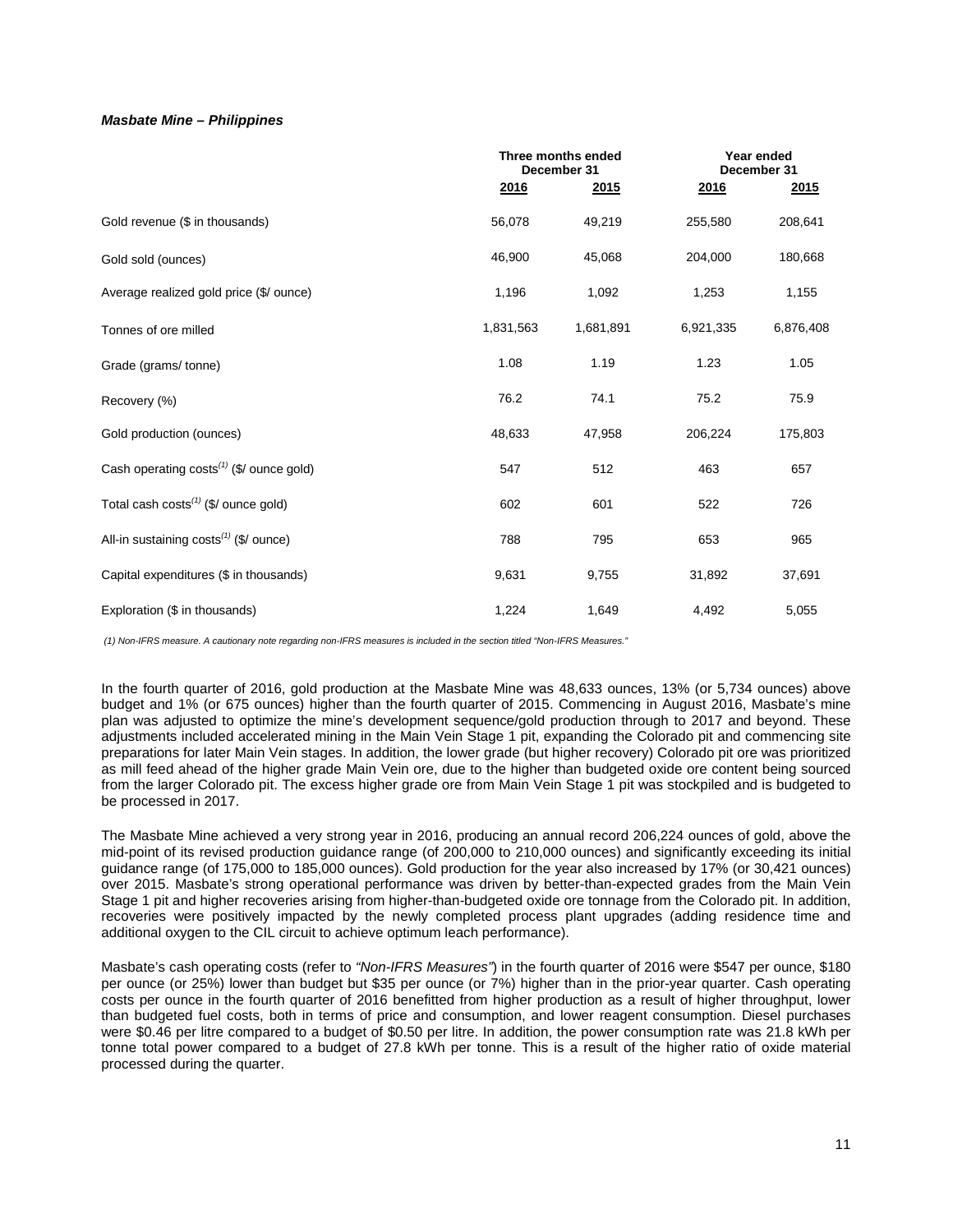Masbate's cash operating costs (refer to *"Non-IFRS Measures"*) for the year ended December 31, 2016 were an annual record of \$463 per ounce, a reduction of \$129 per ounce (or 22%) from budget and \$194 per ounce (or 30%) lower than in the prior-year. Cash operating costs for the year were below the low end of both the original and revised annual cash operating cost guidance of \$620 to \$660 per ounce and \$465 to \$505 per ounce, respectively. Cost improvements for 2016 were driven by higher production as a result of higher throughput, and lower fuel and energy costs.

All-in sustaining costs (refer to "Non-IFRS Measures") for the quarter ended December 31, 2016 were \$788 per ounce compared to a budget of \$934 per ounce and \$795 per ounce in the prior year quarter. All-in sustaining costs in the quarter reflect the reduction in cash operating costs noted above partially offset by higher than budgeted capital expenditures due to the completion of projects originally scheduled for the third quarter. On an annual basis, capital expenditures continued to be under budget. All-in sustaining costs (refer to "Non-IFRS Measures") for the year ended December 31, 2016 were \$653 per ounce compared to a budget of \$899 per ounce and \$965 per ounce in the prior year. The lower all-in sustaining costs are a result of the lower production costs per ounce as described above and lower than budgeted capital expenditures. The lower capital expenditures resulted from lower than budgeted prestripping costs driven by lower mining costs and a lower strip ratio for the Colorado pit. Timing delays in land acquisition costs also contributed to the lower than budgeted capital costs.

Capital expenditures in the fourth quarter of 2016 totalled \$9.6 million which consisted mainly of powerhouse upgrades (\$3.1 million), prestripping costs (\$2.7 million) and plant upgrade costs (\$1.5 million). Capital expenditures for the year ended December 31, 2016 totalled \$31.9 million, including plant upgrade costs (\$14.0 million), prestripping costs (\$4.5 million), powerhouse upgrades (\$3.9 million) and mobile equipment costs (\$2.3 million).

Masbate's process plant upgrades were completed with most process improvements integrated into operation slightly ahead of the original schedule during the third quarter. The tie-in of the plant upgrades undertaken during the six-day shutdown in September involved screens, cyclones, pump drives, grinding circuit improvements, additional cooling capacity and additional pumps. The plant upgrades are expected to improve gold recoveries by 2% or 3% and sustain throughput on harder ore types. This has been reflected in the 2017 budget.

On March 31, 2016, the extension of the Masbate Mine's income tax holiday was approved for a final additional year to June 2017.

For the Masbate Mine, 2017 gold production is expected to be between 175,000 and 185,000 ounces. Masbate's 2016 production had benefited from better-than-expected grades from the Main Vein Stage 1 pit and higher recoveries arising from higher-than-budgeted oxide ore from the Colorado pit.

Cash operating costs per ounce in 2017 are expected to be between \$690 and \$730. The expected increase over 2016 is mainly attributable to lower forecast production and higher projected strip ratios at the new Main Vein Stage 3 pit and expanded Colorado pit, as well as higher projected prices for diesel fuel/HFO. Diesel costs are budgeted to be 6% of total production costs for 2017 based on a unit cost of \$0.50/litre and HFO is budgeted to be 12% of total production costs for 2017 based on a budgeted unit cost of \$0.39/litre.

All-in sustaining costs in 2017 are expected to be between \$1,020 and \$1,050 per ounce. The expected increase over 2016 reflects higher anticipated cash operating costs per ounce, higher forecast capitalized prestripping costs and the planned mine fleet replacement and expansion. In the first-half of 2017, the Company has elected to replace a significant portion of Masbate's mine fleet with new equipment purchases, rather than rebuilding major components over several years, to optimize its fleet performance and reduce both operating and capital costs in future years. In addition, to be able to meet the additional haulage requirements in 2017 to 2021, Masbate's mine fleet is also being expanded in 2017. Since the new fleet will commence utilization in 2017, all of the related purchase costs have been included in Masbate's 2017 sustaining costs even though the equipment will benefit Masbate operations in future years as well. Masbate's mine equipment purchases are subsequently planned to decrease significantly over the next several years.

In 2017, the Masbate Mine is budgeted to process an average of 18,630 tonnes of ore per day for a total of 6.8 million tonnes of ore for the year. Gold grades processed are expected to average 1.13 g/t and gold recoveries are anticipated to average 71.4%. Mill feed is budgeted to consist of 78% transitional/fresh ore and 22% oxide ore. Mining activity is expected to focus on the continued development of the newly widened Colorado pit, development of Main Vein Stage 3 pit and continued operations in Main Vein Stage 2 pit. The Main Vein Stage 1 pit has now been completed.

Sustaining capital costs in 2017 at the Masbate Mine are budgeted to total \$39.5 million, including \$25.4 million for new mining equipment (consisting of \$18 million for fleet replacement and \$7.4 million to expand the mining fleet) and prestripping costs (\$4.6 million) in Main Vein Stage 3 pit/Colorado pit. The Company expects approximately \$20 million of the Masbate fleet replacement and expansion purchases to be lease financed. Non-sustaining capital costs are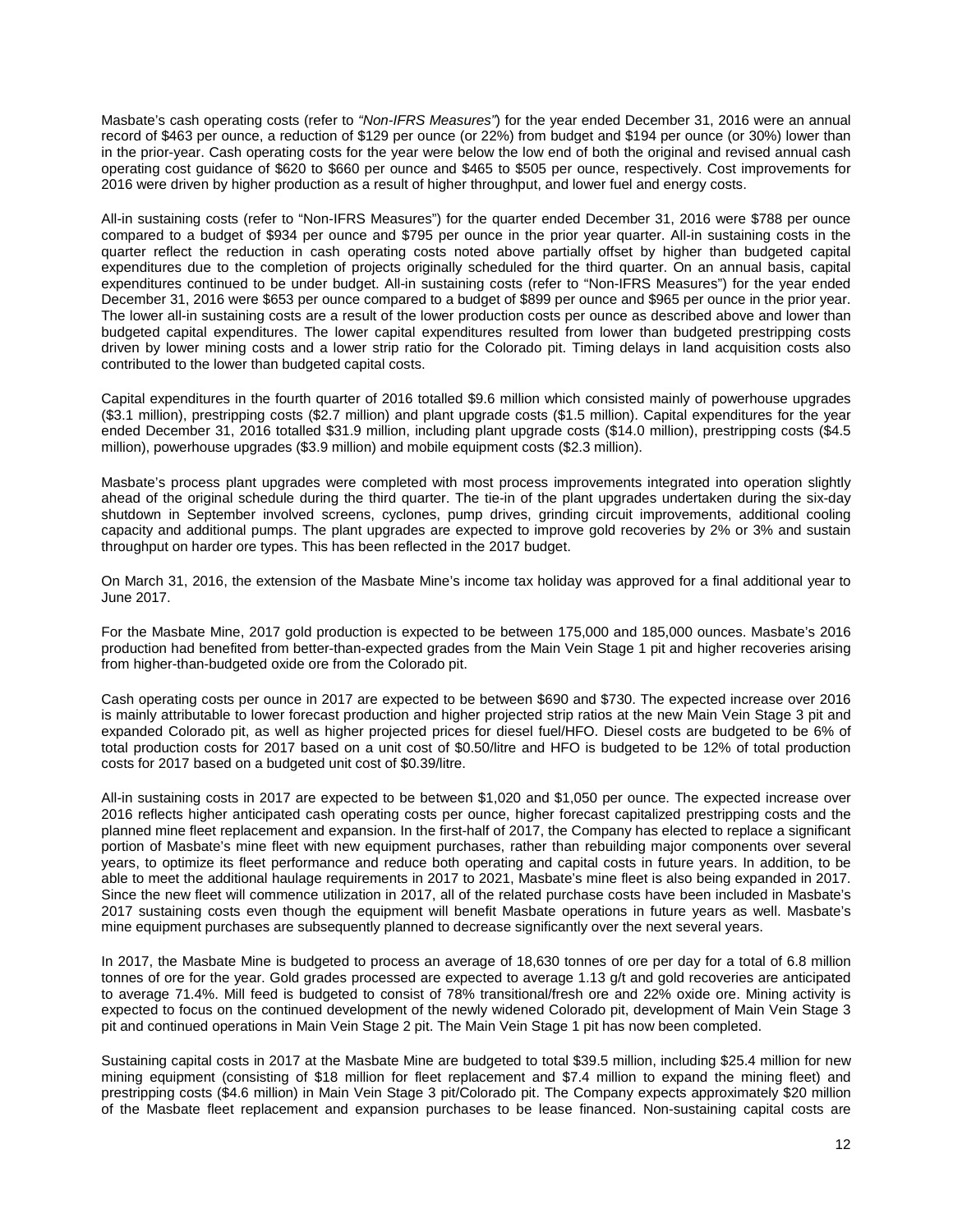budgeted to total \$18 million, primarily for the powerhouse generator (\$7.7 million) for the Masbate tank project and land purchases (\$7.2 million).

As previously reported by the Company, on September 27, 2016, the Philippine Department of Environment and Natural Resources (the "DENR") announced the preliminary results of mining audits carried out by the DENR in respect of all metallic mines in the Philippines. At that time, DENR spokespersons advised the Company that the Masbate Mine would receive a show-cause letter related to its operations. The DENR subsequently issued the Masbate Mine audit report which contains the detailed findings from the audit and directed the Company to provide explanations and comments in response to the audit findings; however, no show-cause order was issued to the Company in respect of any findings. The audit findings were related to administrative and regulatory issues, including without limitation (a) alleged issues related to certain mining operations occurring in areas not covered by our Environmental Compliance Certificate, which in our view is mistaken and likely arises as a result of incorrect geographical coordinates of the Masbate project used by the auditors, and (b) alleged issues related to the appropriate approval of mine operating and production plans, the payment of fees for waste and tailing disposal, and a series of alleged infractions of the Philippine Mining Act of 1995 and safety regulations. The audit also includes recommendations related to guidelines to enhance our reclamation planning and practices, and several proposals related to community planning and development which the Company supports. The Company has provided a comprehensive response to the findings and recommendations in the audit, which the Company believes addresses the issues raised. As reported by the Company on February 2, 2017, the DENR has announced further results of its mining audit and the Masbate Mine was not among the mines announced to be suspended or closed. To date the Company has not received any updated formal written response from the DENR confirming the results of the audit in respect of Masbate and as such, the final outcome of the audit has not been determined. The Company will continue to work closely with the DENR to maintain compliance with regulations and continue to promote improved quality of life in the communities where it operates. The Company will continue to provide updates of its progress with the DENR. Operations remain uninterrupted at the mine and the projections and guidance for the Masbate Mine and the Company on a consolidated basis are provided on this basis.

## *La Libertad Mine - Nicaragua*

|                                                      |         | Three months ended<br>December 31 |           | Year ended<br>December 31 |
|------------------------------------------------------|---------|-----------------------------------|-----------|---------------------------|
|                                                      | 2016    | <u> 2015</u>                      | 2016      | 2015                      |
| Gold revenue (\$ in thousands)                       | 48,563  | 40,363                            | 163,660   | 142,291                   |
| Gold sold (ounces)                                   | 40,857  | 36,972                            | 131,457   | 123,644                   |
| Average realized gold price (\$/ ounce)              | 1,189   | 1,092                             | 1,245     | 1,151                     |
| Tonnes of ore milled                                 | 564,822 | 584,511                           | 2,277,795 | 2,307,921                 |
| Grade (grams/tonne)                                  | 2.03    | 1.99                              | 1.90      | 1.71                      |
| Recovery (%)                                         | 95.3    | 94.3                              | 95.0      | 94.2                      |
| Gold production (ounces)                             | 35,165  | 35,234                            | 132,431   | 119,475                   |
| Cash operating costs <sup>(1)</sup> (\$/ ounce gold) | 661     | 601                               | 659       | 716                       |
| Total cash $costs^{(1)}$ (\$/ ounce gold)            | 688     | 623                               | 685       | 740                       |
| All-in sustaining $costs^{(1)}$ (\$/ ounce)          | 878     | 877                               | 904       | 988                       |
| Capital expenditures (\$ in thousands)               | 4,556   | 6,635                             | 18,543    | 20,503                    |
| Exploration (\$ in thousands)                        | 1,172   | 1,382                             | 4,269     | 4,637                     |

*(1) Non-IFRS measure. A cautionary note regarding non-IFRS measures is included in the section titled "Non-IFRS Measures."*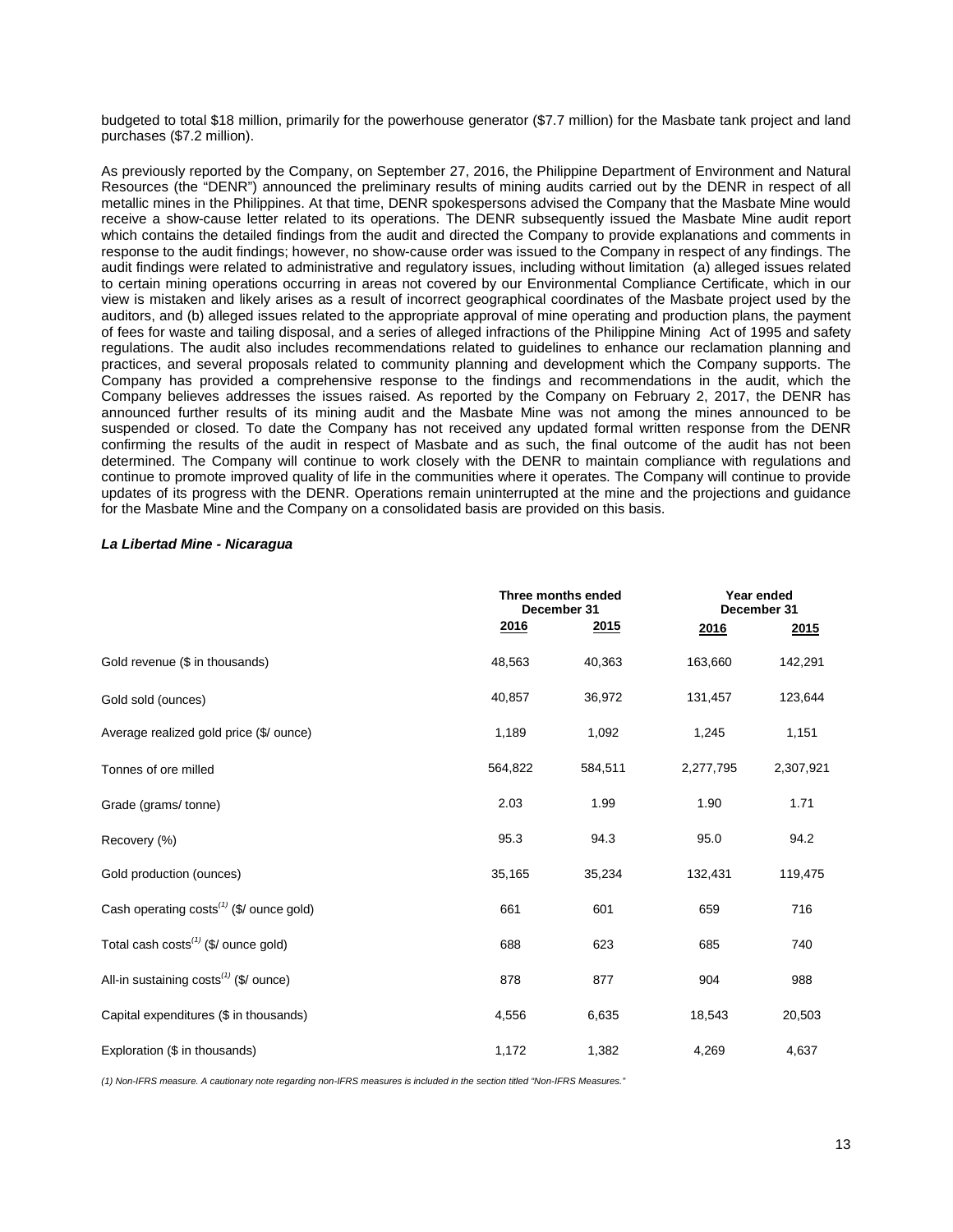In the fourth quarter of 2016, gold production at La Libertad Mine in Nicaragua was 35,165 ounces, consistent with the fourth quarter of 2015. For the year ended December 31, 2016, Libertad produced 132,431 ounces of gold, near the high end of its production guidance range (of 125,000 to 135,000 ounces) and 11% (or 12,956 ounces) higher than 2015. Better grade and higher recoveries contributed to the successful production year. During the third quarter of 2016, La Libertad's mine schedule was adjusted to mine additional high grade ore from the Jabali Central pit to offset permitting delays at the Jabali Antenna pit. The Jabali Antenna pit is now planned for production in the third quarter of 2017, pending completion of permitting and relocation activities.

La Libertad's cash operating costs (refer to *"Non-IFRS Measures"*) in the fourth quarter of 2016 were \$661 per ounce, \$74 per ounce (or 13%) higher than budget and \$60 per ounce (or 10%) higher than in the fourth quarter of 2015. Cash operating costs per ounce were higher than budget in the quarter due to lower processed grade and throughput as a result of delays in mining Mojon underground. For the year ended December 31, 2016, La Libertad's cash operating costs (refer to *"Non-IFRS Measures"*) were \$659 per ounce, \$8 per ounce (or 1%) lower than budget and \$57 per ounce (or 8%) lower than the same period in 2015. Year-to-date cash operating costs per ounce were lower than the prior year due to higher production as a result of higher processed grade from Jabali Central as outlined above.

All-in sustaining costs (refer to "*Non-IFRS Measures"*) for the quarter ended December 31, 2016 were \$878 per ounce compared to a budget of \$744 per ounce and \$877 per ounce in the prior year quarter. All-in sustaining costs (refer to "*Non-IFRS Measures"*) for the year ended December 31, 2016 were \$904 per ounce compared to a budget of \$1,036 per ounce and \$988 per ounce in the prior year. All-in sustaining costs for the quarter were higher than budget due to the timing of capital expenditures. All-in sustaining costs for the year reflect lower than budgeted cash costs and lower than budgeted capital expenditures primarily driven by lower prestripping costs resulting from permitting delays for Jabali Antenna.

Capital expenditures in the fourth quarter of 2016 totalled \$4.6 million which consisted primarily of underground development costs (\$1.4 million) and land acquisition costs (\$1.8 million). Year-to-date capital expenditures totalled \$18.5 million, consisting primarily of La Esperanza tailings dam costs (\$5.1 million), Jabali development costs (\$2.2 million), prestripping costs (\$2.8 million), underground development costs (\$2.6 million) and land acquisition costs (\$4.6 million).

On May 5, 2016, the Company received the 2015 Award for Social Responsibility in Nicaragua related to its work on the resettlement project to date. The award recognizes the Company's commitment to social development projects that benefit the local communities in which it operates.

In 2017, La Libertad Mine is expected to produce between 110,000 and 120,000 ounces of gold (compared to 132,431 ounces produced in 2016) at cash operating costs of between \$625 and \$665 per ounce and all-in sustaining costs of between \$785 and \$815 per ounce. Diesel costs are budgeted to be 6% of total production costs for 2017 based on a unit cost of \$0.58/litre. Power for Libertad's milling and underground operations is delivered from the national grid.

La Libertad's production forecast assumes that mining from the higher grade Jabali Antenna pit will now enter the production stream in the third quarter of 2017 (dependent upon the successful completion of resettlement activities and receipt of the remaining mining permits). However, as in 2016, La Libertad retains some flexibility in sourcing its ore from alternate open pit resources and mineralized zones (subject to permitting) within close proximity of La Libertad mill while the Jabali Antenna permitting and relocation activities are being completed. La Libertad's cash operating costs per ounce are expected to remain in-line with 2016, as the decrease in planned production is expected to be offset by lower mining costs (as a result of less waste being moved at the Jabali Central pit). Based on current assumptions, La Libertad Mine has an approximate mine life of 3 years, subject to further exploration success.

In 2017, La Libertad is budgeted to process 2.3 million tonnes of ore at an average grade of 1.73 g/t with gold recoveries averaging 94%. Mill feed is expected to consist mainly of high grade ore from Jabali Central pit (37%), Mojon underground (8%), and Jabali Antenna pit (5%), which will be blended with lower grade spent ore (50%). Jabali West underground mine development is expected to commence in 2017, with production expected to commence in 2018.

In 2017, sustaining capital costs for La Libertad are planned to total \$3.6 million, including Mojon underground mine development (\$1.2 million). Non-sustaining capital costs are budgeted to total \$23 million, including underground development/infrastructure at San Juan and Jabali West (\$12 million) and land purchases/resettlement (\$6.2 million).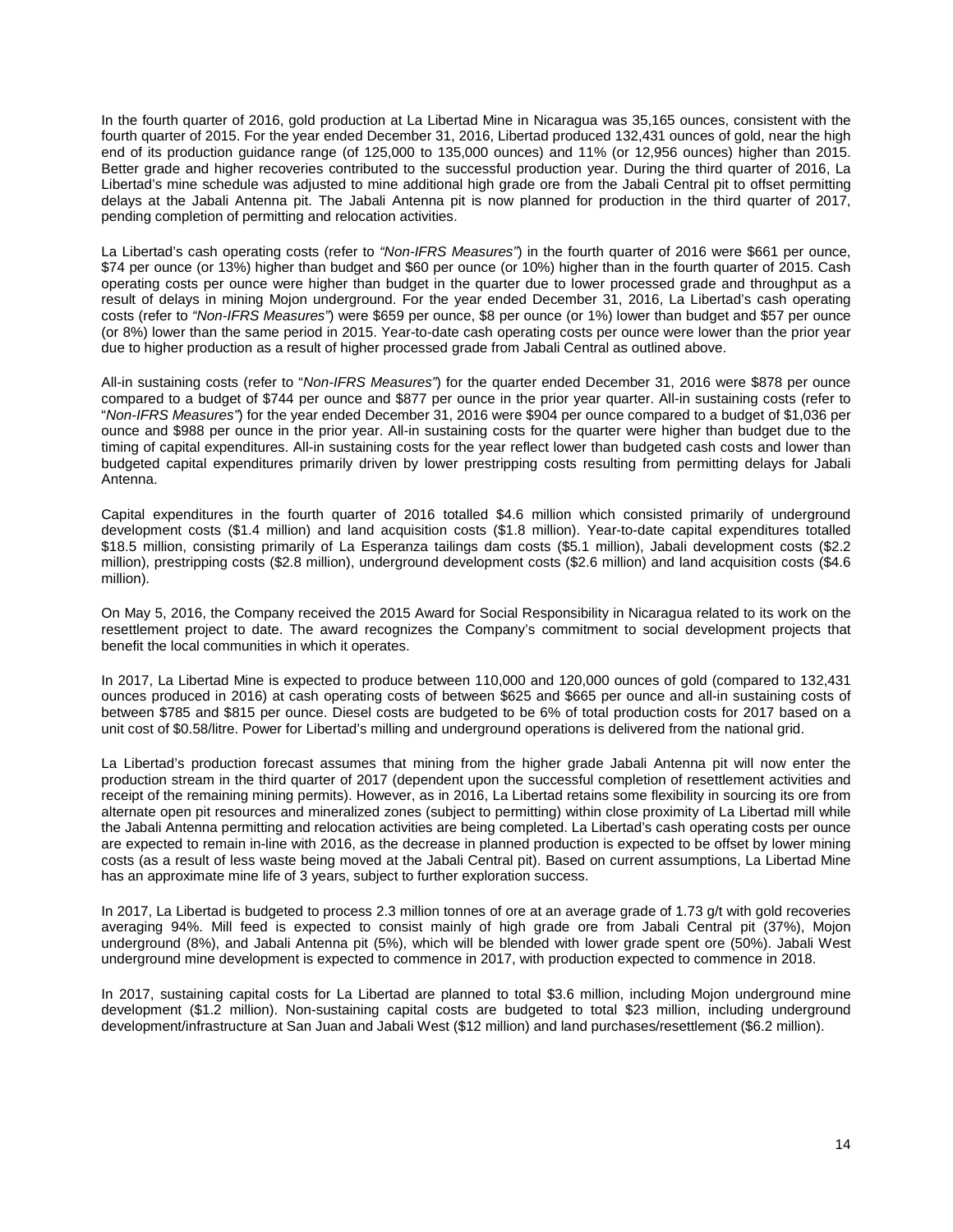# *Limon Mine – Nicaragua*

|                                                 |         | Three months ended<br>December 31 |         | Year ended<br>December 31 |
|-------------------------------------------------|---------|-----------------------------------|---------|---------------------------|
|                                                 | 2016    | <u>2015</u>                       | 2016    | 2015                      |
| Gold revenue (\$ in thousands)                  | 15,350  | 10,935                            | 56,379  | 61,044                    |
| Gold sold (ounces)                              | 12,638  | 10,176                            | 45,038  | 52,776                    |
| Average realized gold price (\$/ ounce)         | 1,215   | 1,075                             | 1,252   | 1,157                     |
| Tonnes of ore milled                            | 122,167 | 93,213                            | 467,404 | 468,972                   |
| Grade (grams/ tonne)                            | 2.72    | 3.19                              | 3.22    | 3.69                      |
| Recovery (%)                                    | 93.6    | 93.7                              | 94.1    | 94.1                      |
| Gold production (ounces)                        | 10,007  | 8,903                             | 45,483  | 52,264                    |
| Cash operating costs <sup>(1)</sup> (\$/ ounce) | 982     | 958                               | 781     | 713                       |
| Total cash $costs^{(1)}$ (\$/ ounce)            | 1,059   | 1,033                             | 862     | 783                       |
| All-in sustaining $costs^{(1)}$ (\$/ ounce)     | 1,501   | 1,466                             | 1,189   | 1,279                     |
| Capital expenditures (\$ in thousands)          | 2,460   | 2,075                             | 7,749   | 18,846                    |
| Exploration (\$ in thousands)                   | 964     | 659                               | 3,453   | 3,324                     |

*(1) Non-IFRS measure. A cautionary note regarding non-IFRS measures is included in the section titled "Non-IFRS Measures."*

In the fourth quarter of 2016, gold production at El Limon Mine in Nicaragua was 10,007 ounces (Q4 2015 – 8,903 ounces). For the full-year 2016, Limon produced 45,483 ounces of gold, below its production guidance range (of 50,000 to 60,000 ounces) and 13% (or 6,781 ounces) lower compared to 2015. In 2016, Limon's production was negatively affected by mine fleet availability limitations and water control issues which reduced ore flow from Santa Pancha. As a result, mill feed was supplemented with lower grade ore from surface stockpiles. To improve overall mine performance, the operations and maintenance areas have been reorganized and additional mining equipment has been purchased. The underground pumping system has also been overhauled and the dewatering wells are currently being improved.

Limon's cash operating costs (refer to *"Non-IFRS Measures"*) in the fourth quarter of 2016 were \$982 per ounce, \$387 per ounce (or 65%) higher than budget and \$24 per ounce (or 3%) higher than in the prior-year quarter. Cash operating costs per ounce were higher than budget due to lower production (as outlined above) as a result of delays in accessing higher grade areas of Santa Pancha earlier in the year. Cash operating costs (refer to *"Non-IFRS Measures"*) were above the high end of the revised guidance range of \$690 to \$730 per ounce at \$781 per ounce for the year ended December 31, 2016, \$151 per ounce (or 24%) above budget and \$68 per ounce (or 10%) higher than the same period in 2015.

All-in sustaining costs (refer to "Non-IFRS Measures") for the quarter ended December 31, 2016 were \$1,501 per ounce compared to a budget of \$888 per ounce and \$1,466 per ounce in the prior year quarter. All-in sustaining costs (refer to "Non-IFRS Measures") for the year ended December 31, 2016 were \$1,189 per ounce compared to a budget of \$1,008 per ounce and \$1,279 per ounce in the prior year. All-in sustaining costs in the quarter and the year-to-date reflect the increase in cash operating costs noted above and lower deferred development costs as a result of the delays in accessing Santa Pancha earlier in the year.

Capital expenditures in the fourth quarter of 2016 totalled \$2.5 million which consisted mainly of underground development (\$1.6 million). Year-to-date capital expenditures totalled \$7.7 million, consisting mainly of underground development (\$4.4 million), mining equipment mentioned above (\$1.0 million), plant maintenance (\$0.5 million) and a water pumping project (\$0.4 million).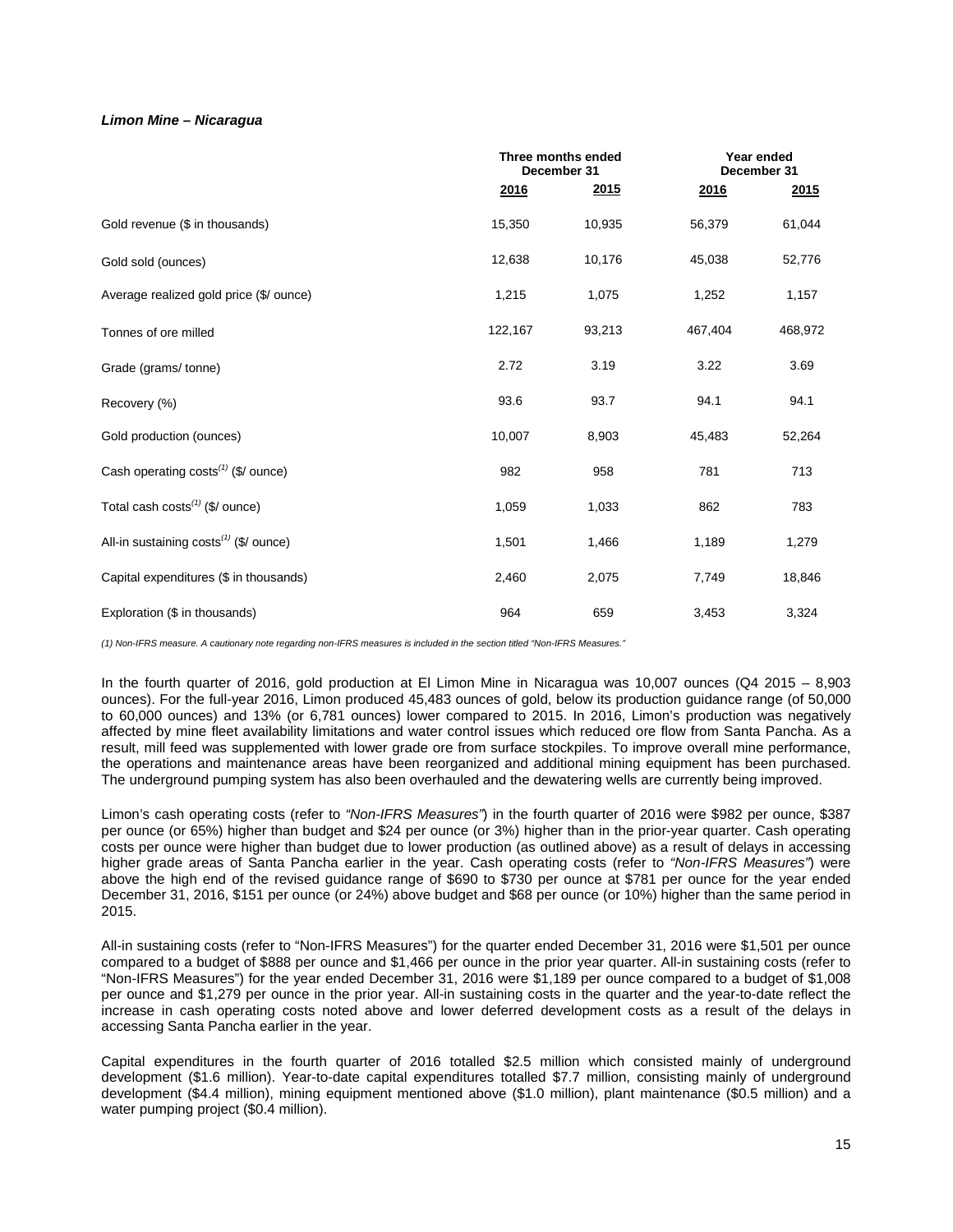In 2017, El Limon is expected to produce between 50,000 and 60,000 ounces of gold (compared to 45,483 ounces produced in 2016) at cash operating costs of between \$655 and \$695 per ounce. All-in sustaining costs are expected to be between \$1,065 and \$1,095 per ounce. Diesel costs are budgeted to be 3% of total production costs for 2017 based on a unit cost of \$0.54/litre. Power for Limon's milling and underground operations is delivered from the national grid.

El Limon Mine is budgeted to process 0.5 million tonnes of ore at an average grade of 3.58 g/t gold with gold recoveries averaging 93.5% in 2017. Approximately 10% of the process ore is expected to be sourced from the Mercedes open pit, with the remainder from underground operations at Santa Pancha 1 and Santa Pancha 2.

The Company plans to undertake sustaining capital expenditures at El Limon totaling \$9.7 million in 2017, of which \$5.9 million relates to underground development at Santa Pancha. Non-sustaining capital costs are budgeted to total \$3.3 million, primarily for underground development/infrastructure at a new underground operation, Veta Nueva which is expected to commence production in 2018. The Limon exploration budget for 2017 is approximately \$5 million for a total of 11,000 metres of planned diamond drilling focusing on extending the mine life.

# *Fekola Project - Mali*

The Fekola Project mine construction is approximately 3 months ahead of schedule and is now on target for an October 1, 2017 production start with production guidance for 2017 of 45,000 to 55,000 ounces at an expected cash operating cost of \$580 to \$620 per ounce. The Fekola Project remains on budget and is expected to be a large low-cost producer and should enable the Company to significantly reduce its longer term cash operating costs per ounce and all-in sustaining cost per ounce. On June 11, 2015, the Company announced robust results from the optimized Feasibility Study at the Fekola Gold Project in Mali. According to the Feasibility Study, the current average annual gold production for the first seven years is estimated at approximately 350,000 ounces per year at an average operating cash cost of \$418 per ounce and for the life of mine plan approximately 276,000 ounces per year at an average operating cash cost of \$552 per ounce.

In the fourth quarter of 2016, B2Gold's construction team continued to develop the Fekola Project in Mali. Significant activities during the quarter included:

- A total of 4,000,000  $m^3$  of material has been moved at site;
- Construction of the tailings storage facility and water embankments is 100% complete;
- Lining of the tailings facility commenced in December 2016;
- Installation of mechanical components is on-going with gyratory crusher, pebble crusher, conveyors, reclaim tunnel, leach and CIP tanks. Commencement of mill installation started in January 2017;
- Goldroom and reagent storage area construction is well underway;
- Powerhouse construction remains on schedule for a June 2017 commencement of commissioning;
- Pit prestripping has commenced ahead of schedule and over 800,000  $\text{m}^3$  of material has been removed to-date; • Grade control for the ore zones has commenced and the lab on site is under construction (expected to start up
- in the second quarter of 2017); and
- Commissioning team has arrived at site and begun hiring and training the mill/lab operators.

On June 29, 2016, the Company announced an exploration update for its Fekola project. Based on the positive drill results to-date (at both near surface targets and deeper along strike below the main Fekola pit) and exploration potential, the Company is expanding the throughput at the Fekola mine to 5 million tonnes per year. The optimized Feasibility Study and Environmental and Social Impact Study were both prepared to accommodate an uplift in throughput from 4 million tonnes per year to 5 million tonnes per year. The design factors built into the original design included 5 million tonnes per year assumptions for plant design, general infrastructure and tailings dam design and location. This means that the capacity for throughput of ore at the Fekola mine could reach up to 5 million tonnes per year in the initial years of production, beyond the optimized Feasibility Study's originally modelled 4 million tonnes per year, for relatively low additional capital cost. On August 2, 2016, the Company decided to proceed with the mill expansion and approved an \$18 million expansion budget for additional items including a pebble crusher, one additional leach tank and an additional generator. With this additional capital investment, the Fekola mill expansion is expected to be completed in the fourth quarter of 2017 and commissioned in conjunction with the main plant commissioning.

A revised geological resource model was completed in the third quarter of 2016, followed by updates to the open pit mine designs and production plans in the fourth quarter of 2016, reflecting the mill capacity increase to 5 million tonnes per year. Based on the updated production plans, Fekola is now projected to produce an average of 375,000 to 400,000 ounces per year for the first five years of production (2018 to 2022) and 365,000 to 390,000 ounces per year over the first seven years of production (2018 to 2024). Mining rates will not materially change to supply the 5 million tonne per year plant, as the additional material will be diverted from planned stockpiles. The mining schedule has been adjusted to ensure sufficient feed for the October 1, 2017 start date.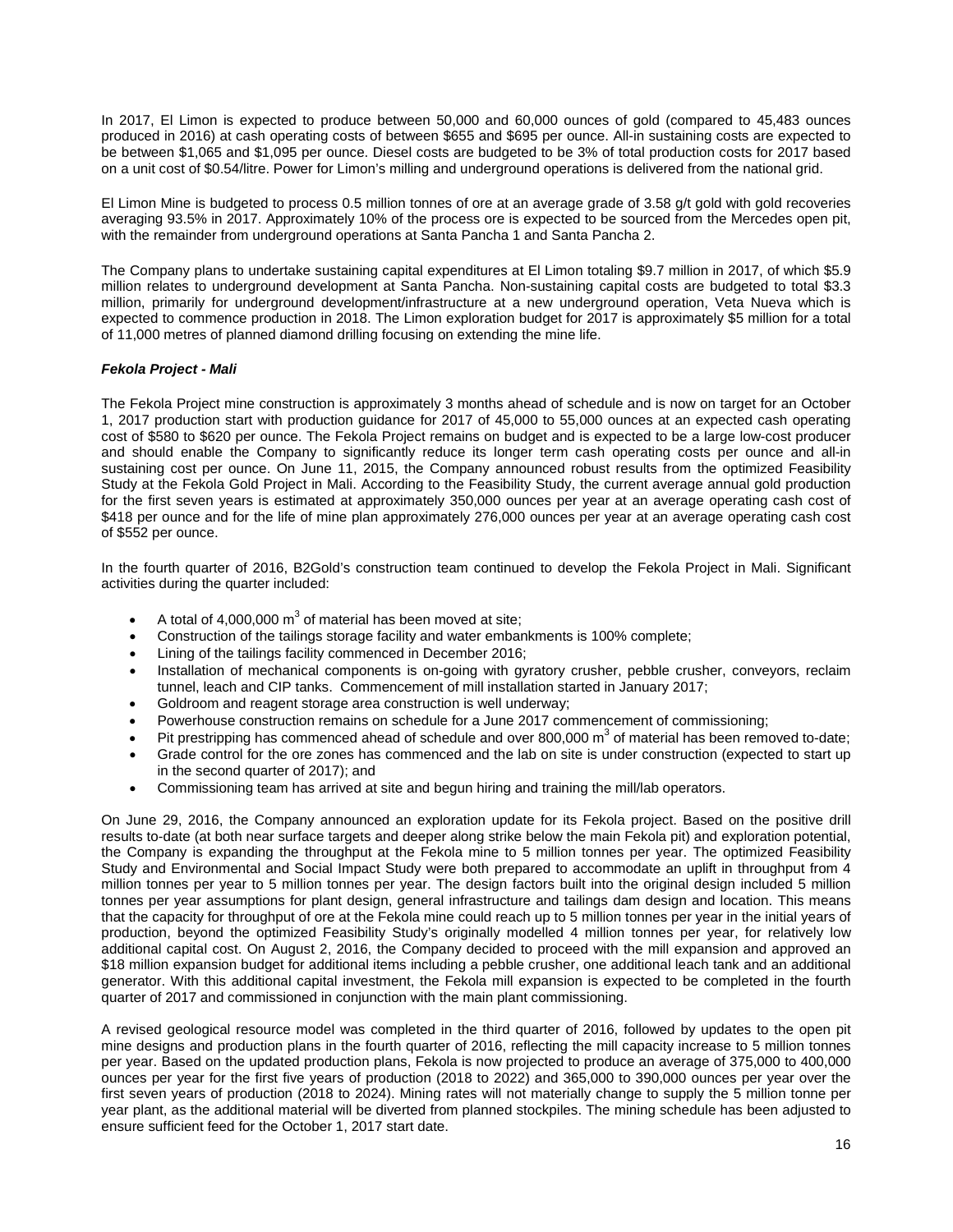The Company has also approved a plan to relocate the village of Fadougou, located adjacent to the main Fekola pit. While the relocation of the village was not a requirement in the Construction Permit, after extensive stakeholder engagement with the local population the Company decided to proceed with it because of the near proximity of the village to the mine site. Relocation of the village will be completed in accordance with a Resettlement Action Plan ("RAP") that was completed by an independent consultant in consultation with all stakeholders. The RAP has been submitted to the appropriate Malian authorities and the Company is currently in the process of acquiring the land necessary for relocation. It is anticipated that the relocation process will take 2 years to complete. Total estimated relocation costs are approximately \$20 million to be incurred in 2016 and 2017.

Total cumulative forecast Fekola Project construction costs (from inception to completion) include preconstruction sunk costs, feasibility study construction costs and \$38 million additional construction costs approved in 2016. Preconstruction sunk costs related to early works (including access roads, construction aggregate stockpiling, airstrip construction, and land clearing) were approximately \$41 million. The total feasibility study construction costs were \$462 million, comprising of build costs of \$395 million and \$67 million of anticipated mine fleet and power generator costs, expected to be lease financed. During 2016, the Company also approved \$38 million in additional amendments to the Fekola Project construction costs, comprising \$18 million for the Fekola mill expansion and \$20 million for relocating the village of Fadougou, as previously described above.

Capital expenditures on the Fekola Project in the quarter and year ended December 31, 2016 totalled \$80.1 million and \$241.7 million, respectively versus a revised Fekola Project budget of \$74.5 million and \$260.9 million, respectively. As at December 31, 2016, cumulative to-date expenditures on the Fekola Project were \$371.1 million, including \$41.0 million of preconstruction sunk costs expenditures, compared with a Fekola Project budget to-date of \$376.4 million. The Fekola Project remains on budget and the variances against the revised budget were mainly due to the timing of payments for construction of the processing plant.

For 2017, the construction budget for the Fekola Project totals approximately \$173 million, including \$18 million for the Fekola mill expansion and \$10 million for relocating the village of Fadougou. In 2017, the Company expects to complete construction and commission of the Fekola Project and begin the transition from construction to steady-state operations. Primary project areas will include the powerhouse, processing mechanical and electrical installation, tailing storage facility lining and prestripping in stage one of the Fekola open pit.

In addition to the Fekola Project construction budget above, a total of \$47 million has been budgeted in 2017 for Fekola prestripping and additional mine fleet purchases. Following the approval of the Fekola mill expansion in 2016 and the acceleration of the production start date to October 1, 2017, open pit prestripping and mine fleet purchases have been advanced by six months to ensure ore supply for the earlier mill start-up (and have now been included in the 2017 budget). Prestripping and mine fleet purchases for 2017 have been budgeted at approximately \$25 million and \$22 million, respectively. 2017 post-construction and operational capital costs of \$11 million have been budgeted in 2017, including \$4 million for aircraft purchases.

In 2016, pursuant to applicable mining law, the Company formed a new 100% owned subsidiary company Fekola SA, which now holds the Company's interest in the Fekola Project. Upon signing of a Shareholder's Agreement between the Company and the Government of Mali, the Company will contribute a 10% free carried interest in Fekola SA to the Government of Mali. The Government of Mali also has the option to purchase an additional 10% of Fekola SA which it has confirmed its intent to exercise. Negotiation of the purchase price of the additional 10% is currently being finalized. Consequently, the final ownership of Fekola SA is expected to be 80% held by the Company and 20% held by the Government of Mali. The Company has signed a mining convention with the Government of Mali. The Convention and Shareholder's Agreement when taken together are expected to govern the procedural and economic parameters pursuant to which the Company will operate the Fekola Project.

# *Burkina Faso*

### *Toega Development Study*

Based on the positive results to date, the Company is undertaking initial mineral resource modeling. Once mineral resource estimates are available, in-house evaluations will commence to determine whether Toega constitutes a potential source of higher-grade feed for the Kiaka deposit or potentially a standalone project. Metallurgical, environmental and social baseline studies were initiated at Toega in 2016, and these programs are planned to continue throughout 2017. The 2017 development budget for Toega is \$0.84 million.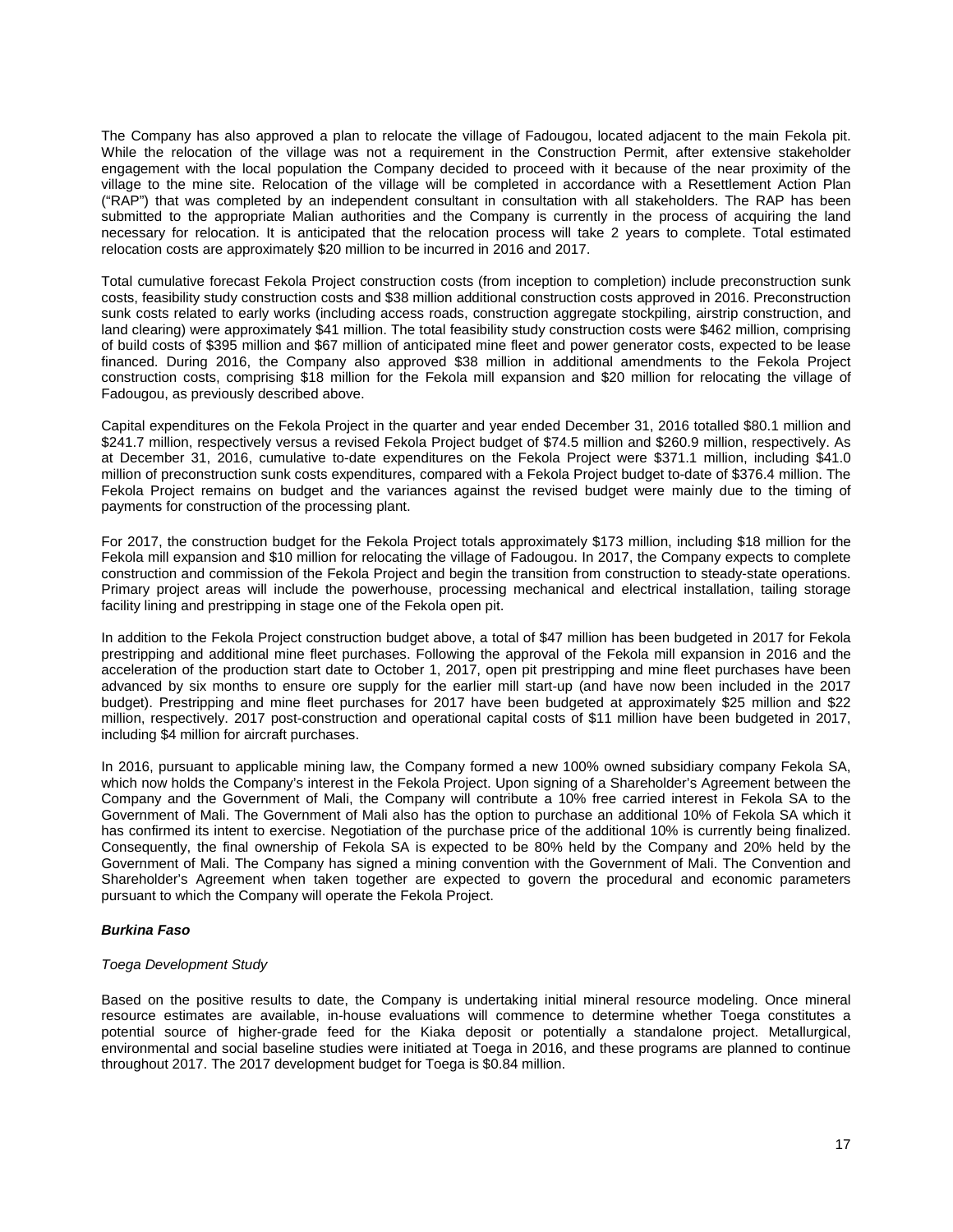## *Kiaka Project*

Further engineering studies were completed in 2016 to assess the optimum throughput rate for the Kiaka project and upgrading projected capital and operating costs.

The current plan is to update the mineral-resource block model later this year based on ongoing drilling and then use that model as the basis for additional project evaluation. This will include re-evaluating project economics and the potential impact of higher-grade ore being added from the Toega zone. The 2017 development budget for Kiaka is approximately \$2.7 million.

## *Community Relations Update*

In 2016, the Company incurred a total of \$8.3 million on its community relations programs (comprised of direct expenditures of \$5.1 million and related social taxes of \$3.2 million – mandated to be used for social programs) across the various countries where it operates. Highlights of the Company's community relations programs are below.

### *Otjikoto*

Corporate social investment ("CSI") in Namibia is focused on four key areas; livelihoods (communities), health, education and environment.

Under the livelihoods pillar, the support of small to medium enterprises (SME's) is the main focal area, as the lack of entrepreneurship has been identified as the major obstacle to poverty eradication. Under the health pillar, early childhood development has been targeted for substantial support. On education, B2Gold's most important programme is its support of the Ministry of Education with a Maths and Science experiment programme for teachers and school pupils, called the "Little Shop of Physics". The initial roll-out of this programme, introduced by B2Gold and the Colorado State University, was so successful that B2Gold plans to expand the programme to the entire nation. The focal point of the environment/conservation pillar of B2Gold's CSI programmes has been the establishment of the Namibian Chamber of Environment. This organisation is the brain-child of B2Gold and in the six months since its inception, it has become recognised as the voice-piece of the environmental and conservation community in Namibia. It is seen as a role model for other African countries to follow, some of which have already announced their intentions to emulate Namibia's example.

### *Masbate*

The community relations group continued its development initiatives through 2016. Social development projects in Masbate are planned in association with the Mine, the Mines and Geosciences Bureau, and the Barangays ('Townships') that are affected by the Masbate Mine's operations. Those include support for education, health services, and development of small businesses.

Those initiatives in 2016 included workshops for small business development, promotion of livelihood associations (such as cooperatives) which included aquaculture, vegetable raising, and poultry projects. Apart from ongoing support to local health centres, the Company promoted health initiatives such as community workshops for nutrition and cooking using local products. In the final quarter, the first step to construction of a Technical Training Centre in Aroroy was taken with the development of land for the school.

By the close of 2016, during the project so far employees of Masbate had planted more that 1.6 million seedlings as part of its forest regeneration program, and more than 400,000 mangrove propagules as part of its contribution to the coastal rehabilitation program.

### *La Libertad and El Limon*

B2Gold has advanced the work on water systems improvements for both Santo Domingo and La Libertad. The Company continues community investment (school support, retirement homes support, bursaries, and support for medical clinics, and small business development) that occurs in the communities where the Company operates. The major support in El Limon continues to be the power subsidy to the surrounding communities. The government of Nicaragua has also participated in a series of upgrade projects in the community of El Limon.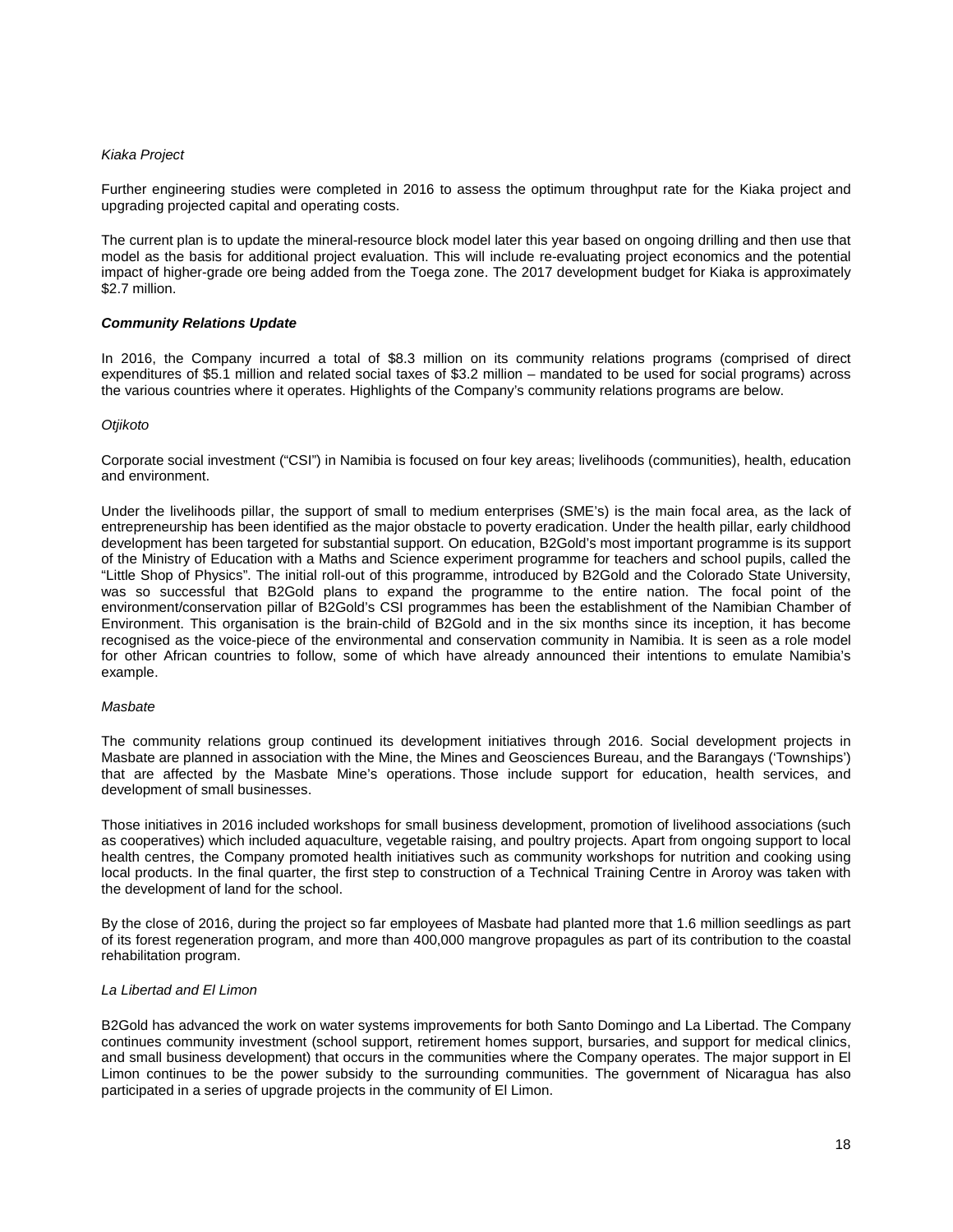At the end of 2016, La Libertad was nearing its completion of the agreement with La Libertad union to assist in construction of some 116 worker houses over a five-year period. The neighbourhood now is fully serviced for water, power, sewage services and paved roads.

At the national level, in the last five year period B2Gold operations in Nicaragua have planted approximately one million tree seedlings. During 2016 B2Gold participated in a program to improve housing for disadvantaged families in Nicaragua by improving their roofing, and provided support to the Canadian medical group Ascenta Foundation which conducted a medical, dental and optometry mission to the RAAN area of Nicaragua.

## *Fekola*

Several pilot income generating community development projects have been initiated in proximity to the Fekola mine site. These include supporting women's associations to establish market gardens which provide fresh produce to cater for the large construction team currently building the mine, community grain mills and a pilot rice farming enterprise. The Company will also be resettling the nearby Fadougou village to a new site which will include improved housing with access to potable water, solar panels for lighting and community facilities. A joint initiative with Global Affairs Canada called "Skills for Employment" has been initiated to provide training to local communities to enhance their prospects of gaining employment in the mining sector as well as teaching skills that can be readily applied to creating sustainable and profitable small and medium enterprises.

### *Kiaka and Toega*

The Company has built several much needed facilities in nearby villages. This has included a clinic, a maternity unit, a dispensary and a primary school where two secondary school classrooms have been added to eliminate the need of pupils to travel 25 km to attend classes. A bridge has also been constructed to link a portion of the village that is cut-off from these facilities during the rainy season. Numerous boreholes have been drilled to provide ready access to clean potable water. Two market garden enterprises have been established to assist communal women's groups to grow crops to improve overall nutrition and generate income.

## **LIQUIDITY AND CAPITAL RESOURCES**

As at December 31, 2016 the Company had cash and cash equivalents of \$144.7 million compared to cash and cash equivalents of \$85.1 million at December 31, 2015. Working capital at December 31, 2016 was \$101.0 million compared to working capital of \$104.7 million at December 31, 2015.

Cash flow from operating activities was \$82.3 million in the fourth quarter of 2016 compared to \$48.5 million in the fourth quarter of 2015, an increase of \$33.8 million or 70%. This increase was mainly due to a \$42.2 million increase in revenue offset by a \$7.5 million increase in production costs. In addition, during the three months ended December 31, 2016, the Company collected \$7.6 million of its long-term value-added tax receivables. Cash flow from operating activities was a record \$411.8 million for the year ended December 31, 2016 compared to \$175.4 million in 2015, an increase of \$236.4 million. This increase was due to a \$129.6 million increase in revenue, \$120 million of proceeds received from the Prepaid Sales transactions and a \$23.9 million reduction in production costs partially offset by a \$15.9 million increase in income tax expense during the year and an \$18.6 million negative change in non-cash working capital. The main change in working capital related to a \$25.5 million increase in inventory due to higher bullion inventory balances at the Libertad and Masbate mines resulting from the timing of shipments, higher ore stockpile balances at the Masbate and Otjikoto mines (expected to be processed during 2017) and an increase in supplies inventory at the Otjikoto Mine. In addition, during the year ended December 31, 2016, the Company collected \$20.9 million of its long-term value-added tax receivables.

On May 20, 2015 and as amended on June 10, 2015, March 11, 2016 and May 10, 2016, the Company signed a credit agreement with a syndicate of international banks including HSBC Bank USA, National Association, which acts as administrative agent and a lender, HSBC Securities (USA) Inc., which acts as sole lead arranger and sole bookrunner and The Bank of Nova Scotia, Société Générale and ING Bank N.V. (the "RCF Syndicate") for a new revolving credit facility for an aggregate amount of up to \$350 million. The new revolving credit facility also allows for an accordion feature whereby, upon receipt of additional binding commitments, the facility may be increased to \$450 million any time prior to the maturity date. On March 14, 2017, the Company received a binding letter of commitment from the Canadian Imperial Bank of Commerce to participate in the Company's RCF Syndicate. In conjunction with this, the aggregate amount of the new revolving credit facility was increased from \$350 million to \$425 million.

The term for the new revolving credit facility is four years, maturing on May 20, 2019, except that it shall become due on July 1, 2018 in the event that greater than 25% of the Company's convertible notes, initially due on October 1, 2018, remain outstanding or the maturity date of the convertible notes has not been extended to August 1, 2019 or later. The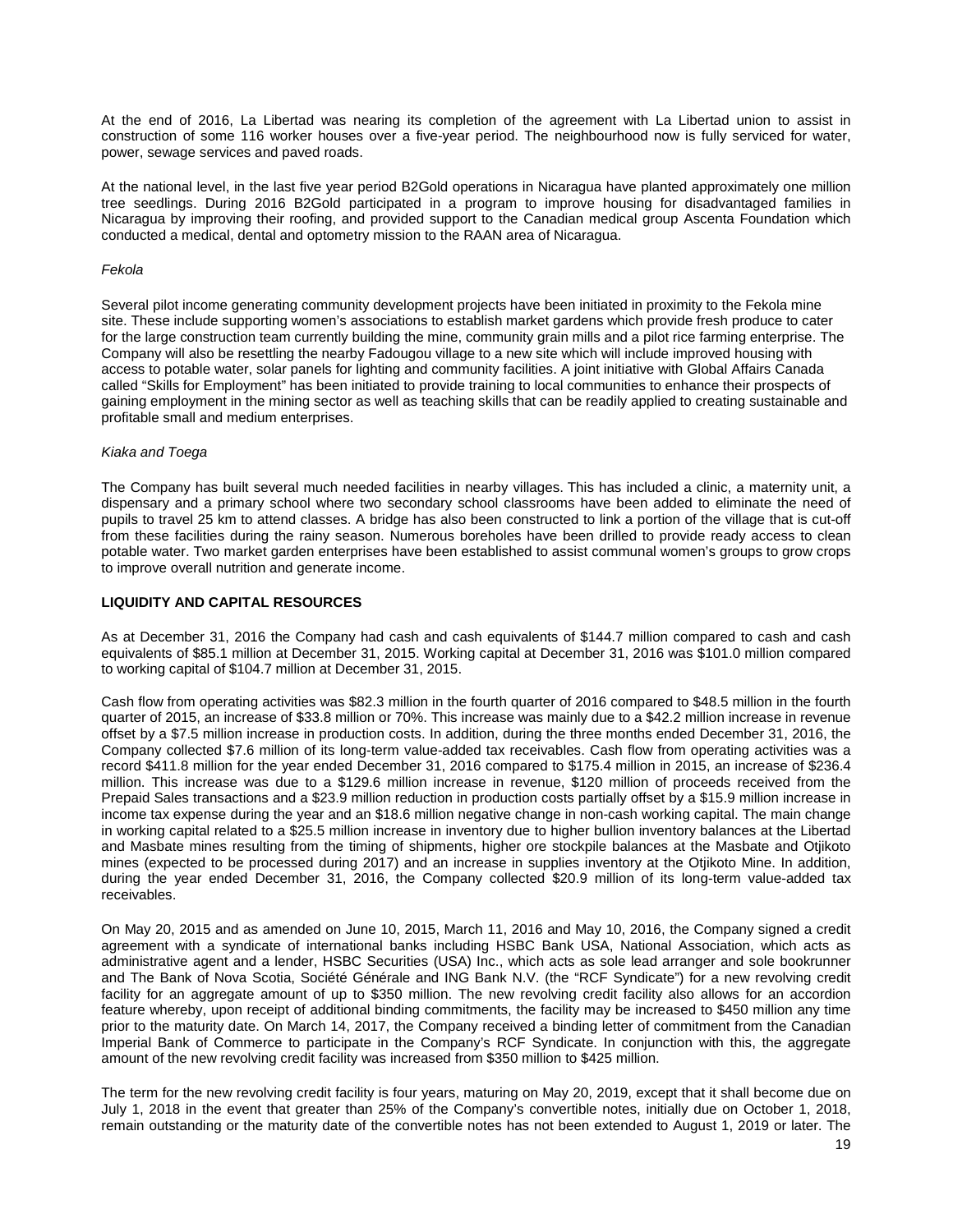new revolving credit facility bears interest on a sliding scale of between Libor plus 2.25% to 3.25% based on the Company's consolidated net leverage ratio. Commitment fees for the undrawn portion of the facility will also be on a similar sliding scale basis of between 0.5% and 0.925%.

The Company has provided security on the new revolving credit facility in the form of a general security agreement from the Company granting a security interest over the Company's assets and pledges creating a charge over the shares of certain of the Company's direct and indirect subsidiaries. In connection with the new revolving credit facility, the Company must also maintain certain net tangible worth and ratios for leverage and interest coverage. As at December 31, 2016, the Company was in compliance with these debt covenants.

In March 2016, the Company entered into Prepaid Sales transactions totalling \$120 million, for the delivery of 103,266 ounces, with its RCF Syndicate. The Prepaid Sales, in the form of metal sales forward contracts, allow the Company to deliver pre-determined volumes of gold on agreed future delivery dates in exchange for an upfront cash pre-payment. The full amount of the proceeds was recorded as a prepaid sales liability at the time of the transaction.

The Prepaid Sales transactions have a term of 33 months commencing March 2016. Settlement will be in the form of physical deliveries of unallocated gold from any of the Company's mines with 49,475 ounces being delivered during 2017 and 53,791 ounces during 2018 (estimated to represent approximately 9% and 6%, respectively, of the forecast production in these years). As the Company physically delivers ounces under the contracts, the Prepaid Sales liability will be recognised as gold revenue in the statement of operations based on the contract price.

Subsequent to December 31, 2016, the Company entered into further Prepaid Sales contracts totalling \$15 million for delivery of 12,780 ounces of gold for delivery between January 31 and May 20, 2019.

During 2016, the Company entered into a Euro 71.4 million term Equipment Facility with Caterpillar Financial SARL, as Mandated Lead Arranger, and Caterpillar Financial Services Corporation, as original lender. The aggregate principal amount of up to Euro 71.4 million is available to the Company's majority-owned subsidiary, Fekola SA to finance or refinance the mining fleet and other mining equipment at the Company's Fekola Project in Mali. As at December 31, 2016, there had been no drawdowns on the facility. The Equipment Facility is available for a period that commenced on February 13, 2017 (the "Financial Close Date") and ends on the earlier of the day when the Equipment Facility is fully drawn and 30 months from the Financial Close Date. The Equipment Facility may be drawn in installments of not less than Euro 5 million, and each such installment shall be treated as a separate equipment loan. The first drawdown on the Equipment Facility in the amount of Euro 24.7 million was advanced on February 20, 2017.

Each equipment loan is repayable in 20 equal quarterly installments. The final repayment date shall be five years from the first disbursement under each equipment loan. The interest rate on each loan is a rate per annum equal to EURIBOR plus a margin of 5.10%. A commitment fee of 1.15% per annum on the undrawn balance of each tranche for the first 24 months after December 7, 2016 and 0.5% thereafter is also due, each payable quarterly. In each case, from October 1, 2017, 0.4167% per annum on the undrawn balance of each tranche is also due. The Company and the Company's subsidiary, Mali Mining Investments Limited, have guaranteed the Equipment Facility and security is given over equipment which has been financed by the Equipment Facility and certain bank accounts.

During the year ended December 31, 2016, the term over which loans may be advanced under the Otjikoto Mine equipment loan facility was extended to December 31, 2016. At December 31, 2016, the Company had drawn down the full amount currently available under the facility (\$45.4 million).

On August 11, 2016, the Company announced that it had entered into the ATM Agreement with two placement agents for the sale of common shares up to an aggregate gross offering price of \$100 million through "at the market" distributions. The ATM Offering runs until the earlier of (i) shares with aggregate gross proceeds of \$100 million have been issued, (ii) February 11, 2018 or (iii) termination by one of the parties in accordance with the ATM Agreement. The placement agents receive a placement fee of 2% of the gross proceeds from each placement. During the quarter and year ended December 31, 2016, the Company issued 7.3 million and 14.8 million shares, respectively, at an average selling price of \$2.77 and \$3.11, respectively, for gross proceeds of \$20.1 million and \$46.2 million (net proceeds of \$19.5 million and \$44.2 million after deducting costs associated with the issuance), respectively, under the ATM Agreement. For the quarter and year ended December 31, 2016, commissions of \$0.4 million and \$0.9 million, respectively, were paid to the Agents. The Company is using the proceeds from the offering to fund ongoing general corporate expenditures, discretionary capital programs, accelerated exploration at the Fekola Project in Mali and exploration and feasibility work at the Kiaka Project in Burkina Faso.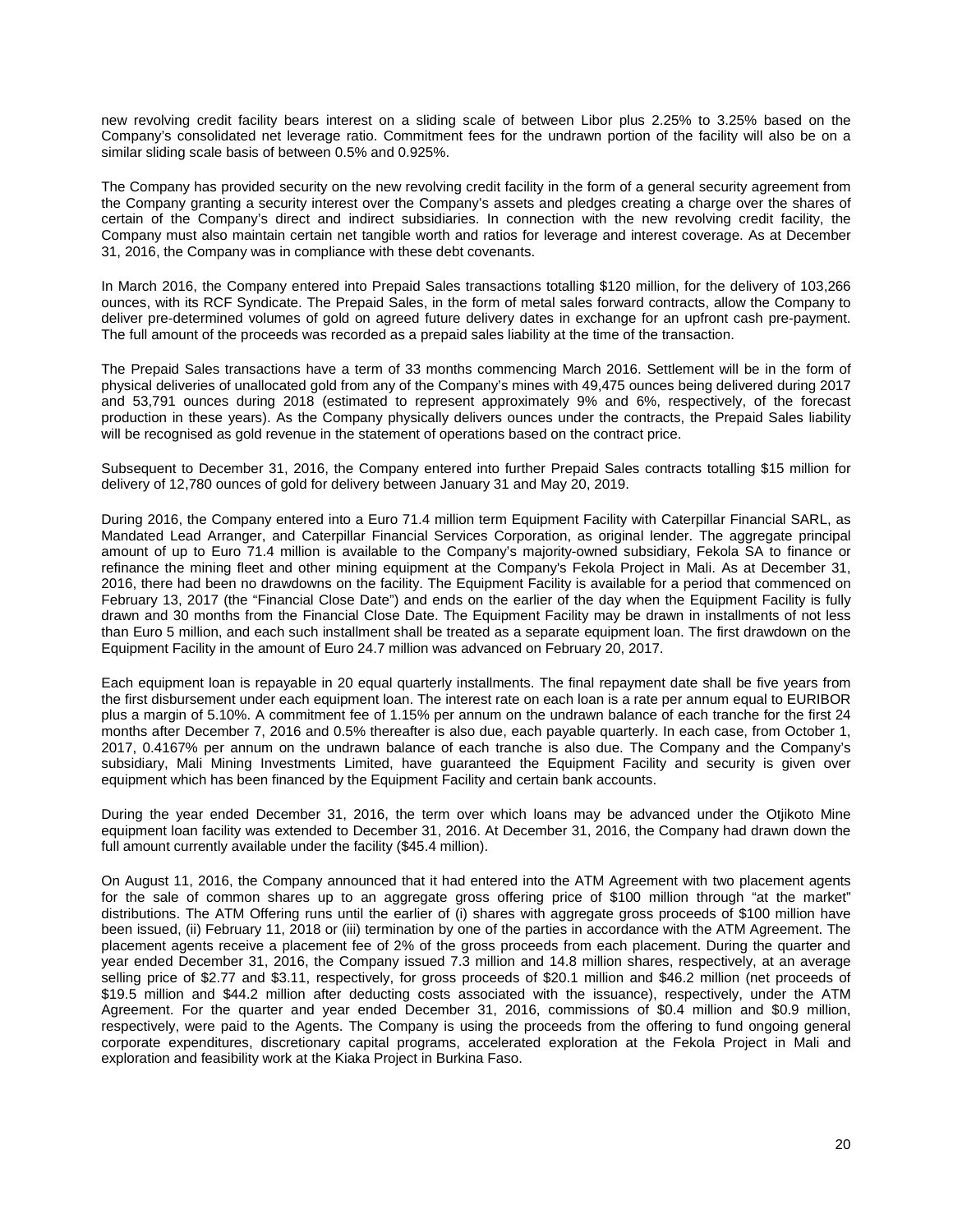The Company believes that these financing arrangements, coupled with strong operating cash flows from the its existing mine operations, will provide adequate resources both to maintain operations and fund the construction of the Fekola Project through completion (forecast to be late 2017) based on current assumptions, including current gold prices and life-of-mine plans.

For the quarter and year ended December 31, 2016, resource property expenditures totalled \$122.8 million and \$388.0 million, respectively, with the most significant components being the Fekola Project with expenditures of \$80.1 million and \$241.7 million, respectively, the Otjikoto Mine with capital expenditures of \$5.4 million and \$39.2 million, respectively, the Masbate Mine with capital expenditures of \$9.6 million and \$31.9 million, respectively, and the Libertad Mine with capital expenditures of \$4.6 million and \$18.5 million, respectively.

As at December 31, 2016, and in addition to those commitments disclosed elsewhere in the MD&A, the Company had commitments for payments of \$40.9 million for Fekola Project equipment and development costs (all of which is expected to be incurred in 2017), \$22.3 million for mobile equipment at the Masbate Mine (\$17.8 million of which is expected to be incurred in 2017 and \$4.5 million of which is expected to be incurred in 2018), \$8.4 million for mobile equipment at the Otjikoto Mine (all of which is expected to be incurred in 2017), and \$3.7 million for a tailings storage facility lift at the Libertad Mine (all of which is expected to be incurred in 2017).

For 2017, the Company has budgeted total capital expenditures of \$49.8 million at the Otjikoto Mine, \$57.5 million at the Masbate Mine, \$26.6 million at La Libertad Mine and \$13.0 million at El Limon Mine. The 2017 construction and development budget for the Fekola Project totals approximately \$173 million, including \$18 million for the Fekola mill expansion and \$10 million for relocating the village of Fadougou. In addition to the \$173 million construction budget and as a result of the planned Fekola mill expansion and accelerated October 1, 2017 production start date, open pit prestripping and mine fleet purchases have been advanced by six months (and have now been included in the 2017 budget) to secure ore stockpiles, budgeted at approximately \$25 million and \$22 million, respectively. Post-construction and operational capital costs are budgeted at \$11 million, including \$4 million for aircraft purchases. The Company's total 2017 exploration budget is approximately \$46.0 million.

|                                          | 2017<br>\$ | 2018<br>\$ | 2019<br>\$ | 2020<br>S | 2021<br>S | Total<br>\$ |
|------------------------------------------|------------|------------|------------|-----------|-----------|-------------|
| Accounts payable and accrued liabilities | 81,722     |            |            |           |           | 81,722      |
| Derivative liabilities                   | 3,466      | 6,439      |            |           |           | 9,905       |
| Convertible senior subordinated notes:   |            |            |            |           |           |             |
| Principal                                |            | 258,750    |            |           |           | 258,750     |
| Interest                                 | 8,409      | 8,409      |            |           |           | 16,818      |
| New revolving credit facility:           |            |            |            |           |           |             |
| Principal                                |            |            | 200,000    |           |           | 200,000     |
| Interest & commitment fees (estimated)   | 8,871      | 8,871      | 3,450      |           |           | 21,192      |
| Otjikoto equipment loan facility:        |            |            |            |           |           |             |
| Principal                                | 9,075      | 9,030      | 3,626      | 2,210     | 715       | 24,656      |
| Interest (estimated)                     | 911        | 528        | 225        | 96        | 11        | 1,771       |
| Nicaraguan equipment loans:              |            |            |            |           |           |             |
| Principal                                | 1,557      | 945        | 357        | 41        |           | 2,900       |
| Interest (estimated)                     | 92         | 37         | 8          |           |           | 137         |
| Capital expenditure commitments          | 70,828     | 4,522      |            |           |           | 75,350      |
| Mine restoration provision               |            |            |            | 9,023     | 15,779    | 24,802      |
| Employee future benefits                 | 2,744      | 1,025      | 3,498      | 2,503     |           | 9,770       |
| Other liabilities                        | 3,500      |            |            |           |           | 3,500       |
|                                          | 191,175    | 298,556    | 211,164    | 13,873    | 16,505    | 731,273     |

As at December 31, 2016, the Company's significant commitments are disclosed in the table below.

### *Gold commitments*

Under the terms of the old revolving credit facility, the Company was required to maintain gold forward contracts, within certain parameters, over the term of the facility in order to manage the risk of volatility in the Company's future operating income and reduce risk in respect of debt service obligations. As at December 31, 2016, the following gold forward contracts with respect to the Otjikoto Mine were outstanding. These contracts were excluded from the scope of IAS 39 and accounted for as executory contracts because they were entered into and continue to be held for the purpose of delivery in accordance with the Company's expected production schedule. No fair value gains and losses on these commodity contracts are recorded in the financial statements.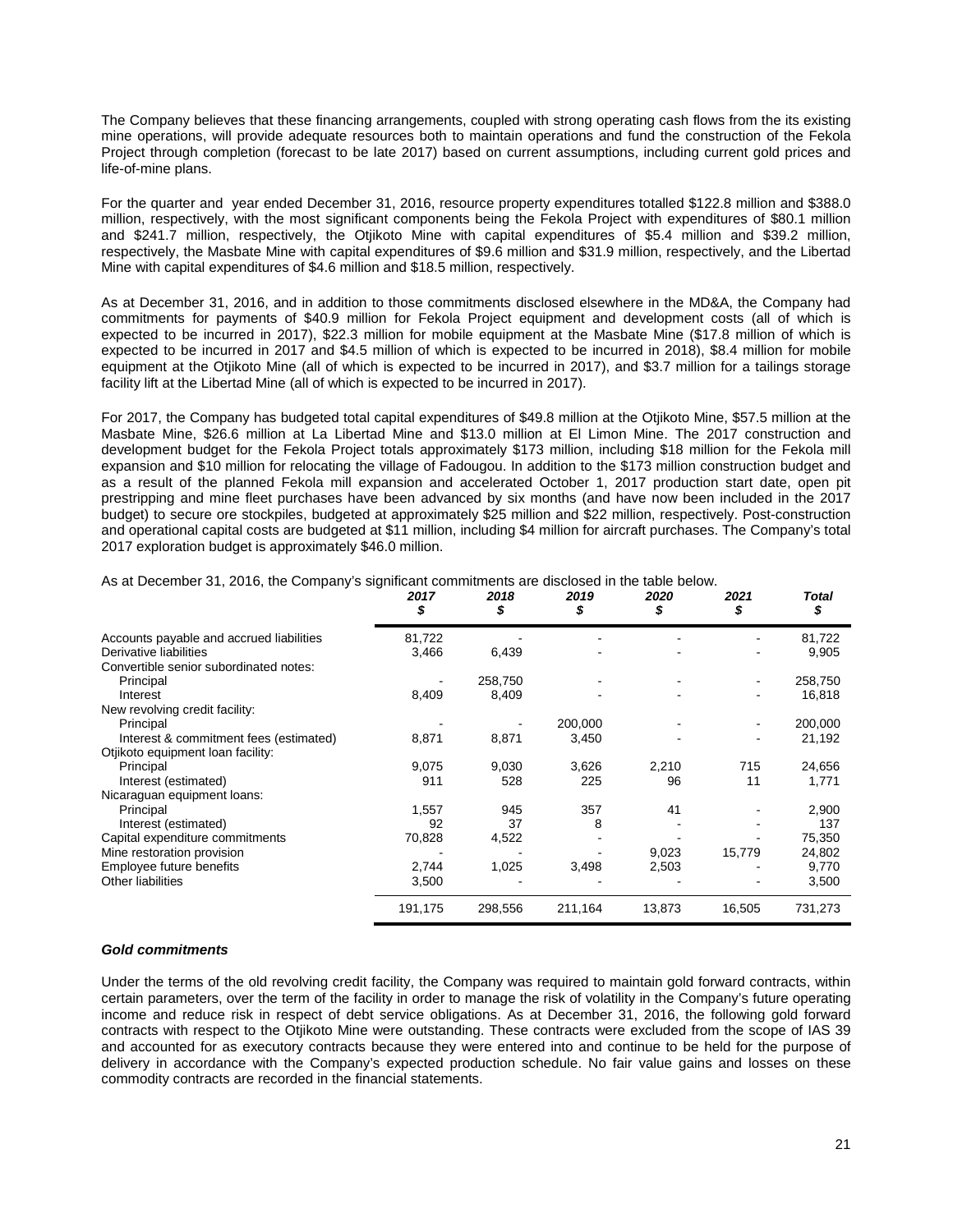|                                                                            | 2017            | 2018            | <b>Total</b>     |
|----------------------------------------------------------------------------|-----------------|-----------------|------------------|
| Gold forward contracts:<br><b>Ounces</b><br>Average price per ounce (rand) | 9,000<br>16,020 | 7,500<br>16,020 | 16,500<br>16,020 |

### *Derivative financial instruments*

### *Gold forwards*

Under the terms of the old revolving credit facility, the Company was required to maintain gold forward contracts, within certain parameters, over the term of the facility in order to manage the risk of volatility in the Company's future operating income and reduce risk in respect of debt service obligations. As at December 31, 2016, the following gold forward contracts which are recorded at fair value through the statement of operations with respect to the Otjikoto Mine were outstanding (by maturity dates):

|                                                                            | 2017             | 2018             | <b>Total</b>     |
|----------------------------------------------------------------------------|------------------|------------------|------------------|
| Gold forward contracts:<br><b>Ounces</b><br>Average price per ounce (rand) | 35,916<br>15,044 | 35,916<br>15.044 | 71,832<br>15,044 |

The unrealized fair value of these contracts at December 31, 2016 was \$(10.0) million.

#### *Forward contracts – fuel oil, gas oil, diesel*

The Company uses forward contracts for fuel oil, gas oil and diesel to manage the risk of volatility in the Company's future operating costs. The Company reviews the open positions and the potential for additional forward contracts on an ongoing basis. For the year ended December 31, 2016, the Company entered into additional series of forward contracts for the purchase of fuel oil, gas oil and diesel with settlements scheduled between July 2016 and January 2019. These derivative instruments were not designated as hedges by the Company and are being recorded at their fair value at the end of each reporting period with changes in fair value recorded in the statement of operations. Adjustments to the market value are included in the statement of operations.

The following is a summary, by maturity dates, of the Company's total forward contracts outstanding as at December 31, 2016:

|                                                                   | 2017                 | 2018                 | 2019                | <b>Total</b>         |  |
|-------------------------------------------------------------------|----------------------|----------------------|---------------------|----------------------|--|
| Forward – fuel oil:<br>Litres (thousands)<br>Average strike price | \$<br>27,439<br>0.28 | \$<br>23,969<br>0.30 | \$<br>1,706<br>0.31 | \$<br>53,114<br>0.29 |  |
| Forward – gas oil:<br>Litres (thousands)<br>Average strike price  | \$<br>13.754<br>0.40 | \$<br>9,452<br>0.40  | \$<br>785<br>0.43   | \$<br>23,991<br>0.40 |  |
| Forward - diesel:<br>Litres (thousand)<br>Average strike price    | \$<br>8,186<br>0.39  | \$<br>3,910<br>0.41  | \$<br>367<br>0.45   | \$<br>12,463<br>0.40 |  |

The unrealized fair value of these contracts at December 31, 2016 was \$2.8 million.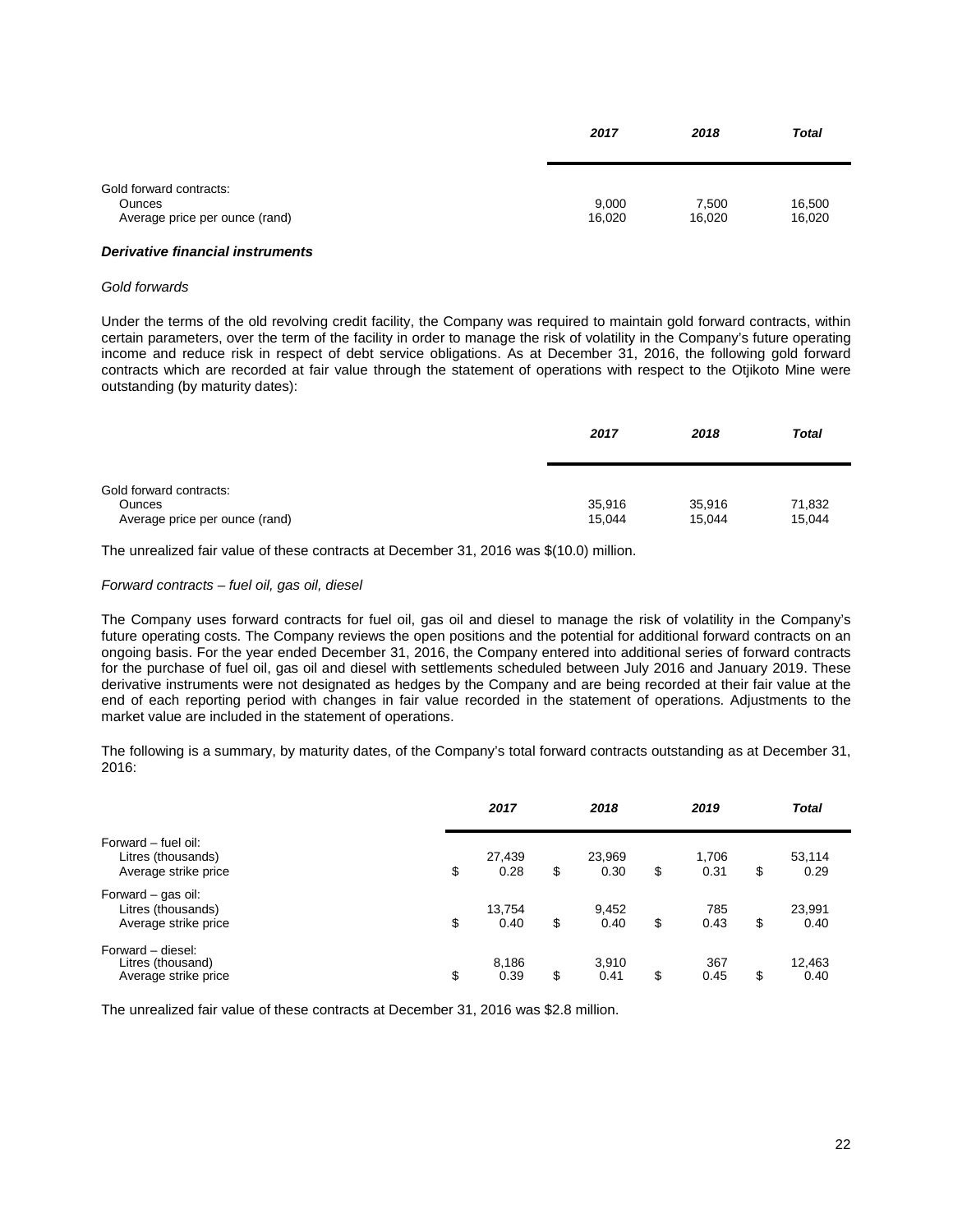Subsequent to December 31, 2016, the Company entered into the following forward contracts:

- 11,692,000 litres of fuel oil at a weighted average price of \$0.31 per litre for delivery between February 2018 and April 2019;
- 6,917,000 litres of gas oil at a weighted average price of \$0.43 per litre for delivery between February 2018 and April 2019; and
- 307,000 litres of diesel at a weighted average price of \$0.44 per litre for delivery between February 2019 and April 2019.

## *Interest rate swaps*

During the year ended December 31, 2016, the Company entered into a series of interest swaps with a notional amount of \$100 million with settlements scheduled between September 2016 and May 2019. Under these contracts, the Company receives a floating rate equal to the 3 month United States dollar LIBOR rate and pays a fixed rate of 1.04%. The Company entered into these interest rate swaps to manage the volatility of the interest related to the revolving credit facility. These derivative instruments were not designated as hedges by the Company and are being recorded at their fair value at the end of each reporting period with changes in fair value recorded in the statement of operations. The unrealized fair value of these contracts at December 31, 2016 was \$1.1 million.

## *Gold zero-cost collar contract*

In 2013, as a result of the requirements under the Company's previous revolving credit facility, the Company entered into a series of "zero-cost put/ call" collar contracts for gold with settlements scheduled between January 30, 2015 and December 31, 2018 with an average floor price of \$1,000 per ounce and an average ceiling price of \$1,721 per ounce. These derivative instruments were not designated as hedges by the Company and are recorded at their fair value at the end of each reporting period with changes in fair value recorded in the statement of operations. Adjustments to the market value are included in the statement of operations.

For the year ended December 31, 2016, the Company recorded an unrealized derivative gain of \$0.8 million (2015 – \$0.5 million) in the statement of operations on these contracts.

The following is a summary, by maturity dates, of the Company's zero-cost gold collar contracts outstanding as at December 31, 2016:

|                                                                         |   | 2017            | 2018           | <b>Total</b>          |  |
|-------------------------------------------------------------------------|---|-----------------|----------------|-----------------------|--|
| Gold zero-cost collars:<br>Floor amount (ounces)<br>Average floor price | S | 10.200<br>1.000 | 1.400<br>1.000 | \$<br>11.600<br>1,000 |  |
| Ceiling amount (ounces)<br>Average ceiling price                        |   | 18.300<br>1.721 | 2.100<br>1.700 | \$<br>20.400<br>1,719 |  |

The unrealized fair value of these contracts at December 31, 2016 was \$0.1 million.

# *Operating activities*

Cash flow from operating activities was a record \$411.8 million for the year ended December 31, 2016 compared to \$175.4 million in 2015, an increase of \$236.4 million. This increase was due to a \$129.6 million increase in revenue, \$120 million of proceeds received from the Prepaid Sales transactions and a \$23.9 million reduction in production costs partially offset by a \$15.9 million increase in income tax expense during 2016 and an \$18.6 million negative change in non-cash working capital. The main change in working capital related to a \$25.5 million increase in inventory due to higher bullion inventory balances at the Libertad and Masbate mines resulting from the timing of shipments, higher ore stockpile balances at the Masbate and Otjikoto mines (expected to be processed during 2017) and an increase in supplies inventory at the Otjikoto Mine. In addition, during the year ended December 31, 2016, the Company collected \$20.9 million of its long-term value-added tax receivables.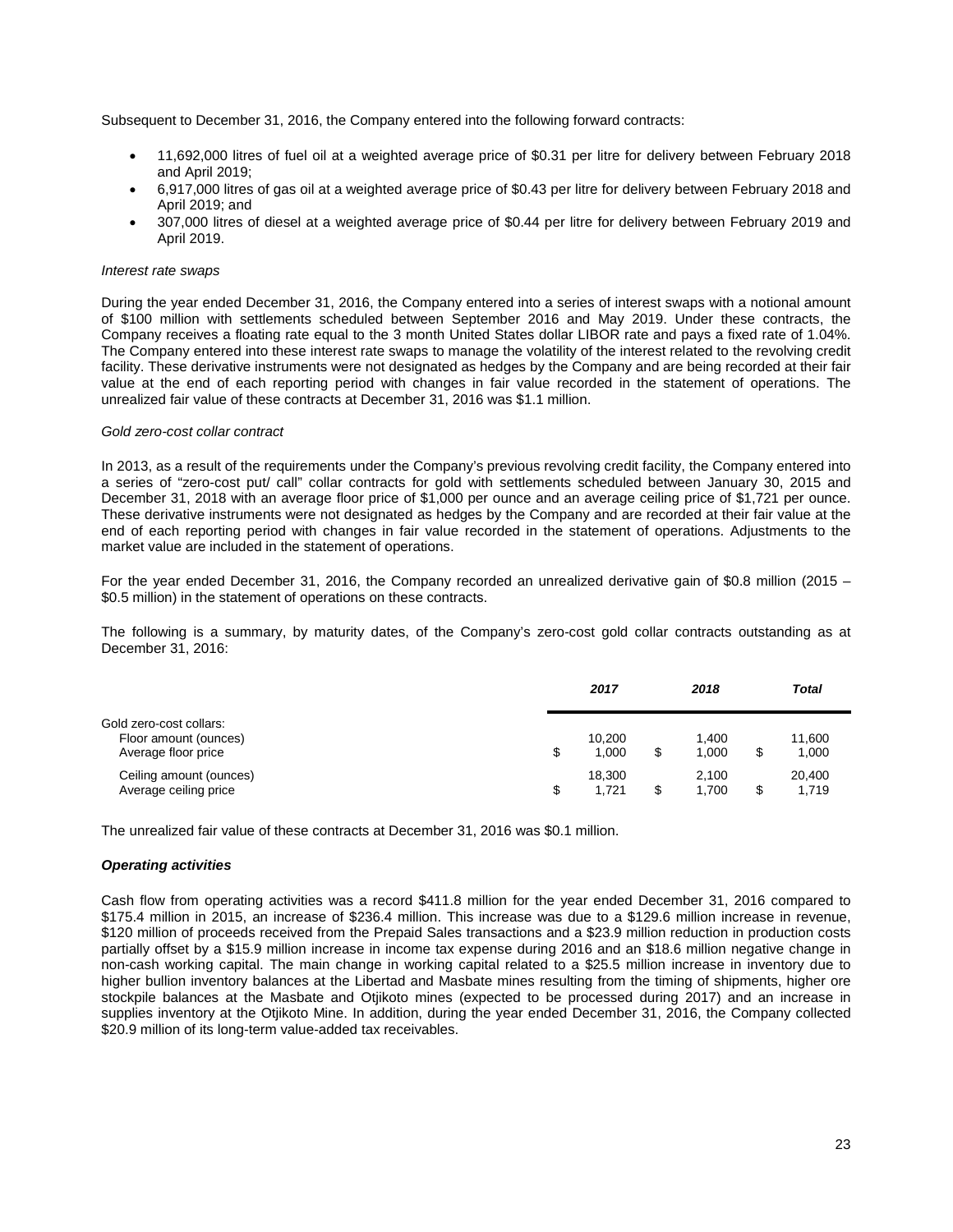# *Financing activities*

The Company's net cash from financing activities for the year ended December 31, 2016 was \$40.5 million.

Under the previously described ATM Agreement, during the year ended December 31, 2016, the Company issued 14.8 million shares for net proceeds of \$44.5 million.

During the year ended December 31, 2016, the Company received proceeds from the exercise of stock options of \$39.8 million.

During the year ended December 31, 2016, the Company made drawdowns of \$100.0 million on its current revolving credit facility and \$11.0 million on its Otjikoto equipment loan facility. This was offset by repayments on the current revolving credit facility of \$125.0 million and the Otjikoto equipment loan facility of \$8.4 million.

During the year ended December 31, 2016, the Company made interest and commitment fee payments of \$18.3 million.

## *Investing activities*

For the year ended December 31, 2016, resource property expenditures totalled \$388.0 million with the most significant components being the Fekola Project with expenditures of \$241.7 million, the Otjikoto Mine with capital expenditures of \$39.2 million, the Masbate Mine with capital expenditures of \$31.9 million, the Libertad Mine with capital expenditures of \$18.5 million and the Limon Mine with capital expenditures of \$7.7 million.

Expenditures on the Fekola Project to-date are \$371.1 million including \$41.0 million of preconstruction expenditures compared with a budget to date of \$376.4 million. The variance was mainly due to the timing of payments for some key pieces of mobile equipment. The project remains on schedule and on budget.

## *Exploration*

Resource property expenditures on exploration are disclosed in the table below.

|                                                                                                                                                                                                                                                                                    | For the three<br>months ended<br>Dec. 31, 2016<br>(000's)                                        | For the three<br>months ended<br>Dec. 31, 2015<br>S.<br>(000's)                        | For the year<br>ended<br>Dec. 31, 2016<br>(000's)                                                   | For the year<br>ended<br>Dec. 31, 2015<br>S<br>(000's)                                                        |
|------------------------------------------------------------------------------------------------------------------------------------------------------------------------------------------------------------------------------------------------------------------------------------|--------------------------------------------------------------------------------------------------|----------------------------------------------------------------------------------------|-----------------------------------------------------------------------------------------------------|---------------------------------------------------------------------------------------------------------------|
| Otjikoto Mine, exploration<br>Masbate Mine, exploration<br>Libertad Mine, exploration<br>Limon Mine, exploration<br>Fekola Project, exploration<br>Kiaka Project, exploration<br>Fekola Regional, exploration<br>Toega Project, exploration<br>Pavon Project, exploration<br>Other | (648)<br>(1,224)<br>(1, 172)<br>(964)<br>(1, 261)<br>(1, 475)<br>(2, 254)<br>(1, 372)<br>(3,294) | (957)<br>(1,649)<br>(1,382)<br>(659)<br>(3,072)<br>(652)<br>(211)<br>(593)<br>(2, 298) | (1,994)<br>(4, 492)<br>(4,269)<br>(3, 453)<br>(3,698)<br>(3,229)<br>(5, 165)<br>(3,007)<br>(7, 729) | (4, 196)<br>(5,055)<br>(4,637)<br>(3, 324)<br>(3,072)<br>(2,873)<br>(1,207)<br>(1,085)<br>(2,226)<br>(6, 322) |
|                                                                                                                                                                                                                                                                                    | (13,664)                                                                                         | (11, 473)                                                                              | (37,036)                                                                                            | (33,997)                                                                                                      |

B2Gold has a 2017 exploration budget totalling \$46 million. Approximately \$22 million of the 2017 budget will be used to support brownfields exploration at the producing mines (which for accounting purposes will be capitalized and included in the mine's sustaining and non-sustaining capital costs). In addition, a significant portion of the 2017 exploration budget will be used at all sites to drill several targets that exhibit potential based on surface mapping, geochemical sampling and drilling completed in 2016. West Africa and Nicaragua will be a primary focus of 2017 exploration expenditures.

In 2017, approximately \$20 million will be spent on exploration in Mali, Burkina Faso and Ghana. Exploration on the licences in Mali will total \$11.6 million focusing on 15 targets close to the Fekola deposit. The 2017 budget for West Africa envisions completing 16,500 metres of diamond drilling, 41,000 metres of RC drilling, 22,000 metres of air-core drilling and 8,500 metres of auger drilling.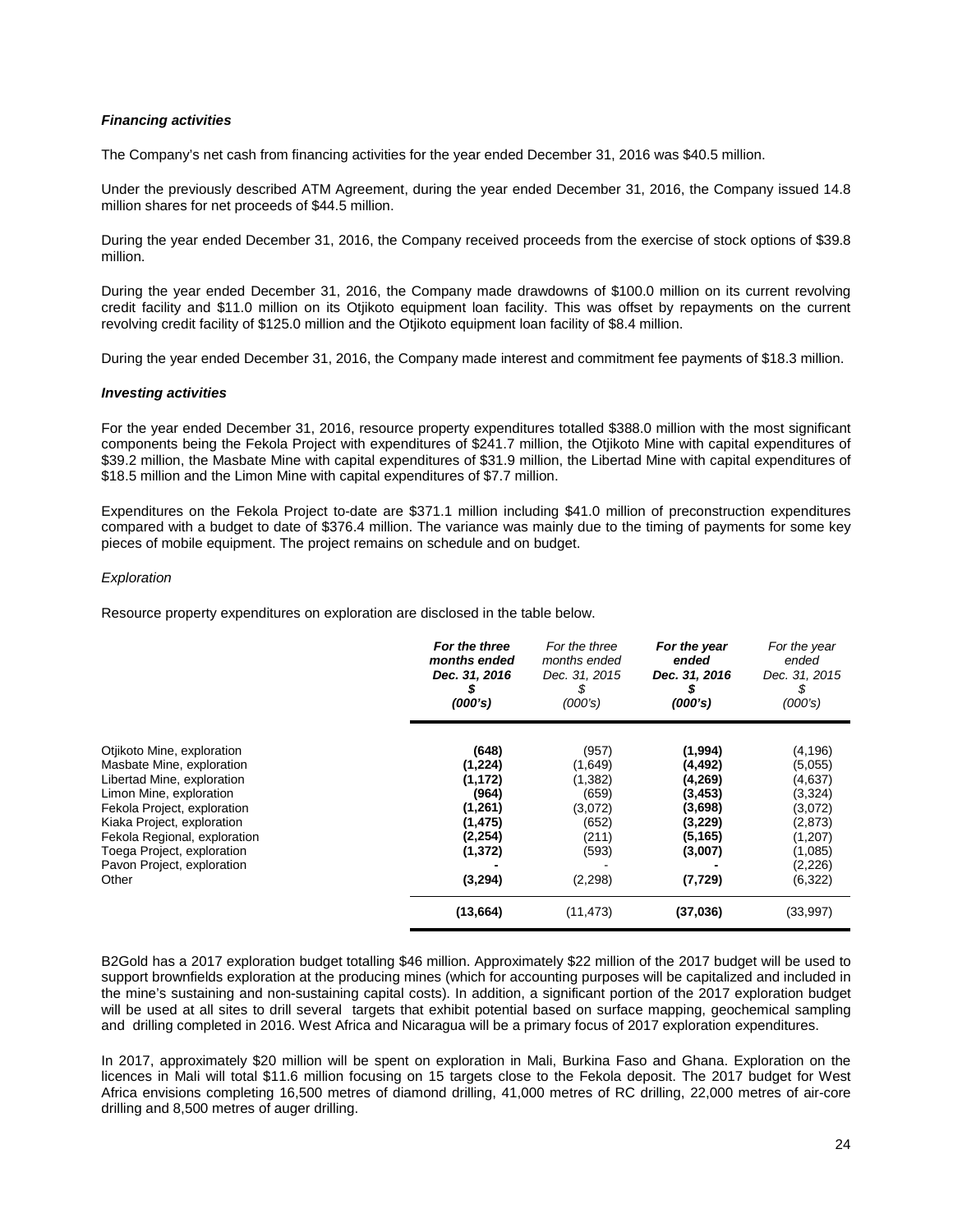## *Fekola Regional*

Within the Fekola region, exploration has defined a significant zone of saprolite-hosted gold mineralization across two contiguous target areas known as Anaconda and Adder. At present, the footprint of the combined Anaconda-Adder saprolite zone extends over 4.5 kilometres of strike and up to 500 metres wide at Anaconda and up to 200 metres wide at Adder. Within these zones, saprolite occurs in flat-lying horizons varying from several metres to over 40 metres thick. Mineralized intervals within the saprolite are variable in thickness, but across both zones average approximately 13.5 metres in true width. In 2016, 72,671 metres of combined aircore, reverse circulation and diamond drilling were completed.

A conceptual engineering study is underway for Anaconda. Fekola capital and operating cost information is being used as a basis for the cost estimates. A base case of four million tonnes per year will be developed, and then larger and smaller cases will be factored depending on the estimated mineral resource. Metallurgical test programs have been completed and will form the basis of the design criteria for the processing plant. Environmental and social baseline studies are underway and will continue throughout 2017. The budgeted cost for the conceptual engineering study for Anaconda is approximately \$2.2 million for 2017.

### *Toega Project*

On February 13, 2017, the Company announced positive exploration drill results at the new Toega prospects near the Kiaka deposit. In 2016, a total of 19,433 metres of combined reverse circulation and diamond drilling was completed, to better define the limits of this discovery and to explore the immediate area for additional mineralization. The drilling expanded the known extents of mineralization at Toega to over 900 metres long, by up to 425 metres wide, with intersections of variable thickness occurring as deep as 250 metres below surface. Mineralization remains open down dip and down plunge at Toega. Drilling is ongoing. Due to the increased size of the Toega zone, the Company now expects to release the initial mineral resource for Toega in the third quarter of 2017. Drill results at Toega are up to 3.09 g/t gold over 84 metres (approximate true width) in NKDD014 and 1.61 g/t over 131 metres in NKDD017. The zone remains open and drilling is ongoing.

Based on the positive results to date, B2Gold is undertaking initial mineral resource modeling. Once mineral resource estimates are available, in-house evaluations will commence to determine whether Toega constitutes a potential source of higher-grade feed for the Kiaka deposit or potentially a standalone project. Metallurgical, environmental and social baseline studies were initiated at Toega in 2016, and these programs are planned to continue throughout 2017. The 2017 development budget for Toega is \$0.8 million.

### *Otjikoto Mine*

The total exploration budget for Namibia in 2017 is \$5.1 million mainly for 5,000 metres of diamond drilling on the Otjikoto licence area, and 12,000 metres of diamond drilling and 5,000 metres of RAB drilling on the Ondundu joint venture project. Drilling at Ondundu in 2016 has defined a distinct North South zone of mineralization with holes containing up to 3.10 g/t gold over 68.4 metres drilled in hole ON-16-092 and 2.58 g/t over 52.1 metres (true width approximately 50% of drilled width) drilled in hole ON-16-96. An additional 5,000 metres of diamond and RC drilling are committed to new targets in and around the Otjikoto area.

### *Masbate Mine*

The Masbate exploration budget for 2017 is approximately \$5 million including 27,000 meters of drilling. The drilling is divided into brownfields drilling to upgrade resources within the mine licence area, totalling 16,000 metres of diamond drilling, and another 11,000 metres on regional targets. New targets such as Montana SE will be further tested. Drill results from the 2016 program in the Montana SE area contained up to 2.39 g/t gold over 22.2 metres true width in hole MONRC141 and 1.23 g/t gold over 17.3 metres true width in hole MONRC 139.

### *La Libertad Mine*

La Libertad's exploration budget for 2017 is approximately \$6.7 million for a total of 15,000 metres of planned diamond drilling. The program is comprised of 7,000 metres of brownfields (near mine) drilling and 8,000 metres of drilling planned on several regional targets. Most of the drilling in 2017 is expected to be detailed drilling related to underground mine planning.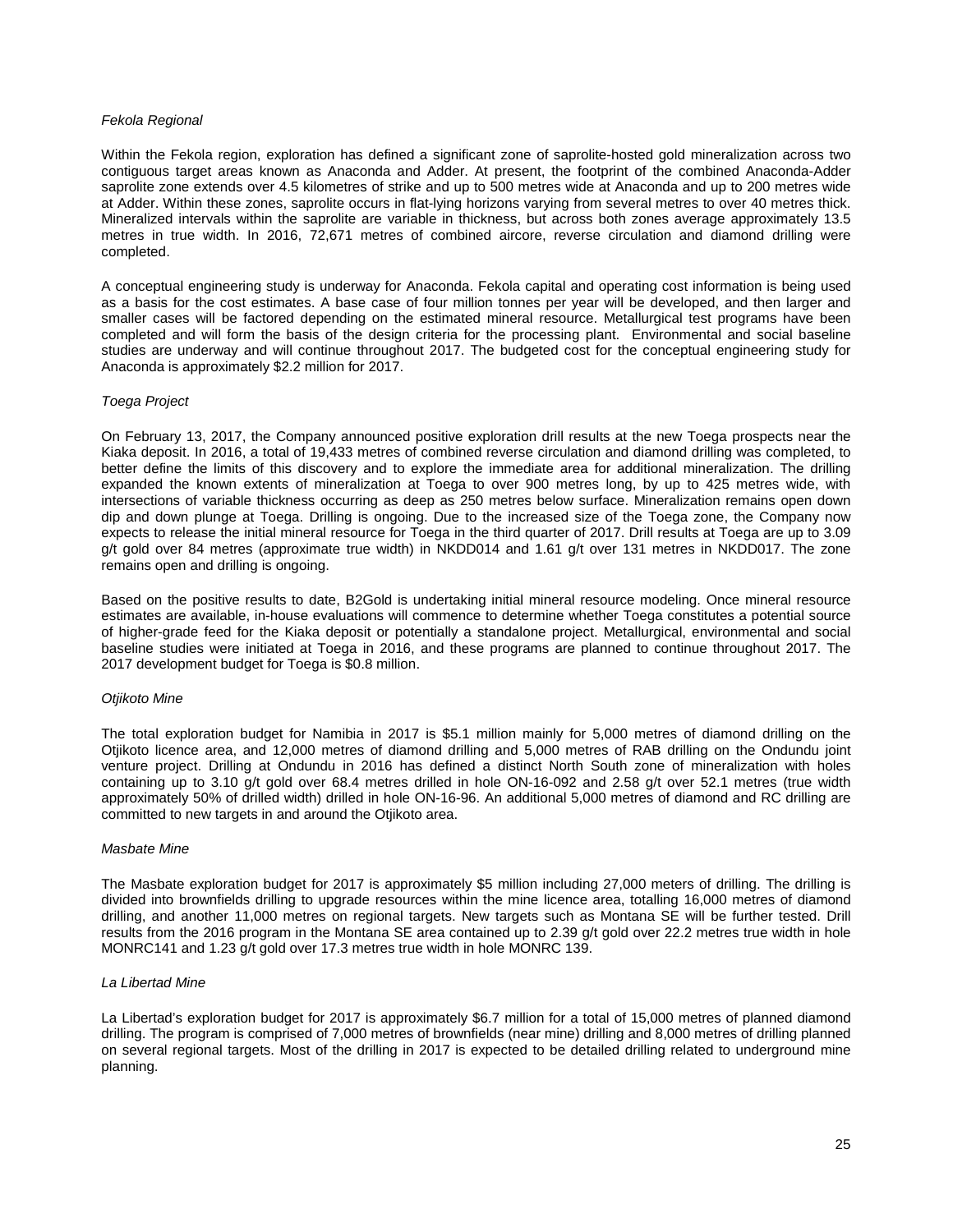## *Limon Mine*

The Limon exploration budget for 2017 is approximately \$5 million for a total of 11,000 metres of planned diamond drilling focusing on extending the mine life. The program will focus on the Las Mercedes and Pozo Bono/Limon Central area. Drill holes from late 2016 contained up to 9.93 g/t gold over 15.5 metres (true width) in hole LIM16-4035 of Limon Central and 8.92 g/t gold over 14.9 metres (true width) in hole LIM16-4026 on Pozo Bono.

## **CRITICAL ACCOUNTING ESTIMATES**

Full disclosure of the Company's accounting policies and significant accounting judgments and estimation uncertainties in accordance with IFRS can be found in Note 5 of its audited consolidated financial statements for the year ended December 31, 2016. Management considers the following estimates to be the most critical in understanding the judgments involved in preparing the Company's annual consolidated financial statements and the uncertainties that could impact its results of operations, financial condition and cash flows:

- Ore reserve and resource estimates;
- Uncertain tax positions;
- Value-added tax receivables;
- Deferred income taxes and valuation allowances;
- Impairment of long-lived assets; and
- Exploration and evaluation expenditures.

### *Ore reserve and resource estimates*

Ore reserves are estimates of the amount of ore that can be economically and legally extracted from the Company's mining properties. The Company estimates its ore reserves and mineral resources based on information compiled by appropriately qualified persons relating to the geological data on the size, depth and shape of the ore body, and requires complex geological judgments to interpret the data. The estimation of recoverable reserves is based upon factors such as estimates of foreign exchange rates, commodity prices, future capital requirements, metallurgical recoveries, permitting and production costs along with geological assumptions and judgments made in estimating the size, and grade of the ore body. Changes in the reserve or resource estimates may impact the carrying value of mining interests, mine restoration provisions, recognition of deferred tax assets, depreciation and amortization charges and royalties receivable.

### *Uncertain tax positions*

The Company is periodically subject to income tax audits at its operating mine locations. As at December 31, 2016, the Company had a provision totalling \$4.0 million outstanding (December 31, 2015 - \$4.0 million) representing its best estimate of the outcome of current assessments. The provisions made to date may be subject to change and such change may be material.

### *Value-added tax receivables*

The Company incurs indirect taxes, including value-added tax, on purchases of goods and services at its operating mines and development projects. Indirect tax balances are recorded at their estimated recoverable amounts within current or long-term assets, net of provisions, and reflect the Company's best estimate of their recoverability under existing tax rules in the respective jurisdictions in which they arise. Management's assessment of recoverability considers the probable outcomes of claimed deductions and/or disputes. The provisions and balance sheet classifications made to date may be subject to change and such change may be material.

## *Deferred income taxes and valuation allowances*

The Company is periodically required to estimate the tax basis of assets and liabilities. Where applicable tax laws and regulations are either unclear or subject to varying interpretations, it is possible that changes in these estimates could occur that materially affect the amounts of deferred income tax assets and liabilities recorded in the financial statements. Changes in deferred tax assets and liabilities generally have a direct impact on earnings in the period that the changes occur.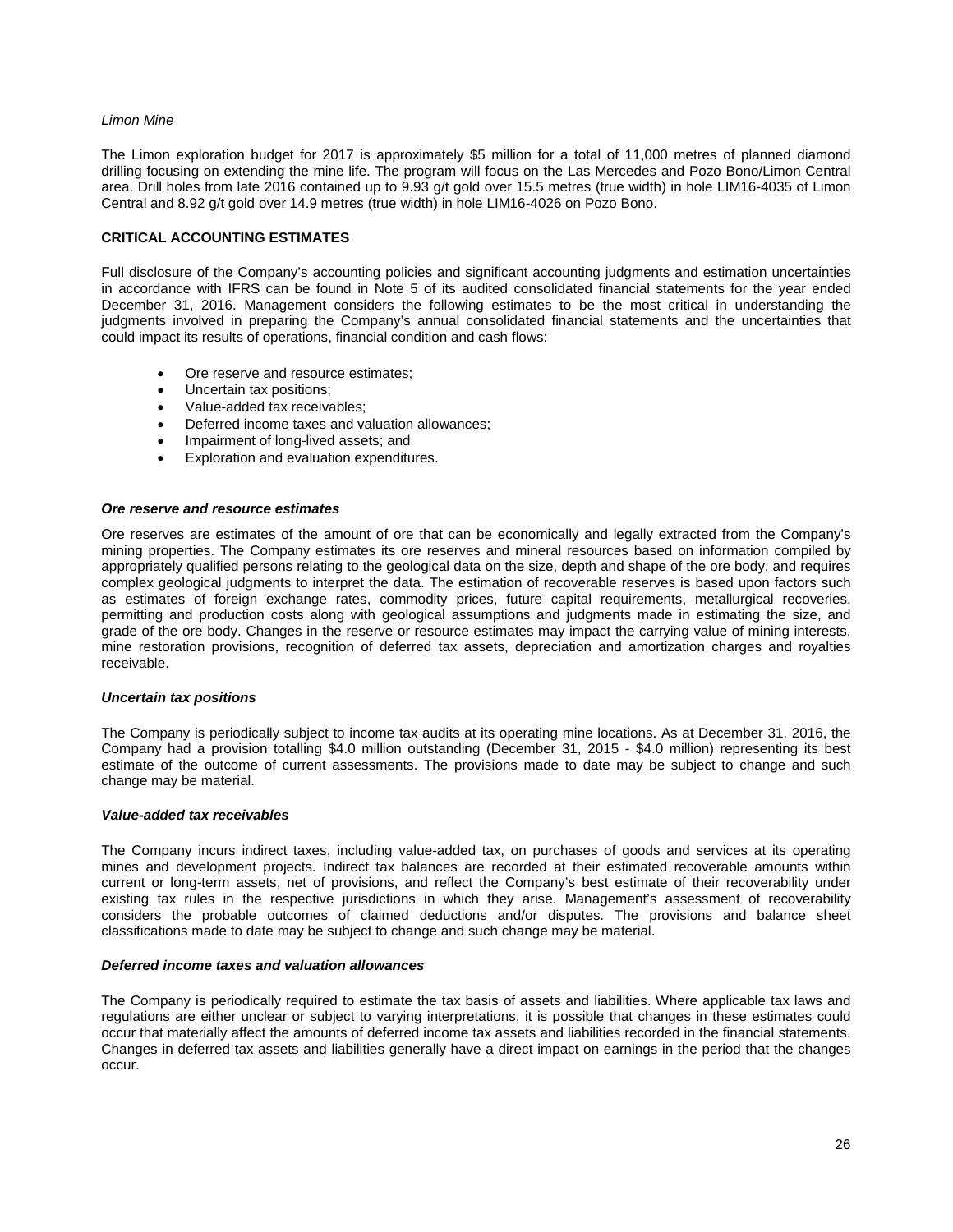Each period, the Company evaluates the likelihood of whether some portion or all of each deferred tax asset will not be realized. This evaluation is based on historic and future expected levels of taxable income, the pattern and timing of reversals of taxable temporary timing differences that give rise to deferred tax liabilities, and tax planning initiatives. Levels of future taxable income are affected by, among other things, market gold prices, production costs, quantities of proven and probable gold reserves, interest rates and foreign currency exchange rates.

## *Impairment of long-lived assets*

Long-lived assets are tested for impairment, or reversal of a previous impairment, if there is an indicator of impairment or a subsequent reversal. Calculating the estimated recoverable amount of cash generating units ("CGU") for long-lived asset requires management to make estimates and assumptions with respect to future production levels, mill recoveries, operating and capital costs in its life-of-mine plans, future metal prices, foreign exchange rates, and discount rates. Changes in any of the assumptions or estimates used in determining the recoverable amount could impact the analysis. Such changes could be material.

## *Exploration and evaluation expenditures*

The application of the Company's accounting policy for exploration and evaluation expenditures requires judgment in determining whether it is likely that future economic benefits are likely either from future exploitation or sale or where activities have not reached a stage which permits a reasonable assessment of the existence of reserves. The deferral policy requires management to make certain estimates and assumptions about future events or circumstances, in particular whether an economically viable mine can be established. Estimates and assumptions made may change if new information becomes available. If, after an expenditure is capitalized, information becomes available suggesting that the recovery of expenditure is unlikely, the amount capitalized is written off in the statement of operations in the period when the new information becomes available.

# **RECENT ACCOUNTING PRONOUNCEMENTS**

## *IFRS 15 – Revenue from contracts with customers*

The IASB has issued IFRS 15, Revenue from Contracts with Customers, which is effective for annual periods commencing on or after January 1, 2018. This new standard establishes a new control-based revenue recognition model which could change the timing of revenue recognition. The Company is currently evaluating the effect the standard will have on its consolidated financial statements.

# *IFRS 9 – Financial Instruments*

The final version of IFRS 9, Financial Instruments, was issued in July 2014 to replace IAS 39, Financial Instruments: Recognition and Measurement. IFRS 9 has two measurement categories for financial assets: amortized cost and fair value. In addition, this new standard amends some of the requirements of IFRS 7, Financial Instruments: Disclosures, including added disclosures about investments in equity instruments measured at fair value in OCI and guidance on financial liabilities and derecognition of financial instruments. The standard is effective for annual periods beginning on or after January 1, 2018, with early adoption permitted. The Company is currently evaluating the effect the standard will have on its consolidated financial statements.

### *IFRS 16 – Leases*

The IASB has issued IFRS 16, Leases, which is effective for annual periods commencing on or after January 1, 2019. This new standard eliminates the classification of leases as either operating leases or finance leases and introduces a single lessee accounting model which requires the lessee to recognize assets and liabilities for all leases with a term of longer than 12 months. Early adoption is permitted provided IFRS 15 has already been adopted or is applied from the same date. The Company is currently evaluating the effect the standard will have on its consolidated financial statements.

# **RISKS AND UNCERTAINTIES**

The exploration and development of natural resources are highly speculative in nature and the Company's business operations, investments and prospects are subject to significant risks. For details of these risks, please refer to the risk factors set forth in the Company's current Annual Information Form, which can be found under the Company's corporate profile on SEDAR at [www.sedar.com,](http://www.sedar.com/) the Company's current Form 40-F Annual Report, which can be found on EDGAR at [www.sec.gov,](http://www.sec.gov/) and the Company's other filings and submissions with securities regulators on SEDAR and EDGAR,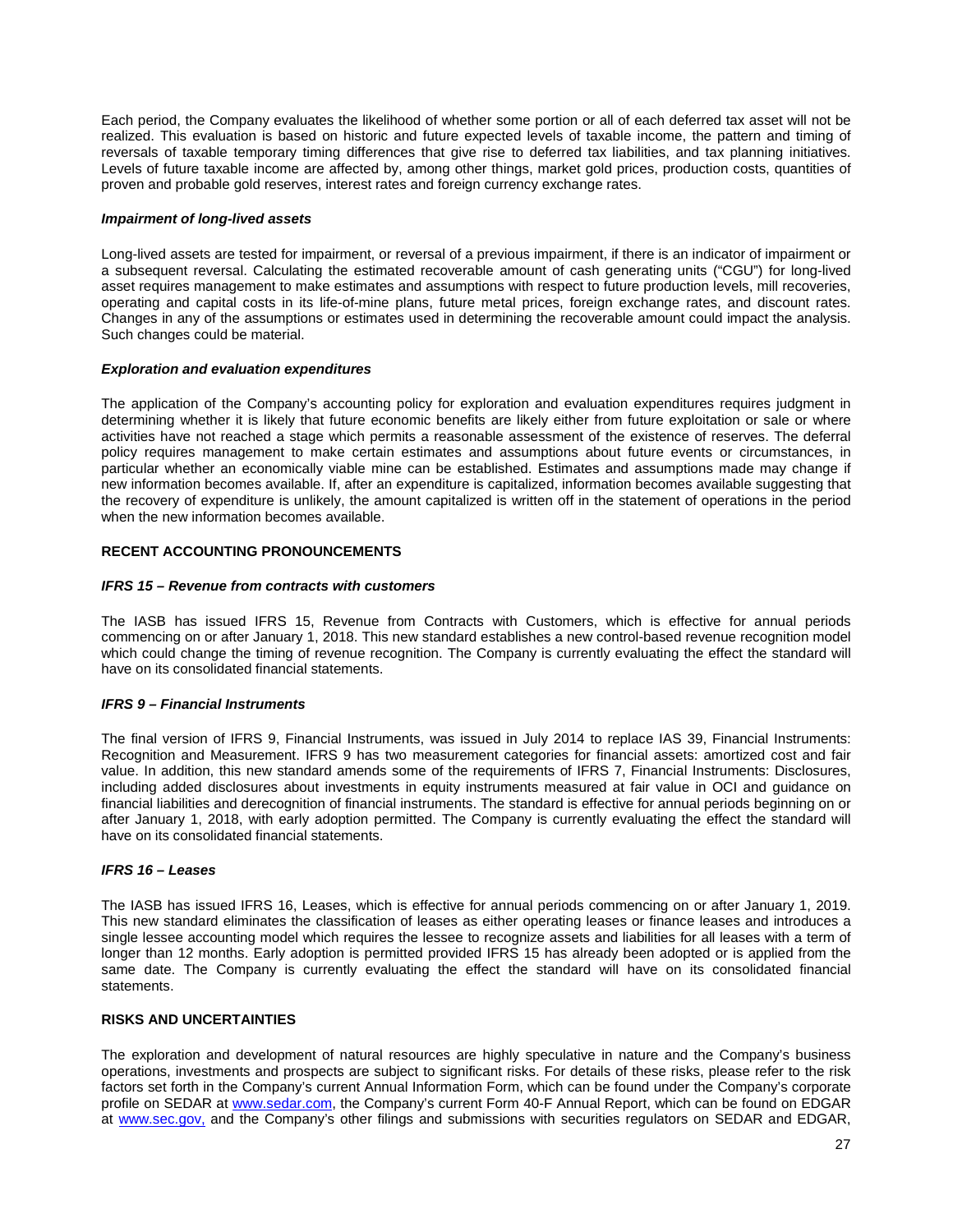which could materially affect the Company's business, operations, investments and prospects and could cause actual events to differ materially from those described in forward-looking statements relating to the Company. Additional risks and uncertainties not presently known to the Company or that the Company currently considers immaterial may also impair the business, operations, investments and prospects of the Company. If any of the risks actually occur, the business of the Company may be harmed and its financial condition and results of operations may suffer significantly.

As described under the section headed *"Masbate Mine – Philippines"*, the Company's Masbate Mine is subject to an audit by the DENR. The audit process may result in the issuance of a show cause order or other enforcement action by the DENR, including the suspension of the Masbate Mine, if the Company is not able to resolve the issues raised in the audit. While the Company believes it has comprehensively responded to the issues raised in the audit, the final outcome of the audit and the form and extent of enforcement action or penalties that may be imposed is not known at this time. Enforcement action, such as a suspension of operations or significant penalties, may have a material and adverse effect on our operations.

# **DISCLOSURE CONTROLS AND INTERNAL CONTROL OVER FINANCIAL REPORTING**

# *Disclosure controls and procedures*

Disclosure controls and procedures are designed (a) under Canadian law, to provide reasonable assurance and (b) under U.S. law, to ensure that information required to be disclosed in reports filed or submitted by the Company under Canadian securities legislation and the U.S. Securities and Exchange Act of 1934, as amended (the "Exchange Act") is recorded, processed, summarized and reported within the time periods specified in the applicable rules and forms and include, without limitation, controls and procedures designed to ensure that information required to be disclosed in reports filed or submitted by the Company under Canadian securities legislation and the Exchange Act is accumulated and communicated to management, including the Chief Executive Officer and Chief Financial Officer, as appropriate to allow timely decisions regarding required disclosure.

As at December 31, 2016, management, with the participation of the Chief Executive Officer and Chief Financial Officer, has evaluated the effectiveness of the design and operation of the Company's disclosure controls and procedures, as defined in the rules of the Canadian Securities Administrators and under the Exchange Act. Based upon the results of that evaluation, the Chief Executive Officer and Chief Financial Officer have concluded that as of December 31, 2016, the Company's disclosure controls and procedures were effective.

### *Management's annual report on internal control over financial reporting*

The Company's management, with the participation of the Chief Executive Officer and Chief Financial Officer is responsible for establishing and maintaining adequate internal control over financial reporting. Any system of internal control over financial reporting, no matter how well designed, has inherent limitations and may not prevent or detect misstatements. Even when the Company's system of internal control over financial reporting is determined to be effective, it can only provide reasonable assurance with respect to financial statement preparation and presentation.

Management has used the criteria established in the Internal Control – Integrated Framework (2013) issued by the Committee of Sponsoring Organizations of the Treadway Commission (COSO) to evaluate the effectiveness of the Company's internal control over financial reporting.

As at December 31, 2016, management, with the participation of the Chief Executive Officer and Chief Financial Officer assessed the effectiveness of the Company's internal control over financial reporting and concluded that the Company's internal control over financial reporting was effective.

The effectiveness of the Company's internal control over financial reporting has been audited by PricewaterhouseCoopers LLP, an independent registered public accounting firm, who have expressed their opinion in their report included with our annual consolidated financial statements.

# *Changes in internal control over financial reporting*

There has been no change in our internal control over financial reporting during the year ended December 31, 2016 which has materially affected, or is reasonably likely to materially affect, our internal control over financial reporting.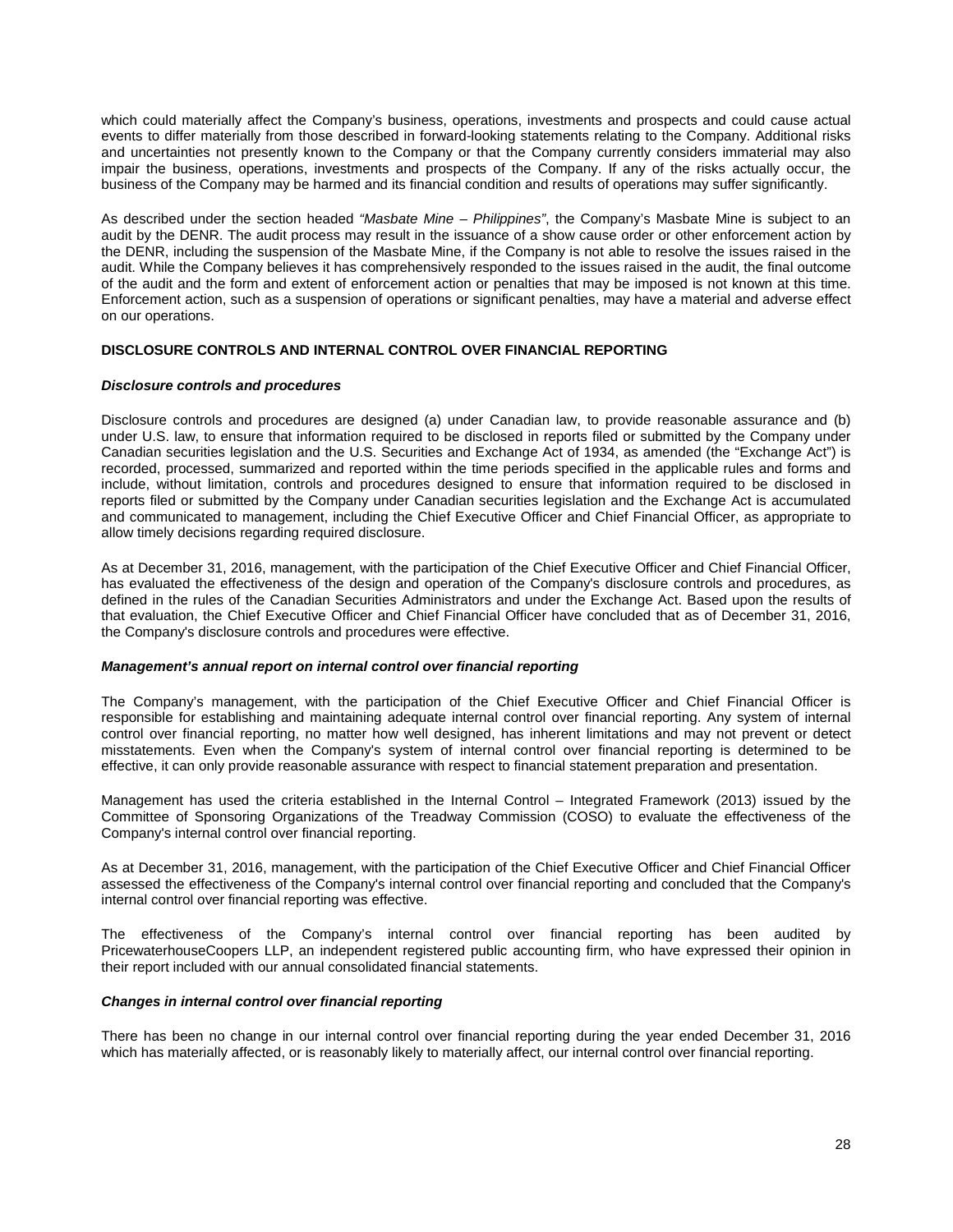# **NON-IFRS MEASURES**

#### *Cash operating costs per gold ounce and total cash costs per gold ounce*

''Cash operating costs per gold ounce'' and "total cash costs per gold ounce" are common financial performance measures in the gold mining industry but, as non-IFRS measures, they do not have a standardized meaning under IFRS and therefore may not be comparable to similar measures presented by other issuers. Management believes that, in addition to conventional measures prepared in accordance with IFRS, certain investors use this information to evaluate our performance and ability to generate cash flow. Accordingly, these measures are intended to provide additional information and should not be considered in isolation or as a substitute for measures of performance prepared in accordance with IFRS. The measures, along with sales, are considered to be a key indicator of the Company's ability to generate earnings and cash flow from its mining operations.

Cash cost figures are calculated in accordance with a standard developed by The Gold Institute, which was a worldwide association of suppliers of gold and gold products and included leading North American gold producers. The Gold Institute ceased operations in 2002, but the standard is the accepted standard of reporting cash cost of production in North America. Adoption of the standard is voluntary and the cost measures presented may not be comparable to other similarly titled measures of other companies. Other companies may calculate these measures differently. Cash operating costs and total cash costs per ounce are derived from amounts included in the statement of operations and include mine site operating costs such as mining, processing, smelting, refining, transportation costs, royalties and production taxes, less silver by-product credits. The tables below show a reconciliation of cash operating costs per ounce and total cash costs per ounce to production costs as extracted from the annual consolidated financial statements on a consolidated and a mine-by-mine basis:

#### *Consolidated*

|                                                                                                                                         | Three months ended<br>December 31 |                         | Year ended<br>December 31    |                         |
|-----------------------------------------------------------------------------------------------------------------------------------------|-----------------------------------|-------------------------|------------------------------|-------------------------|
|                                                                                                                                         | <u>2016</u><br>(000's)            | <u> 2015</u><br>(000's) | <u>2016</u><br>\$<br>(000's) | $2015^{(1)}$<br>(000's) |
| Production costs per consolidated financial statements<br>Inventory sales adjustment                                                    | 77,668<br>(804)                   | 70,148<br>(811)         | 275,400<br>4,106             | 299,317<br>(6,985)      |
| <b>Cash operating costs</b><br>Royalties and production taxes per consolidated financial<br>statements                                  | 76,864<br>6,232                   | 69,337<br>6,913         | 279,506<br>25,493            | 292,332<br>23,016       |
| <b>Total cash costs</b>                                                                                                                 | 83,096                            | 76,250                  | 304,999                      | 315,348                 |
| Gold production (ounces)                                                                                                                | 140,651                           | 131,469                 | 550,423                      | 474,450                 |
| Cash operating costs per ounce (\$/ounce)                                                                                               | 546                               | 527                     | 508                          | 616                     |
| Total cash costs per ounce (\$/ounce)<br>Includes the results from the Otjikoto Mine post-commercial production (March 1, 2015).<br>(1) | 591                               | 580                     | 554                          | 665                     |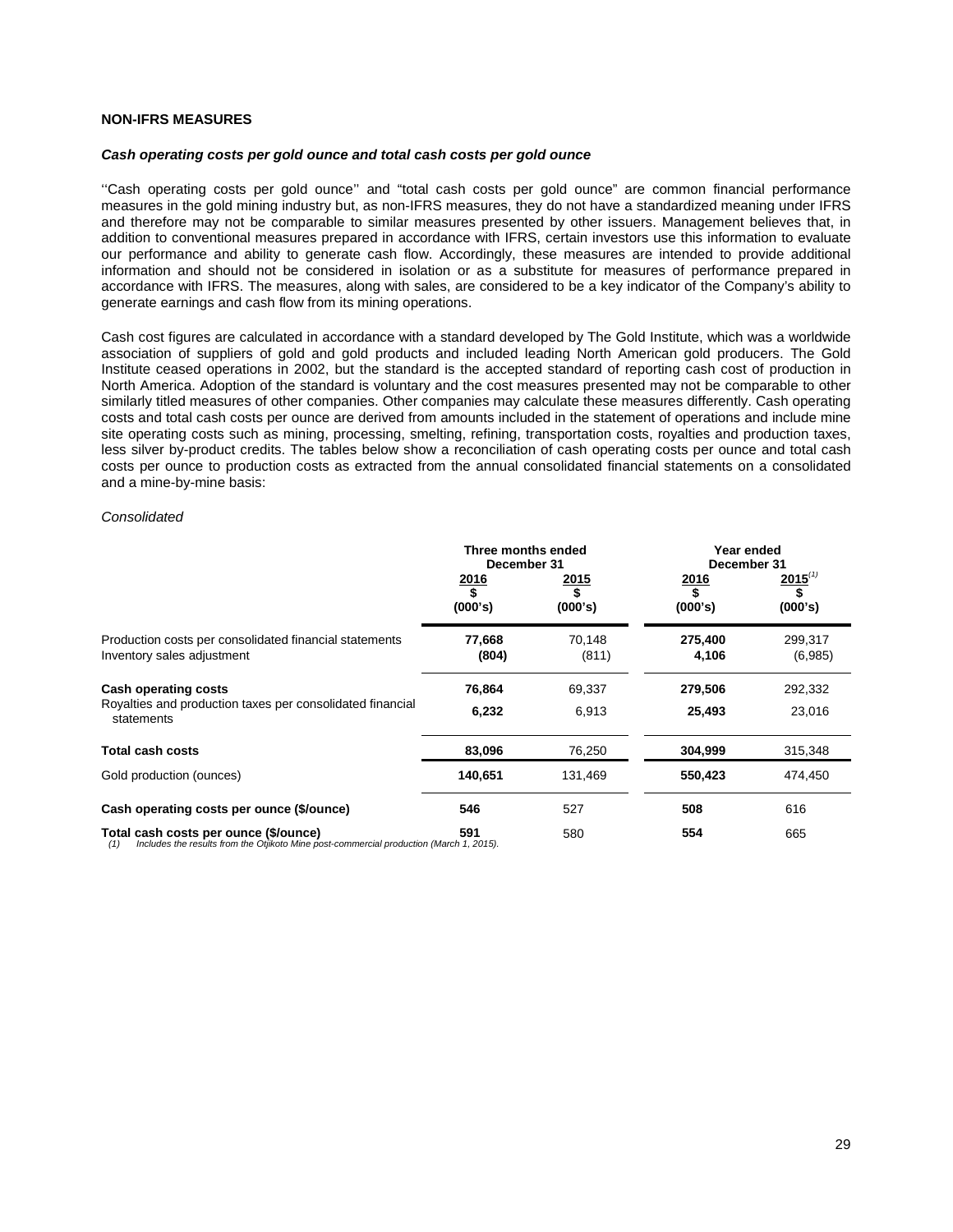# *Otjikoto Mine*

|                                                                                                                  | Three months ended<br>December 31 |                              | Year ended<br>December 31 | <b>Ten months</b><br>ended<br>December 31 |
|------------------------------------------------------------------------------------------------------------------|-----------------------------------|------------------------------|---------------------------|-------------------------------------------|
|                                                                                                                  | 2016<br>\$<br>(000's)             | <u>2015</u><br>\$<br>(000's) | 2016<br>\$<br>(000's)     | $2015^{(1)}$<br>(000's)                   |
| <b>Production costs</b><br>Inventory sales adjustment                                                            | 18,630<br>(1, 424)                | 14,408<br>732                | 61,756<br>(583)           | 54,508<br>(542)                           |
| Cash operating costs<br>Royalties and production taxes                                                           | 17,206<br>1,820                   | 15,140<br>1,173              | 61,173<br>6,178           | 53,966<br>4,249                           |
| <b>Total cash costs</b>                                                                                          | 19,026                            | 16,313                       | 67,351                    | 58,215                                    |
| Gold production (ounces)                                                                                         | 46,846                            | 39,374                       | 166,285                   | 126,908                                   |
| Cash operating costs per ounce (\$/ounce)                                                                        | 367                               | 385                          | 368                       | 425                                       |
| Total cash costs per ounce (\$/ounce)<br>Includes the results post-commercial production (March 1, 2015).<br>(1) | 406                               | 414                          | 405                       | 459                                       |

# *Masbate Mine*

|                                           | Three months ended<br>December 31 |                               |                        | Year ended<br>December 31      |  |
|-------------------------------------------|-----------------------------------|-------------------------------|------------------------|--------------------------------|--|
|                                           | <u>2016</u><br>(000's)            | <u> 2015</u><br>\$<br>(000's) | <u>2016</u><br>(000's) | <u> 2015 </u><br>\$<br>(000's) |  |
| <b>Production costs</b>                   | 24,775                            | 25.347                        | 93,822                 | 119,924                        |  |
| Inventory sales adjustment                | 1,811                             | (844)                         | 1,682                  | (4,360)                        |  |
| <b>Cash operating costs</b>               | 26,586                            | 24,503                        | 95,504                 | 115,564                        |  |
| Royalties and production taxes            | 2,713                             | 4,273                         | 12,152                 | 12,155                         |  |
| Total cash costs                          | 29,299                            | 28,776                        | 107,656                | 127,719                        |  |
| Gold production (ounces)                  | 48,633                            | 47,958                        | 206,224                | 175,803                        |  |
| Cash operating costs per ounce (\$/ounce) | 547                               | 512                           | 463                    | 657                            |  |
| Total cash costs per ounce (\$/ounce)     | 602                               | 601                           | 522                    | 726                            |  |

# *La Libertad Mine*

|                                                        | Three months ended<br>December 31 |                 | Year ended<br>December 31    |                              |
|--------------------------------------------------------|-----------------------------------|-----------------|------------------------------|------------------------------|
|                                                        | <u>2016</u><br>(000's)            | 2015<br>(000's) | <u>2016</u><br>\$<br>(000's) | <u>2015</u><br>\$<br>(000's) |
| <b>Production costs</b><br>Inventory sales adjustment  | 24,231<br>(981)                   | 22.094<br>(933) | 85,048<br>2,243              | 88.082<br>(2,523)            |
| Cash operating costs<br>Royalties and production taxes | 23,250<br>926                     | 21.161<br>805   | 87,293<br>3,487              | 85,559<br>2,912              |
| <b>Total cash costs</b>                                | 24,176                            | 21,966          | 90,780                       | 88,471                       |
| Gold production (ounces)                               | 35,165                            | 35,234          | 132,431                      | 119,475                      |
| Cash operating costs per ounce (\$/ounce)              | 661                               | 601             | 659                          | 716                          |
| Total cash costs per ounce (\$/ounce)                  | 688                               | 623             | 685                          | 740                          |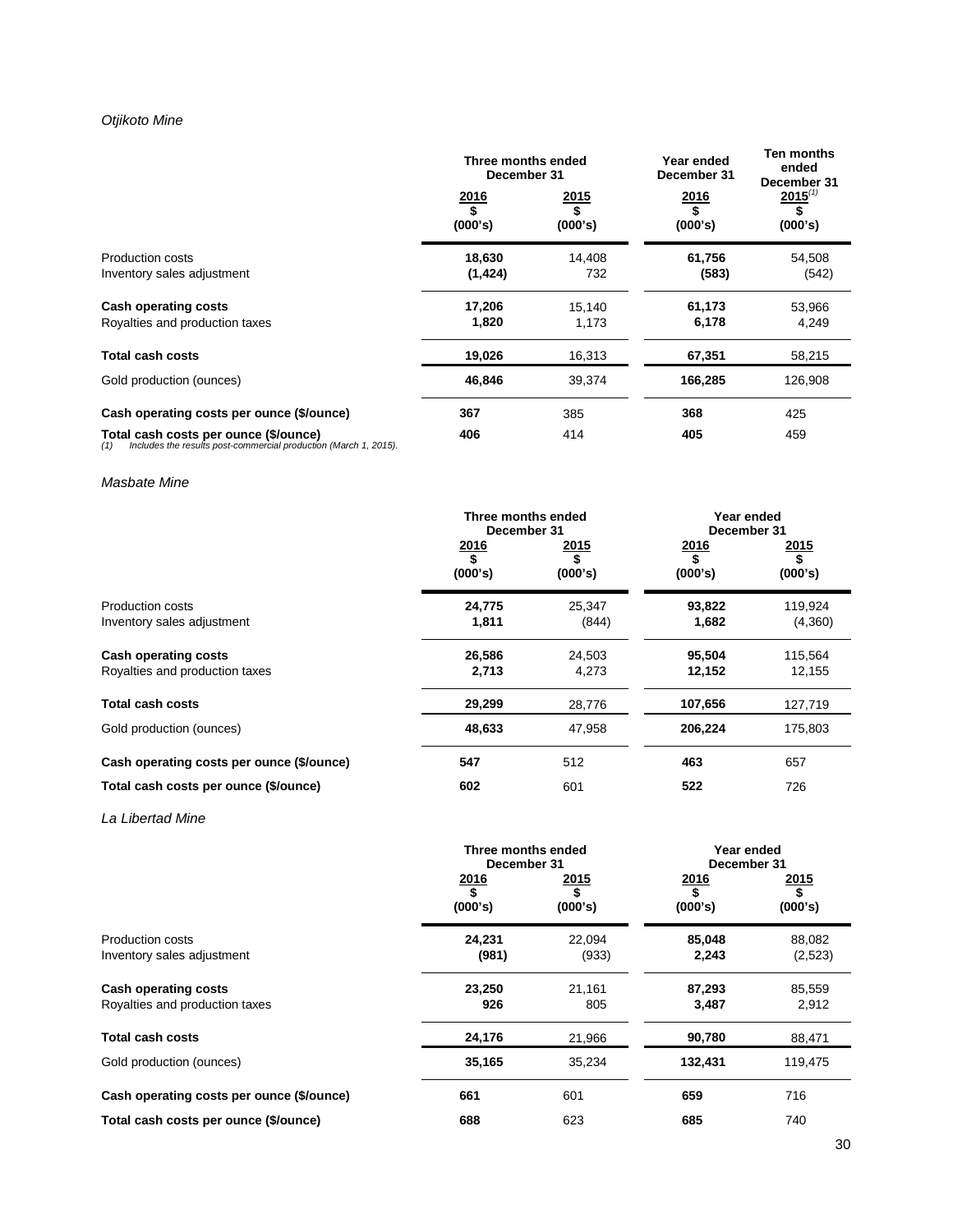# *El Limon Mine*

|                                           | Three months ended<br>December 31                 |                 | Year ended<br>December 31 |                               |
|-------------------------------------------|---------------------------------------------------|-----------------|---------------------------|-------------------------------|
|                                           | <u>2016</u><br>$\overline{\mathbf{s}}$<br>(000's) | 2015<br>(000's) | <u>2016</u><br>(000's)    | <u> 2015</u><br>\$<br>(000's) |
| Production costs                          | 10,032                                            | 8,299           | 34,774                    | 36,803                        |
| Inventory sales adjustment                | (210)                                             | 234             | 762                       | 440                           |
| <b>Cash operating costs</b>               | 9,822                                             | 8,533           | 35,536                    | 37,243                        |
| Royalties and production taxes            | 773                                               | 662             | 3,676                     | 3,700                         |
| <b>Total cash costs</b>                   | 10,595                                            | 9,195           | 39,212                    | 40,943                        |
| Gold production (ounces)                  | 10,007                                            | 8,903           | 45,483                    | 52,264                        |
| Cash operating costs per ounce (\$/ounce) | 982                                               | 958             | 781                       | 713                           |
| Total cash costs per ounce (\$/ounce)     | 1,059                                             | 1,033           | 862                       | 783                           |

## *All-in sustaining costs per gold ounce*

In June 2013, the World Gold Council, a non-regulatory association of the world's leading gold mining companies established to promote the use of gold to industry, consumers and investors, provided guidance for the calculation of the measure "all-in sustaining costs per gold ounce", but as a non-IFRS measure, it does not have a standardized meaning under IFRS and therefore may not be comparable to similar measures presented by other issuers. The World Gold Council standard became effective January 1, 2014. Management believes that the all-in sustaining costs per gold ounce measure provides additional insight into the costs of producing gold by capturing all of the expenditures required for the discovery, development and sustaining of gold production and allows the Company to assess its ability to support capital expenditures to sustain future production from the generation of operating cash flows. Management believes that, in addition to conventional measures prepared in accordance with IFRS, certain investors use this information to evaluate our performance and ability to generate cash flow. Accordingly, it is intended to provide additional information and should not be considered in isolation or as a substitute for measures of performance prepared in accordance with IFRS. Adoption of the standard is voluntary and the cost measures presented may not be comparable to other similarly titled measures of other companies. Other companies may calculate these measures differently.

B2Gold defines all-in sustaining costs per ounce as the sum of cash operating costs, royalty and production taxes, capital expenditures and exploration costs that are sustaining in nature, corporate general and administrative costs, share-based payment expenses related to RSUs, community relations expenditures, and reclamation liability accretion, all divided by the total gold ounces produced to arrive at a per ounce figure.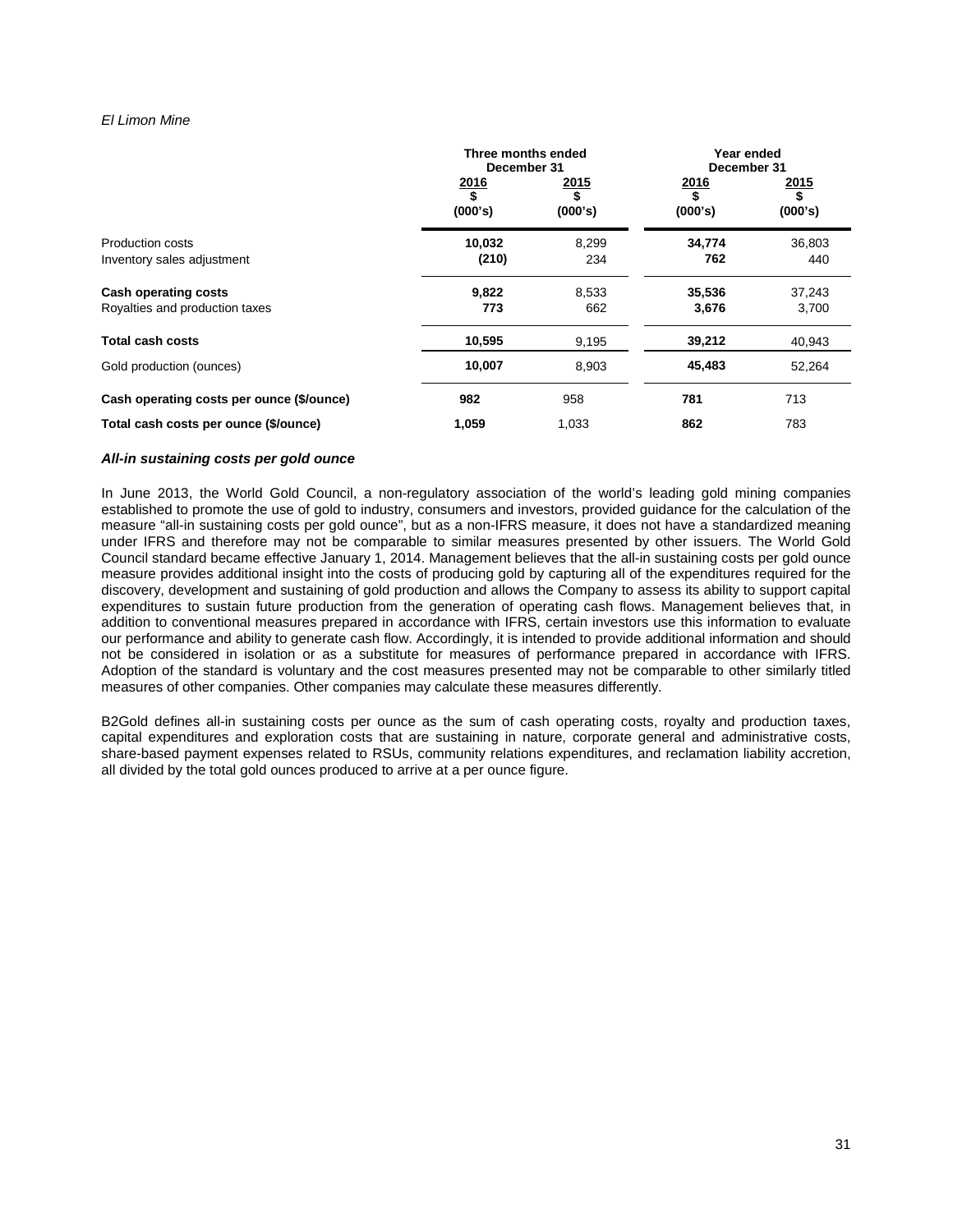The tables below shows a reconciliation of all-in sustaining costs per ounce to production costs as extracted from the annual consolidated financial statements on a consolidated and a mine-by-mine basis:

# *Consolidated*

|                                                                                      | Three months ended<br>December 31<br><u>2016</u><br>2015 |                 |                  | Year ended<br>December 31<br>$2015^{(1)}$<br>2016 |  |
|--------------------------------------------------------------------------------------|----------------------------------------------------------|-----------------|------------------|---------------------------------------------------|--|
|                                                                                      | \$<br>(000's)                                            | \$<br>(000's)   | \$<br>(000's)    | \$<br>(000's)                                     |  |
| Production costs per consolidated financial statements<br>Inventory sales adjustment | 77,668<br>(804)                                          | 70,148<br>(811) | 275,400<br>4,106 | 299,317<br>(6,985)                                |  |
| <b>Cash operating costs</b>                                                          | 76,864                                                   | 69,337          | 279,506          | 292,332                                           |  |
| Royalties and production taxes per consolidated financial<br>statements              | 6,232                                                    | 6,913           | 25,493           | 23,016                                            |  |
| Corporate administration                                                             | 17,119                                                   | 7,562           | 40,918           | 36,392                                            |  |
| Share-based payments $-$ RSUs <sup>(2)</sup>                                         | 457                                                      | 595             | 3,760            | 4,342                                             |  |
| Community relations                                                                  | 2,529                                                    | 1,713           | 5,051            | 4,687                                             |  |
| Reclamation liability accretion <sup>(3)</sup>                                       | 244                                                      | 328             | 1,054            | 1,396                                             |  |
| Realized losses on fuel derivative contracts                                         | 405                                                      | 1,474           | 4,502            | 3,390                                             |  |
| Sustaining capital expenditures $^{(4)}$                                             | 11,113                                                   | 13,553          | 58,137           | 66,533                                            |  |
| Sustaining exploration                                                               | 4,008                                                    | 4,647           | 14,208           | 17,212                                            |  |
| Other                                                                                | 4,382                                                    |                 | 4,382            |                                                   |  |
| Total all-in sustaining costs                                                        | 123,353                                                  | 106,122         | 437,011          | 449,300                                           |  |
| Gold production (ounces)                                                             | 140,651                                                  | 131,469         | 550,423          | 474,450                                           |  |
| All-in sustaining cost per ounce (\$/ounce)                                          | 877                                                      | 807             | 794              | 947                                               |  |

*(1) Includes the results from the Otjikoto Mine post-commercial production (March 1, 2015).*

*(2) Included as a component of Share-based payments on the statement of operations.* 

*(3) Excludes reclamation accretion relating to Kiaka and Fekola.* 

*(4) Refer to sustaining capital expenditures reconciliation below.*

The table below shows a reconciliation of sustaining capital expenditures to operating mine expenditures as extracted from the annual consolidated financial statements:

|                                                                                         | Three months ended<br>December 31 |                        | Year ended<br>December 31 |                         |
|-----------------------------------------------------------------------------------------|-----------------------------------|------------------------|---------------------------|-------------------------|
|                                                                                         | <u>2016</u><br>(000's)            | <u>2015</u><br>(000's) | <u>2016</u><br>(000's)    | $2015^{(1)}$<br>(000's) |
| Consolidated operating mine capital expenditures                                        | 22,039                            | 25,428                 | 97,425                    | 111,819                 |
| Otjikoto Mine construction, expansion and pre-production<br>costs net of sales proceeds |                                   | (6,038)                |                           | (33,058)                |
| Jabali underground development                                                          | (176)                             | (1, 112)               | (651)                     | (3,627)                 |
| Masbate plant expansion and power plant upgrade                                         | (4,625)                           | (4, 725)               | (17,930)                  | (8,601)                 |
| Otjikoto and Wolfshag prestripping                                                      | (3, 199)                          |                        | (17, 781)                 |                         |
| Wolfshag underground feasibility study                                                  | (571)                             |                        | (571)                     |                         |
| La Libertad land purchases                                                              | (1,919)                           |                        | (1, 919)                  |                         |
| San Juan underground development                                                        | (216)                             |                        | (216)                     |                         |
| Veta Nueva underground development                                                      | (220)                             |                        | (220)                     |                         |
| <b>Sustaining capital expenditures</b>                                                  | 11,113                            | 13,553                 | 58,137                    | 66,533                  |

*(1) Includes the results from the Otjikoto Mine post-commercial production (March 1, 2015).*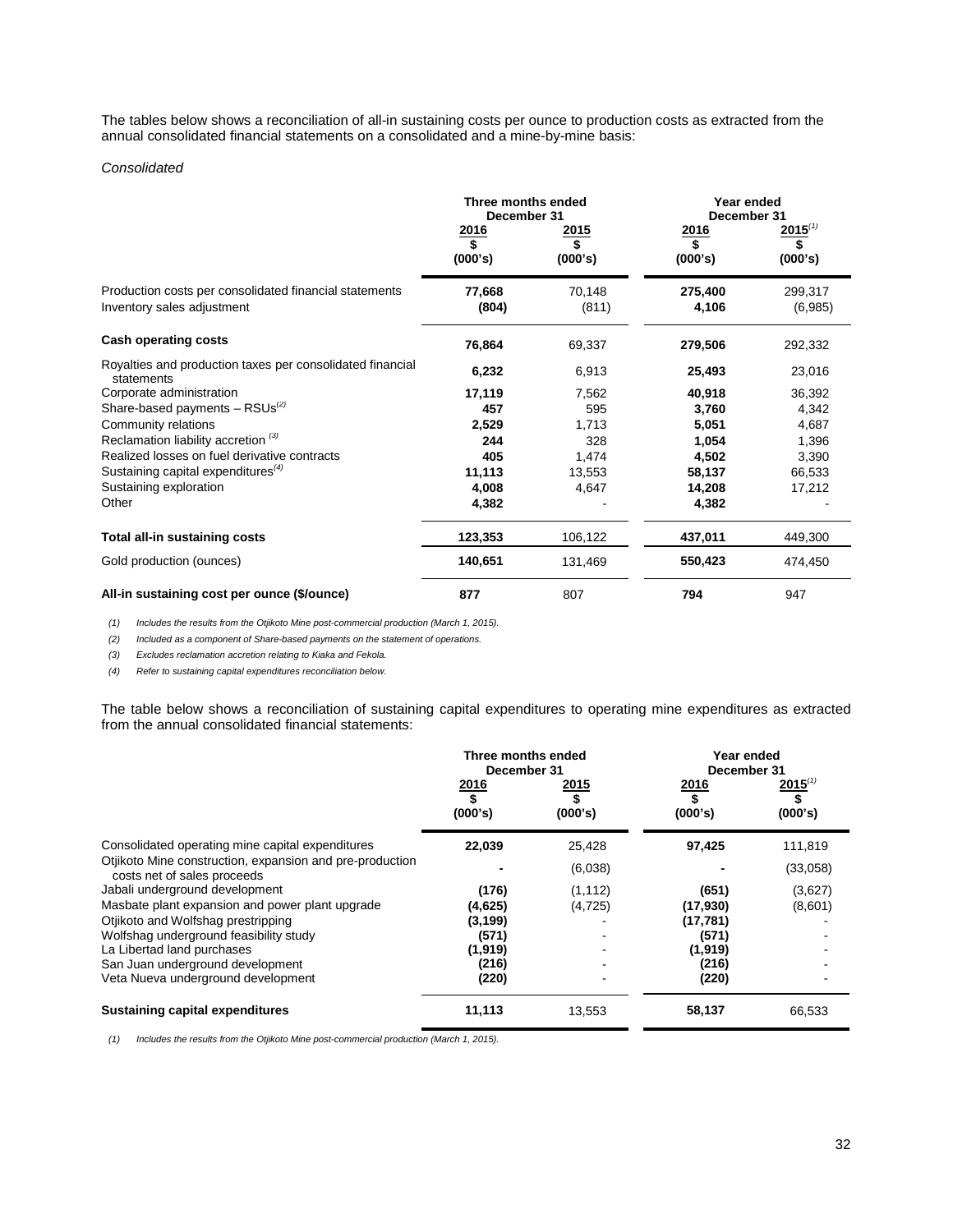# *Otjikoto Mine*

|                                                       | Three months ended<br>December 31 |                                                    | Year ended<br>December 31 | <b>Ten months</b><br>ended<br>December 31 |
|-------------------------------------------------------|-----------------------------------|----------------------------------------------------|---------------------------|-------------------------------------------|
|                                                       | $\frac{2016}{$}$<br>(000's)       | <u> 2015</u><br>$\overline{\mathbf{s}}$<br>(000's) | 2016<br>\$<br>(000's)     | $2015^{(1)}$<br>\$<br>(000's)             |
| <b>Production costs</b><br>Inventory sales adjustment | 18,630<br>(1, 424)                | 14,408<br>732                                      | 61,756<br>(583)           | 54,508<br>(542)                           |
| Cash operating costs                                  | 17,206                            | 15,140                                             | 61,173                    | 53,966                                    |
| Royalties and production taxes                        | 1,820                             | 1,173                                              | 6,178                     | 4,249                                     |
| Corporate administration                              | 1,400                             | 904                                                | 4,268                     | 3,962                                     |
| Share-based payments $-$ RSUs <sup>(2)</sup>          | 32                                | 162                                                | 213                       | 428                                       |
| Community relations                                   | 379                               | 677                                                | 642                       | 894                                       |
| Reclamation liability accretion                       | 51                                | 87                                                 | 219                       | 437                                       |
| Realized losses (gains) on fuel derivative contracts  | (44)                              |                                                    | 514                       |                                           |
| Sustaining capital expenditures <sup>(3)</sup>        | 1,622                             | 925                                                | 20,889                    | 1,722                                     |
| Sustaining exploration                                | 648                               | 957                                                | 1,994                     | 4,196                                     |
| Other                                                 | 4,382                             |                                                    | 4,382                     |                                           |
| Total all-in sustaining costs                         | 27,496                            | 20,025                                             | 100,472                   | 69,854                                    |
| Gold production (ounces)                              | 46,846                            | 39,374                                             | 166,285                   | 126,908                                   |
| All-in sustaining cost per ounce (\$/ounce)           | 587                               | 509                                                | 604                       | 550                                       |

*(1) Includes the results from the Otjikoto Mine from March 1, 2015.*

*(2) Included as a component of Share-based payments on the statement of operations.* 

*(3) Refer to Sustaining Capital Expenditures reconciliation below.*

The table below shows a reconciliation of the Otjikoto Mine sustaining capital expenditures to operating mine expenditures as extracted from the annual consolidated financial statements:

|                                                                                         | Three months ended<br>December 31 |                 | Year ended<br>December 31 | Ten months<br>ended<br>December 31 |
|-----------------------------------------------------------------------------------------|-----------------------------------|-----------------|---------------------------|------------------------------------|
|                                                                                         | 2016<br>(000's)                   | 2015<br>(000's) | 2016<br>(000's)           | $2015^{(1)}$<br>(000's)            |
| Operating mine capital expenditures                                                     | 5.392                             | 6,963           | 39,241                    | 34,780                             |
| Otjikoto Mine construction, expansion and pre-production<br>costs net of sales proceeds |                                   | (6,038)         |                           | (33,058)                           |
| Push-back 2 prestripping                                                                | (2,629)                           |                 | (15, 782)                 |                                    |
| Wolfshag prestripping                                                                   | (570)                             |                 | (1,999)                   |                                    |
| Wolfshag underground feasibility study                                                  | (571)                             |                 | (571)                     |                                    |
| <b>Sustaining capital expenditures</b>                                                  | 1,622                             | 925             | 20,889                    | 1,722                              |

*(1) Includes the results from the Otjikoto Mine from March 1, 2015.*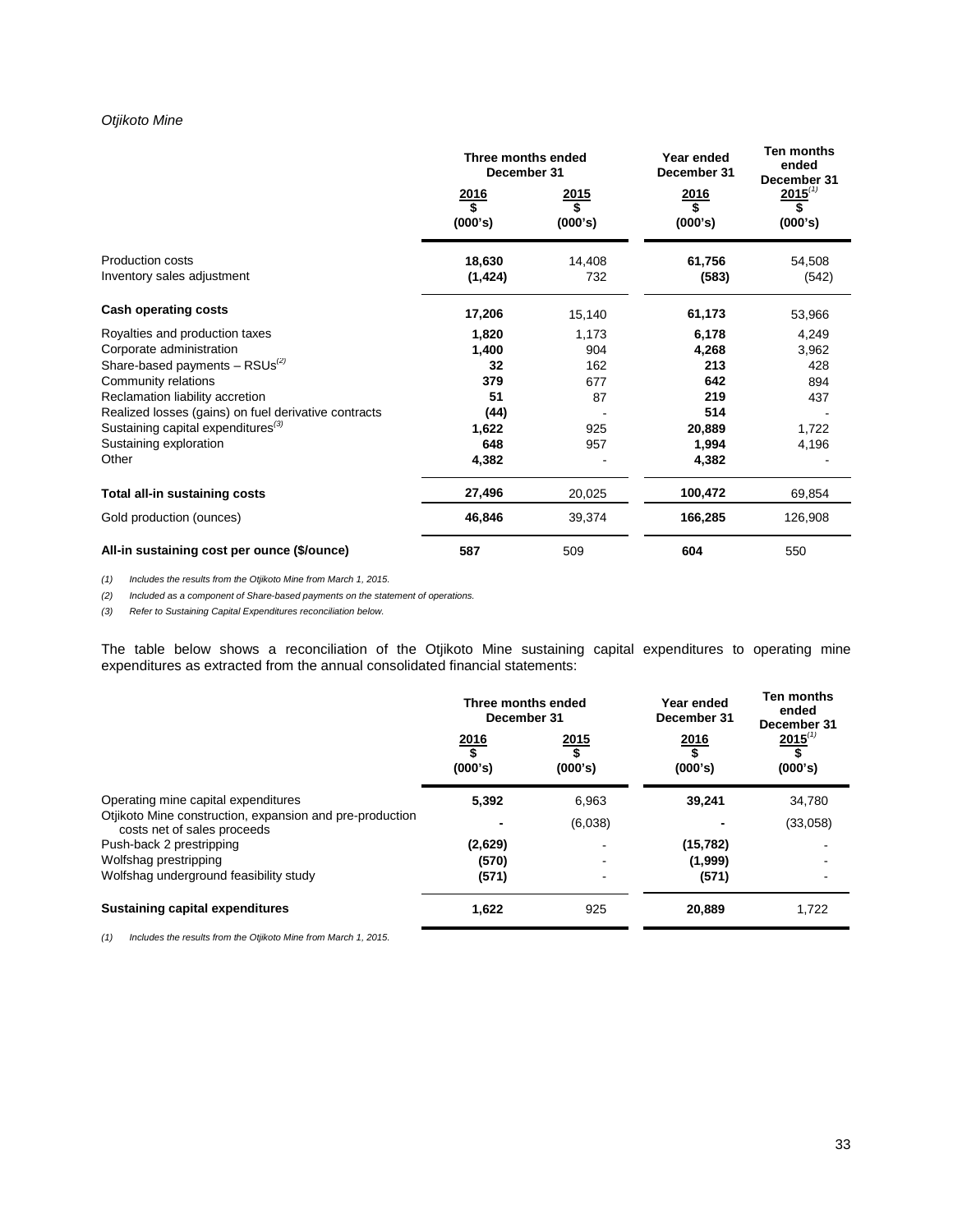## *Masbate Mine*

|                                                | Three months ended<br>December 31 |                        |                              | Year ended<br>December 31 |  |
|------------------------------------------------|-----------------------------------|------------------------|------------------------------|---------------------------|--|
|                                                | 2016<br>\$<br>(000's)             | <u>2015</u><br>(000's) | <u>2016</u><br>\$<br>(000's) | <u> 2015 </u><br>(000's)  |  |
| Production costs<br>Inventory sales adjustment | 24,775<br>1,811                   | 25,347<br>(844)        | 93,822<br>1,682              | 119,924<br>(4,360)        |  |
| Cash operating costs                           | 26,586                            | 24,503                 | 95,504                       | 115,564                   |  |
| Royalties and production taxes                 | 2,713                             | 4,273                  | 12,152                       | 12,155                    |  |
| Corporate administration                       | 2,414                             | 1,348                  | 5,238                        | 4,511                     |  |
| Share-based payments $-$ RSUs <sup>(1)</sup>   |                                   |                        |                              | 38                        |  |
| Reclamation liability accretion                | 111                               | 113                    | 471                          | 449                       |  |
| Realized losses on fuel derivative contracts   | 284                               | 1,192                  | 2,892                        | 2,808                     |  |
| Sustaining capital expenditures $^{(2)}$       | 5,006                             | 5,030                  | 13,962                       | 29,090                    |  |
| Sustaining exploration                         | 1,224                             | 1,649                  | 4,492                        | 5,055                     |  |
| Total all-in sustaining costs                  | 38,338                            | 38,108                 | 134,711                      | 169,670                   |  |
| Gold production (ounces)                       | 48,663                            | 47,958                 | 206,224                      | 175,803                   |  |
| All-in sustaining cost per ounce (\$/ounce)    | 788                               | 795                    | 653                          | 965                       |  |

*(1) Included as a component of Share-based payments on the statement of operations.*

*(2) Refer to Sustaining Capital Expenditures reconciliation below.* 

The table below shows a reconciliation of the Masbate Mine sustaining capital expenditures to operating mine expenditures as extracted from the annual consolidated financial statements:

|                                        | Three months ended<br>December 31 |                 | Year ended<br>December 31 |                         |
|----------------------------------------|-----------------------------------|-----------------|---------------------------|-------------------------|
|                                        | 2016<br>(000's)                   | 2015<br>(000's) | <u>2016</u><br>(000's)    | <u> 2015</u><br>(000's) |
| Operating mine capital expenditures    | 9,631                             | 9,755           | 31,892                    | 37,691                  |
| Masbate plant expansion                | (1, 486)                          | (4, 725)        | (14, 022)                 | (8,601)                 |
| Power plant upgrade                    | (3, 139)                          |                 | (3,908)                   |                         |
| <b>Sustaining capital expenditures</b> | 5,006                             | 5.030           | 13,962                    | 29,090                  |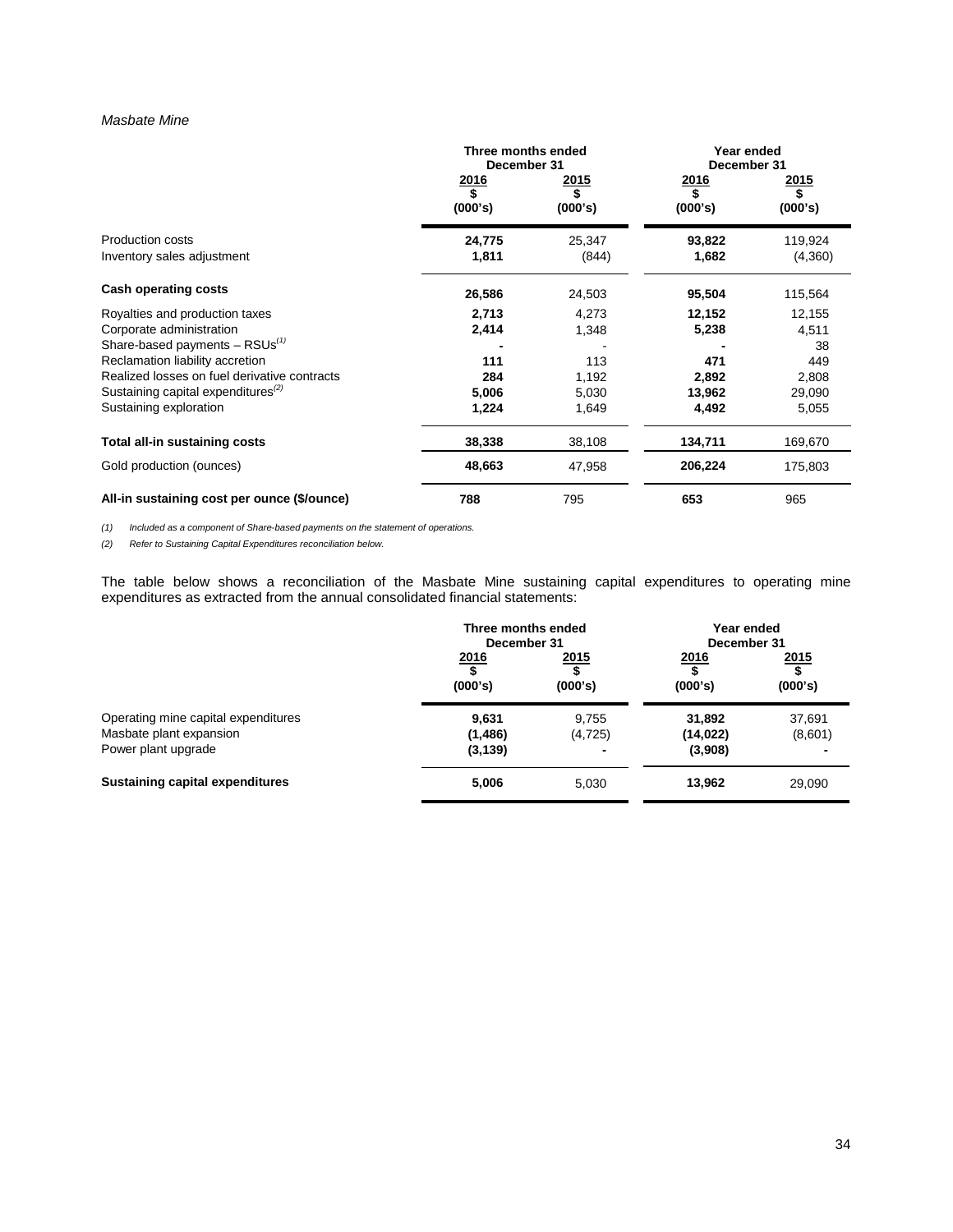# *La Libertad Mine*

|                                                             | Three months ended<br>December 31 |                        |                         | Year ended<br>December 31 |  |
|-------------------------------------------------------------|-----------------------------------|------------------------|-------------------------|---------------------------|--|
|                                                             | <u> 2016</u><br>\$<br>(000's)     | <u>2015</u><br>(000's) | <u> 2016</u><br>(000's) | <u> 2015</u><br>(000's)   |  |
| <b>Production costs</b><br>Inventory sales adjustment       | 24,231<br>(981)                   | 22,094<br>(933)        | 85,048<br>2,243         | 88,082<br>(2,523)         |  |
| Cash operating costs                                        | 23,250                            | 21,161                 | 87,293                  | 85,559                    |  |
| Royalties and production taxes                              | 926                               | 805                    | 3,487                   | 2,912                     |  |
| Corporate administration                                    | 1,214                             | 1,006                  | 4,257                   | 4,605                     |  |
| Share-based payments $-$ RSUs <sup>(1)</sup>                |                                   |                        |                         | 12                        |  |
| Community relations                                         | 1,868                             | 695                    | 3,395                   | 2,615                     |  |
| Reclamation liability accretion                             | 36                                | 51                     | 160                     | 204                       |  |
| Realized losses on fuel derivative contracts                | 165                               | 281                    | 1,096                   | 581                       |  |
| Sustaining capital expenditures <sup><math>(2)</math></sup> | 2,245                             | 5,523                  | 15,757                  | 16,875                    |  |
| Sustaining exploration                                      | 1,172                             | 1,382                  | 4,269                   | 4,637                     |  |
| <b>Total all-in sustaining costs</b>                        | 30,876                            | 30,904                 | 119,714                 | 118,000                   |  |
| Gold production (ounces)                                    | 35,165                            | 35,234                 | 132,431                 | 119,475                   |  |
| All-in sustaining cost per ounce (\$/ounce)                 | 878                               | 877                    | 904                     | 988                       |  |

*(1) Included as a component of Share-based payments on the statement of operations.*

*(2) Refer to Sustaining Capital Expenditures reconciliation below.* 

The table below shows a reconciliation of the La Libertad Mine sustaining capital expenditures to operating mine expenditures as extracted from the annual consolidated financial statements:

|                                                                                                                                         | Three months ended<br>December 31   |                   | Year ended<br>December 31           |                   |
|-----------------------------------------------------------------------------------------------------------------------------------------|-------------------------------------|-------------------|-------------------------------------|-------------------|
|                                                                                                                                         | 2016<br>(000's)                     | 2015<br>(000's)   | <u>2016</u><br>(000's)              | 2015<br>(000's)   |
| Operating mine capital expenditures<br>Jabali underground development<br>La Libertad land purchases<br>San Juan underground development | 4,556<br>(176)<br>(1, 919)<br>(216) | 6.635<br>(1, 112) | 18.543<br>(651)<br>(1,919)<br>(216) | 20.503<br>(3,628) |
| <b>Sustaining capital expenditures</b>                                                                                                  | 2,245                               | 5,523             | 15,757                              | 16,875            |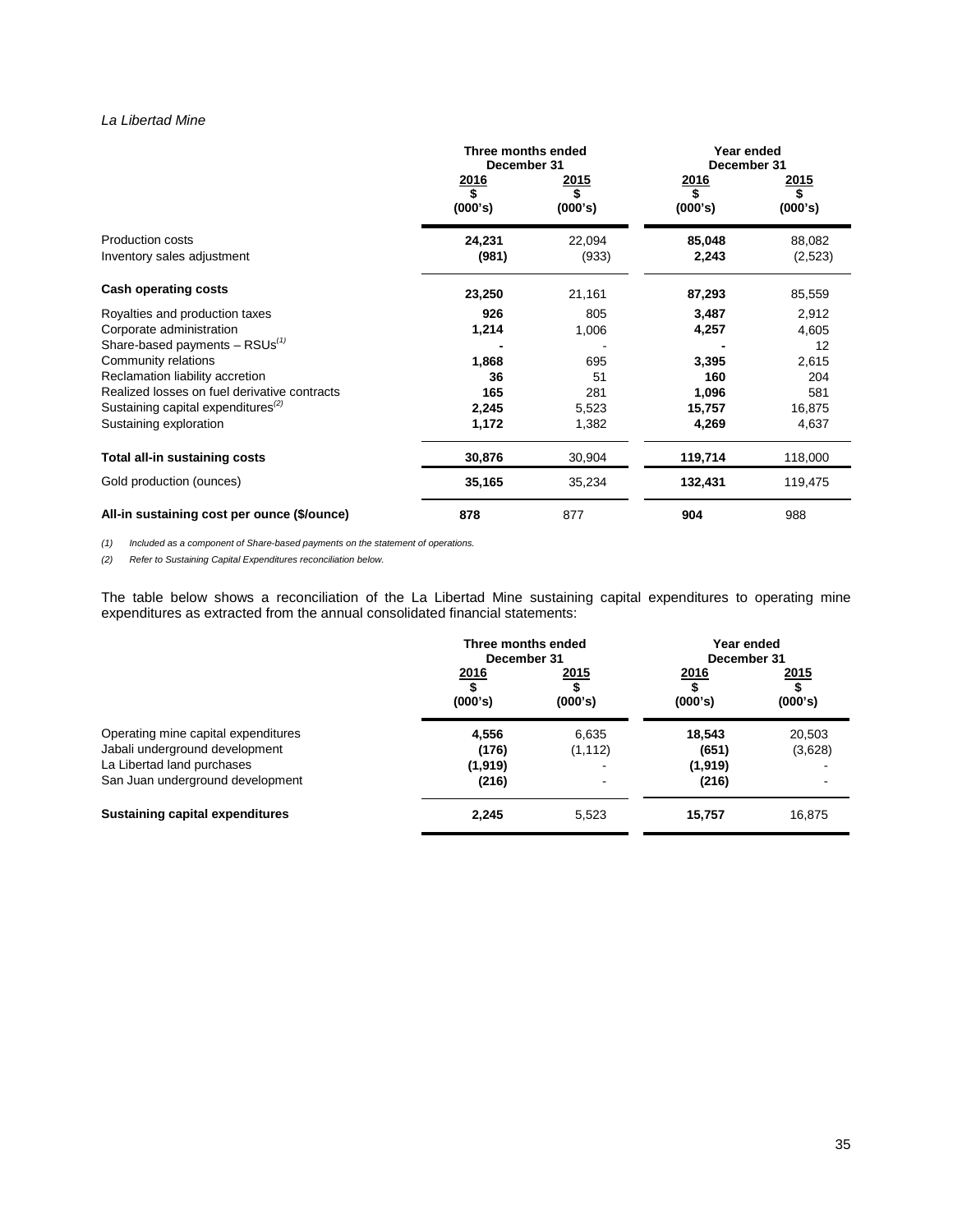# *El Limon Mine*

|                                                | Three months ended<br>December 31 |                         | Year ended<br>December 31     |                         |  |
|------------------------------------------------|-----------------------------------|-------------------------|-------------------------------|-------------------------|--|
|                                                | $\frac{2016}{s}$<br>(000's)       | <u> 2015</u><br>(000's) | <u> 2016</u><br>\$<br>(000's) | <u> 2015</u><br>(000's) |  |
| Production costs<br>Inventory sales adjustment | 10,032<br>(210)                   | 8,299<br>234            | 34,774<br>762                 | 36,803<br>440           |  |
| Cash operating costs                           | 9,822                             | 8,533                   | 35,536                        | 37,243                  |  |
| Royalties and production taxes                 | 773                               | 662                     | 3,676                         | 3,700                   |  |
| Corporate administration                       | 889                               | 708                     | 2,672                         | 2,218                   |  |
| Share-based payments $-$ RSUs <sup>(1)</sup>   |                                   |                         |                               | 6                       |  |
| Community relations                            | 282                               | 341                     | 1,014                         | 1,178                   |  |
| Reclamation liability accretion                | 46                                | 77                      | 204                           | 306                     |  |
| Sustaining capital expenditures <sup>(2)</sup> | 2,240                             | 2,075                   | 7,529                         | 18,846                  |  |
| Sustaining exploration                         | 964                               | 659                     | 3,453                         | 3,324                   |  |
| Total all-in sustaining costs                  | 15,016                            | 13,055                  | 54,084                        | 66,821                  |  |
| Gold production (ounces)                       | 10,007                            | 8,903                   | 45,483                        | 52,264                  |  |
| All-in sustaining cost per ounce (\$/ounce)    | 1,501                             | 1,466                   | 1,189                         | 1,279                   |  |

*(1) Included as a component of Share-based payments on the statement of operations.*

*(2) Refer to Sustaining Capital Expenditures reconciliation below.* 

The table below shows a reconciliation of the Limon Mine sustaining capital expenditures to operating mine expenditures as extracted from the annual consolidated financial statements:

|                                                                           | Three months ended<br>December 31 |                 | Year ended<br>December 31 |                         |
|---------------------------------------------------------------------------|-----------------------------------|-----------------|---------------------------|-------------------------|
|                                                                           | 2016<br>(000's)                   | 2015<br>(000's) | 2016<br>(000's)           | <u> 2015</u><br>(000's) |
| Operating mine capital expenditures<br>Veta Nueva underground development | 2.460<br>(220)                    | 2,075           | 7,749<br>(220)            | 18,846                  |
| <b>Sustaining capital expenditures</b>                                    | 2,240                             | 2,075           | 7,529                     | 18,846                  |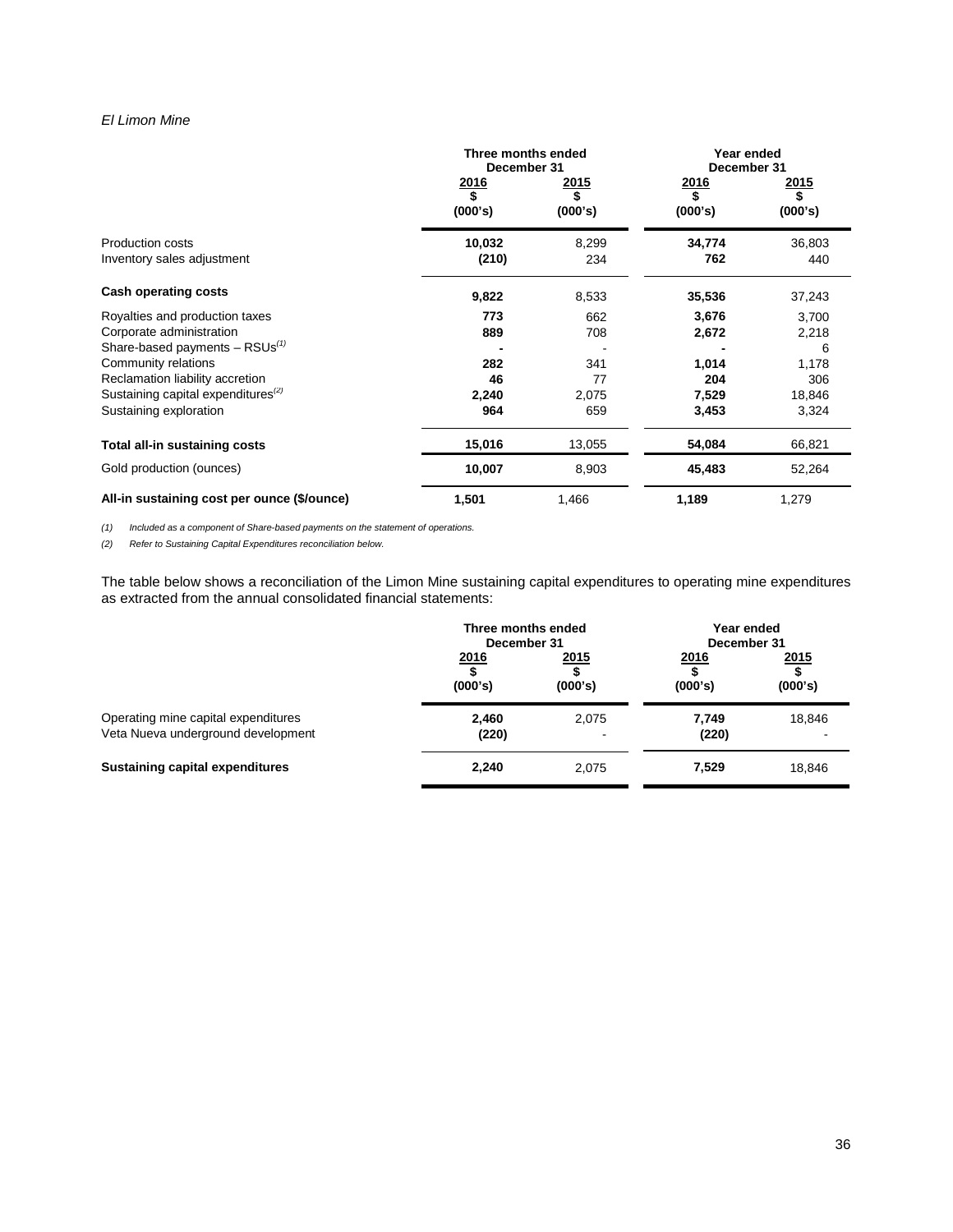## *Adjusted net income and adjusted earnings per share - basic*

Adjusted net income and adjusted earnings per share – basic are non-IFRS measures that do not have a standardized meaning prescribed by IFRS and therefore may not be comparable to similar measures presented by other issuers. The Company defines adjusted net income as net income (loss) adjusted for non-recurring and significant recurring non-cash items. The Company defines adjusted earnings per share – basic as adjusted net income divided by the basic weighted number of common shares outstanding.

Management believes that the presentation of adjusted net income and adjusted earnings per share – basic is appropriate to provide additional information to investors regarding items that we do not expect to continue at the same level in the future or that management does not believe to be a reflection of the Company's ongoing operating performance. Management further believes that its presentation of these non-IFRS financial measures provide information that is useful to investors because they are important indicators of the strength of our operations and the performance of our core business. Accordingly, it is intended to provide additional information and should not be considered in isolation as a substitute for measures of performance prepared in accordance with IFRS. Other companies may calculate this measure differently.

A reconciliation of net income to adjusted net income as extracted from the annual consolidated financial statements is set out in the table below:

|                                                                                                 | Three months ended<br>December 31 |                   | Year ended<br>December 31 |                    |
|-------------------------------------------------------------------------------------------------|-----------------------------------|-------------------|---------------------------|--------------------|
|                                                                                                 | <u>2016</u><br>\$                 | <u>2015</u><br>\$ | <u>2016</u><br>\$         | <u> 2015</u><br>\$ |
|                                                                                                 | (000's)                           | (000's)           | (000's)                   | (000's)            |
| Net income (loss)<br>Adjustments for non-recurring and significant recurring<br>non-cash items: | 8,077                             | (115,085)         | 38,600                    | (145, 113)         |
| (Gain) loss on sale of mineral properties                                                       | 1,338                             |                   | 9,886                     | (2, 192)           |
| Unrealized (gain) loss on fair value of convertible notes                                       | (5, 927)                          | (1,061)           | 46,742                    | (6,903)            |
| Impairment of long-lived assets                                                                 |                                   | 107,984           |                           | 107,984            |
| Write-down of mineral property interests                                                        |                                   | 7,978             | 5,068                     | 16,095             |
| Share-based payments                                                                            | 2,216                             | 3,002             | 13,651                    | 15,215             |
| Write-down of long-term investments                                                             | 2,671                             | 1,537             | 2,856                     | 6,752              |
| Non-recurring non-cash interest and financing expense                                           |                                   |                   |                           | 5,521              |
| Unrealized (gains) losses on derivative instruments                                             | (20, 265)                         | 8,477             | (22, 697)                 | 23,487             |
| Deferred income tax expense (recovery)                                                          | 14,396                            | (11, 192)         | 4,866                     | (7,502)            |
| <b>Adjusted net income</b>                                                                      | 2,506                             | 1,640             | 98,972                    | 13,344             |
| Basic weighted average number of common shares<br>outstanding (in thousands)                    | 960,976                           | 924,101           | 941,737                   | 922,114            |
| Adjusted earnings per share-basic (\$/share)                                                    | 0.00                              | 0.00              | 0.11                      | 0.01               |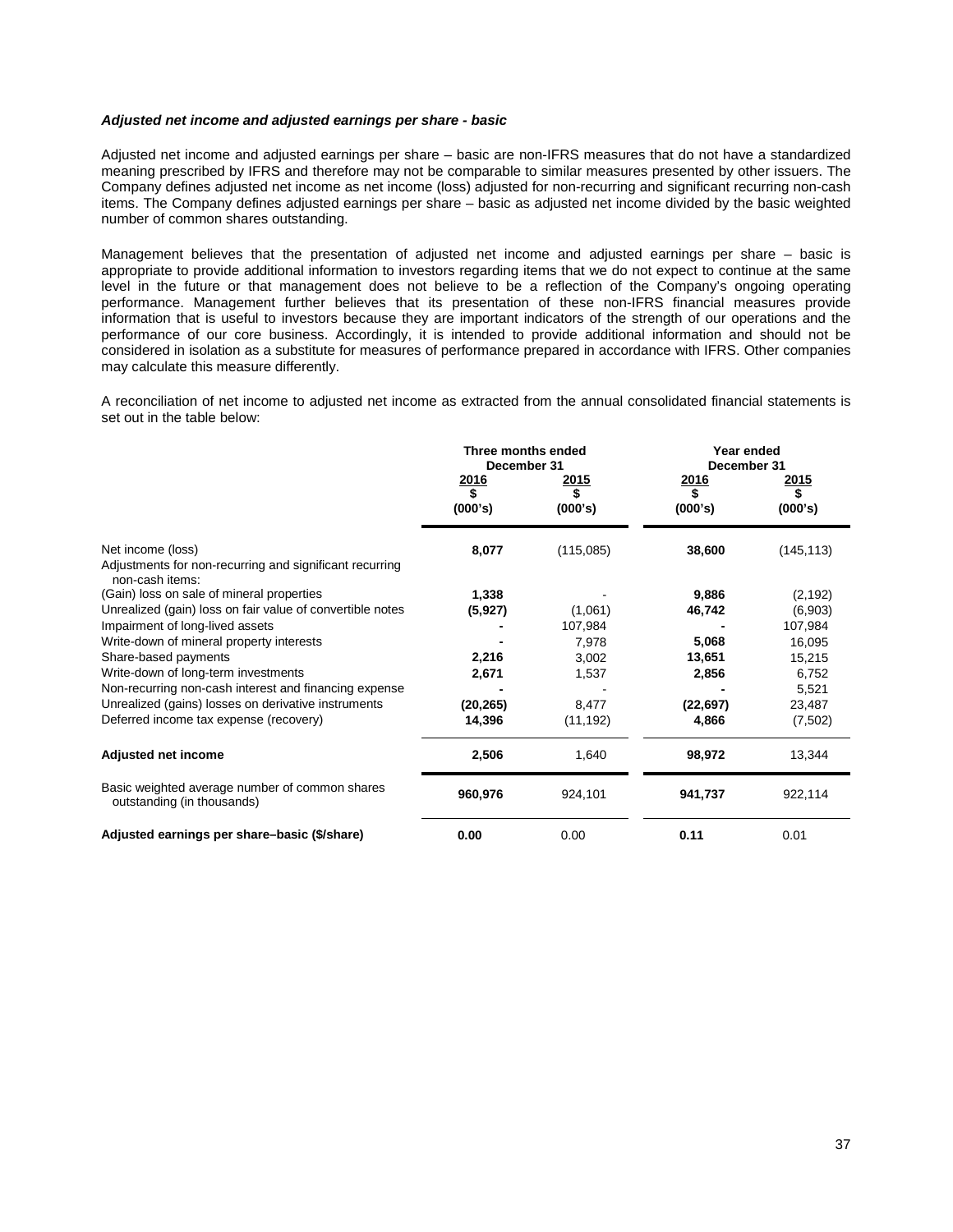# **SUMMARY OF UNAUDITED QUARTERLY RESULTS**

|                                                           | $Q_4$   | Q3      | Q2        | $Q_1$   | $Q_4$     | Q3        | Q2        | $Q_1$        |
|-----------------------------------------------------------|---------|---------|-----------|---------|-----------|-----------|-----------|--------------|
|                                                           | 2016    | 2016    | 2016      | 2016    | 2015      | 2015      | 2015      | $2015^{(3)}$ |
| Gold revenue (\$ in thousands)                            | 181,189 | 193,049 | 164,803   | 144,252 | 139,008   | 139,250   | 136,506   | 138,892      |
| Net income (loss) for the period<br>(\$ in thousands)     | 8,077   | 35,678  | (11, 806) | 6,651   | (115,085) | (13, 585) | (22, 784) | 6,341        |
| Earnings (loss) per share $(1)$ -<br>basic $($ 1)         | 0.01    | 0.04    | (0.01)    | 0.01    | (0.13)    | (0.02)    | (0.02)    | 0.01         |
| Earnings (loss) per share $(1)$ -<br>diluted $($ \$)      | 0.00    | 0.04    | (0.01)    | 0.01    | (0.13)    | (0.02)    | (0.02)    | 0.00         |
| Cash flows from operating activities<br>(\$ in thousands) | 82,338  | 90,316  | 67,604    | 171,553 | 48,513    | 33,911    | 34,315    | 58,663       |
| Gold sold <sup>(2)</sup> (ounces)                         | 151,524 | 145,029 | 130,829   | 120,899 | 127,482   | 124,481   | 114,423   | 114,799      |
| Average realized gold price<br>(\$/ounce)                 | 1,196   | 1,331   | 1,260     | 1,193   | 1,090     | 1,119     | 1,193     | 1,210        |
| Gold produced (ounces)                                    | 140,651 | 146,686 | 135,242   | 127,844 | 131,469   | 124,371   | 121,566   | 97,044       |
| Cash operating costs <sup>(3)</sup><br>(\$/ounce gold)    | 546     | 491     | 494       | 499     | 527       | 584       | 677       | 701          |
| Total cash costs (3) (\$/ounce gold)                      | 591     | 544     | 535       | 545     | 580       | 627       | 725       | 753          |
| All-in sustaining costs <sup>(3)</sup> (\$/ounce<br>gold) | 877     | 702     | 731       | 874     | 807       | 875       | 1,056     | 1,091        |
| Adjusted net income $(2)(3)$ (\$ in<br>thousands)         | 2,506   | 48,617  | 28,977    | 18,872  | 1,640     | 2,187     | (1, 391)  | 10,908       |
| Adjusted earnings per share $(2)(3)$ -<br>basic $(\$)$    | 0.00    | 0.05    | 0.03      | 0.02    | 0.00      | 0.00      | (0.00)    | 0.01         |

*(1) Attributable to the shareholders of the Company.*

*(2) Starting March 1, 2015, the table includes results from the Otjikoto Mine which reached commercial production February 28, 2015.*

*(3) Non-IFRS Measure. A cautionary note regarding non-IFRS measures is included in the section titled "Non-IFRS Measures."* 

Quarterly gold revenue in 2016 increased significantly from 2015 levels in all quarters of 2016 due to the strong operating performance of the mines combined with the increase in the average realized gold price. Net income in the 2016 quarters also reflect the strong operating performance of the mines. The net loss in the second quarter of 2016 reflected a \$37.4 million loss on change in the fair value of the convertible notes. The net loss in the fourth quarter of 2015 reflects the \$108.0 million impairment charge relating to the Company's El Limon and La Libertad Mines and investment in Gramalote joint venture.

Quarterly cash flows from operating activities for the first quarter of 2016 include \$120 million in proceeds from the Company's Prepaid Sales transactions. Higher cash flows from operating activities in 2016 compared to 2015 reflect higher revenues and strong operational mine results in 2016.

# **OUTLOOK**

The core activities of the Company remain its current mining operations and the construction of its Fekola Project. Based on Fekola's current mine construction progress, the Fekola Project is approximately three months ahead of schedule and is planning for an October 1, 2017 production start. In 2016, the Company approved an \$18 million budget for the expansion of the Fekola mill from 4 million tonnes per year to 5 million tonnes per year which is expected to be brought on-line in the fourth quarter of 2017 in conjunction with the main plant commissioning. Fekola is expected to be another low-cost mine and should help enable the Company to significantly increase its production base while at the same time reduce its longer term forecast consolidated cash operating costs per gold ounce and all-in sustaining costs per gold ounce.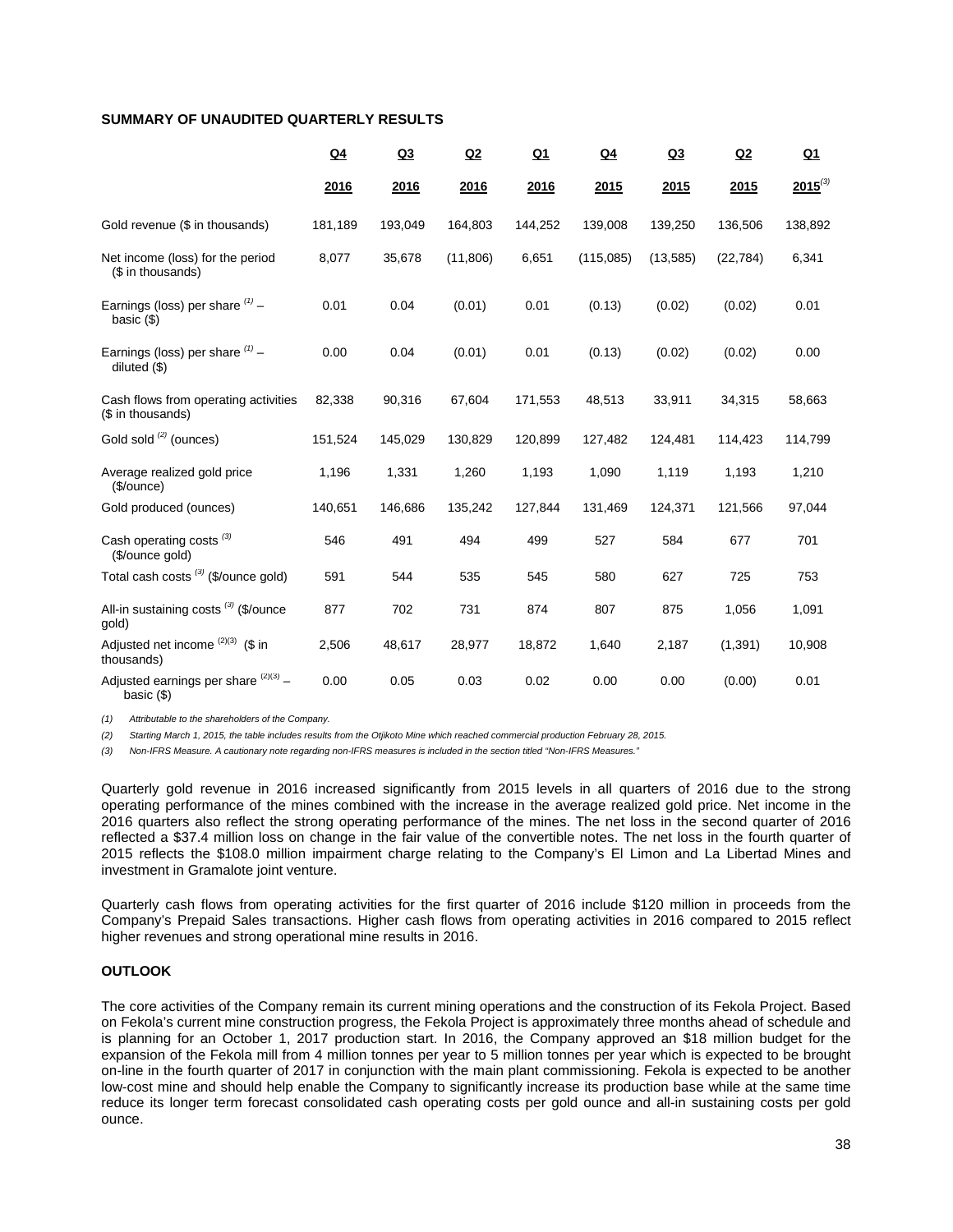For 2017, B2Gold is projecting another growth year with consolidated gold production expected to be in the range of between 545,000 and 595,000 ounces (including estimated pre-commercial production from Fekola of between 45,000 and 55,000 ounces). Looking forward to 2018, with the planned first full-year of production from the Fekola Project (based on current assumptions and updates to the Company's long-term mine plans), the Company is projecting its consolidated gold production to increase significantly and be between 900,000 to 950,000 ounces.

For 2018, with the planned first full-year of production from the Fekola Project (based on current assumptions and updates to the Company's long-term mine plans), the Company's forecast consolidated cash operating costs per ounce and all-in sustaining costs per ounce are expected to decrease in 2018 (compared to 2017) and be comparable to the Company's 2016 cost guidance ranges (of \$500 to \$535 per ounce for cash operating costs and \$780 to \$810 per ounce for all-in sustaining costs).

In 2016, the Company put several new attractive funding measures in place while minimizing equity dilution. In addition, higher realized gold prices and better operating cost performance from the Company's mines continue to significantly improve operating cash flows. The Company expects that the combination of the new funding measures and continued strong performance from operations will provide sufficient liquidity and resources to maintain operations and ensure that, based on current assumptions including the current gold price and life-of-mine plans, construction of the Fekola Project is fully funded through to completion (forecast to be October 1, 2017).

In addition to its development of Fekola, the Company continues to pursue its organic growth strategy. Sustainable organic growth also requires a continued focus on exploration, permitting and feasibility programs at the Company's existing projects. Exploration will also focus on drilling additional greenfield opportunities. The Company has a significant exploration budget for 2017 totaling \$46 million. The most significant areas of exploration focus for the Company are in West Africa where the Company expects to complete initial resource estimates for its new Anaconda and Toega prospects.

The Company's objective is to continue growing as a profitable and responsible gold producer through ongoing exploration of its existing projects and accretive acquisitions, irrespective of the gold price.

# **OUTSTANDING SHARE DATA**

At March 14, 2017, 973,045,549 common shares were outstanding. In addition, there were approximately 41.7 million stock options outstanding with exercise prices ranging between Cdn.\$0.84 to Cdn.\$4.87 per share and approximately 1.2 million RSUs outstanding.

The number of unoptioned shares available for issuance under the Company's stock option plan but not subject to outstanding options was 9,694,661 and 25,566,288 as at January 1, 2016 and December 31, 2016, respectively.

## **CAUTION ON FORWARD-LOOKING INFORMATION**

This Management's Discussion and Analysis includes certain "forward-looking information" and "forward-looking statements" (collectively "forward-looking statements") within the meaning of applicable Canadian and United States securities legislation, including projections, estimates and other statements regarding future financial and operational performance, events, production, revenue, costs, capital expenditures, investments, budgets, ore grades, sources and types of ore, stripping ratios, throughput, cash flows, growth and acquisitions; production estimates and guidance, including the Company's projected gold production of between 545,000 to 595,000 ounces in 2017 and production being weighted towards the second half of 2017 and projected gold production of between 900,000 and 950,000 ounces in 2018; and statements regarding anticipated exploration, development, construction, production, permitting and other activities and achievements of the Company, including: expected grades and sources of ore to be processed in 2017; finalizing the Shareholder's Agreement with the Government of Mali and the ownership of Fekola SA; the Government of Mali's potential exercise of an option to acquire an additional 10% of Fekola SA; the development and production from the Fekola Project commencing October 1, 2017 and the expected transition from construction to steady-state operations in 2017; and the Fekola Project being approximately three months ahead of schedule, on budget and fully funded; the Fekola Mine being a low cost mine and its anticipated effect on the Company's gold production and per ounce costs; the Fekola mill expansion being completed in late 2017, with potential throughput of up to five million tonnes per year in the initial years of production, and the potential to increase estimated production at Fekola; the timing and cost to complete the relocation of Fadougou according to the RAP; completion of geotechnical, hydrogeological and design studies for the Wolfshag zone; the projections included in existing technical reports, economic assessments and feasibility studies, including the feasibility study for the Fekola Project; anticipated or potential new technical reports and studies, including the potential findings and conclusions thereof; the resolution of the audit by the DENR in relation to the Masbate Mine and the final outcome thereof; the plant upgrade at Masbate improving gold recoveries and sustaining throughput; expected expansion of the Masbate Mine fleet and amount of new fleet that will be lease financed; the completion of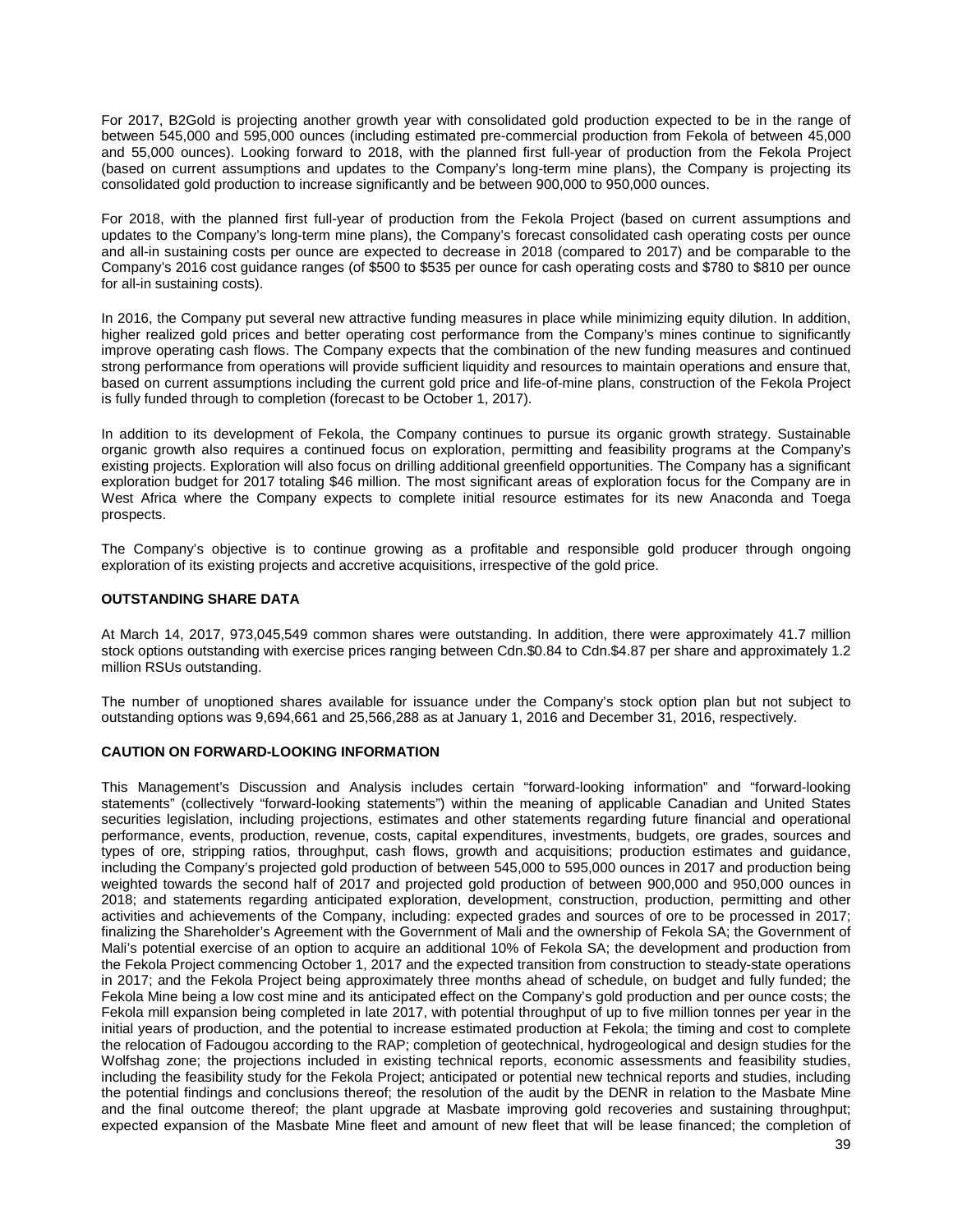permitting and resettlement activities in respect of the Jabali Antenna Pit; production from the Jabali Antenna Pit in the third quarter of 2017; effects of solar power plant at the Otjikoto Mine on fuel consumption; production from Veta Nueva commencing 2018; higher strip ratios at the Masbate and Otjikoto mines; the expected mine life for La Libertad Mine; planned exploration and exploration budgets, including the planned exploration in Mali, Burkina Faso and Ghana and the results thereof; the expected timing and results of in-house evaluations of Toega; the expected timing to complete initial resource estimates for Anaconda and Toega; timing to update mineral resource block modelling at Kiaka; the potential to develop and produce from currently non-producing properties; the delivery of ounces under the Prepaid Sales transactions; the adequacy of capital for continued operations, including access to funding under the debt and equity funding facilities described herein; and estimates regarding the outcome of tax audits. Estimates of mineral resources and reserves are also forward looking statements because they constitute projections, based on certain estimates and assumptions, regarding the amount of minerals that may be encountered in the future and/or the anticipated economics of production, should a production decision be made. All statements in this Management's Discussion and Analysis that address events or developments that we expect to occur in the future are forward-looking statements. Forward-looking statements are statements that are not historical facts and are generally, although not always, identified by words such as "expect", "plan", "anticipate", "project", "target", "potential", "schedule", "forecast", "budget", "estimate", "intend" or "believe" and similar expressions or their negative connotations, or that events or conditions "will", "would", "may", "could", "should" or "might" occur. All such forward-looking statements are based on the opinions and estimates of management as of the date such statements are made.

Forward-looking statements necessarily involve assumptions, risks and uncertainties, certain of which are beyond B2Gold's control, including risks associated with the volatility of metal prices and our common shares; risks and dangers inherent in exploration, development and mining activities; uncertainty of reserve and resource estimates; risk of not achieving production, cost or other estimates; risk that actual production, development plans and costs differ materially from the estimates in our feasibility studies; risks related to hedging activities and ore purchase commitments; the ability to obtain and maintain any necessary permits, consents or authorizations required for mining activities; uncertainty about the outcome of negotiations with the Government of Mali; risks related to environmental regulations or hazards and compliance with complex regulations associated with mining activities; the ability to replace mineral reserves and identify acquisition opportunities; unknown liabilities of companies acquired by B2Gold; ability to successfully integrate new acquisitions; fluctuations in exchange rates; availability of financing and financing risks; risks related to operations in foreign countries and compliance with foreign laws; risks related to remote operations and the availability adequate infrastructure, fluctuations in price and availability of energy and other inputs necessary for mining operations; shortages or cost increases in necessary equipment, supplies and labour; regulatory, political and country risks; risks related to reliance upon contractors, third parties and joint venture partners; challenges to title or surface rights; dependence on key personnel and ability to attract and retain skilled personnel; the risk of an uninsurable or uninsured loss; adverse climate and weather conditions; litigation risk; competition with other mining companies; changes in tax laws; community support for our operations including risks related to strikes and the halting of such operations from time to time; risks related to failures of information systems or information security threats; the ongoing audit by the DENR in relation to our Masbate Project and the final outcome thereof; ability to maintain adequate internal control over financial reporting as required by law; as well as other factors identified and as described in more detail under the heading "Risk Factors" in B2Gold's most recent Annual Information Form and B2Gold's other filings with Canadian securities regulators and the U.S. Securities and Exchange Commission (the "SEC"), which may be viewed at [www.sedar.com](http://www.sedar.com/) and www.sec.gov, respectively. The list is not exhaustive of the factors that may affect the Company's forward-looking statements. There can be no assurance that such statements will prove to be accurate, and actual results, performance or achievements could differ materially from those expressed in, or implied by, these forward-looking statements. Accordingly, no assurance can be given that any events anticipated by the forward-looking statements will transpire or occur, or if any of them do, what benefits or liabilities B2Gold will derive therefrom. The Company's forward looking statements reflect current expectations regarding future events and operating performance and speak only as of the date hereof and the Company does not assume any obligation to update forward-looking statements if circumstances or management's beliefs, expectations or opinions should change other than as required by applicable law. For the reasons set forth above, undue reliance should not be placed on forward-looking statements.

# **CAUTIONARY STATEMENT REGARDING MINERAL RESERVE AND RESOURCE ESTIMATES**

This Management's Discussion and Analysis has been prepared in accordance with the requirements of the securities laws in effect in Canada, which differ from the requirements of U.S. securities laws. All mineral resource and reserve estimates included in this Management's Discussion and Analysis and the documents referenced herein have been prepared in accordance with National Instrument 43-101 Standards of Disclosure for Mineral Projects ("NI 43-101"). NI 43-101 is a rule developed by the Canadian Securities Administrators that establishes standards for all public disclosure an issuer makes of scientific and technical information concerning mineral projects. These standards differ significantly from the mineral reserve disclosure requirements of the SEC set out in Industry Guide 7. Consequently, reserve and resource information contained in this Management's Discussion and Analysis and the documents referenced herein is not comparable to similar information that would generally be disclosed by U.S. companies in accordance with the rules of the SEC.